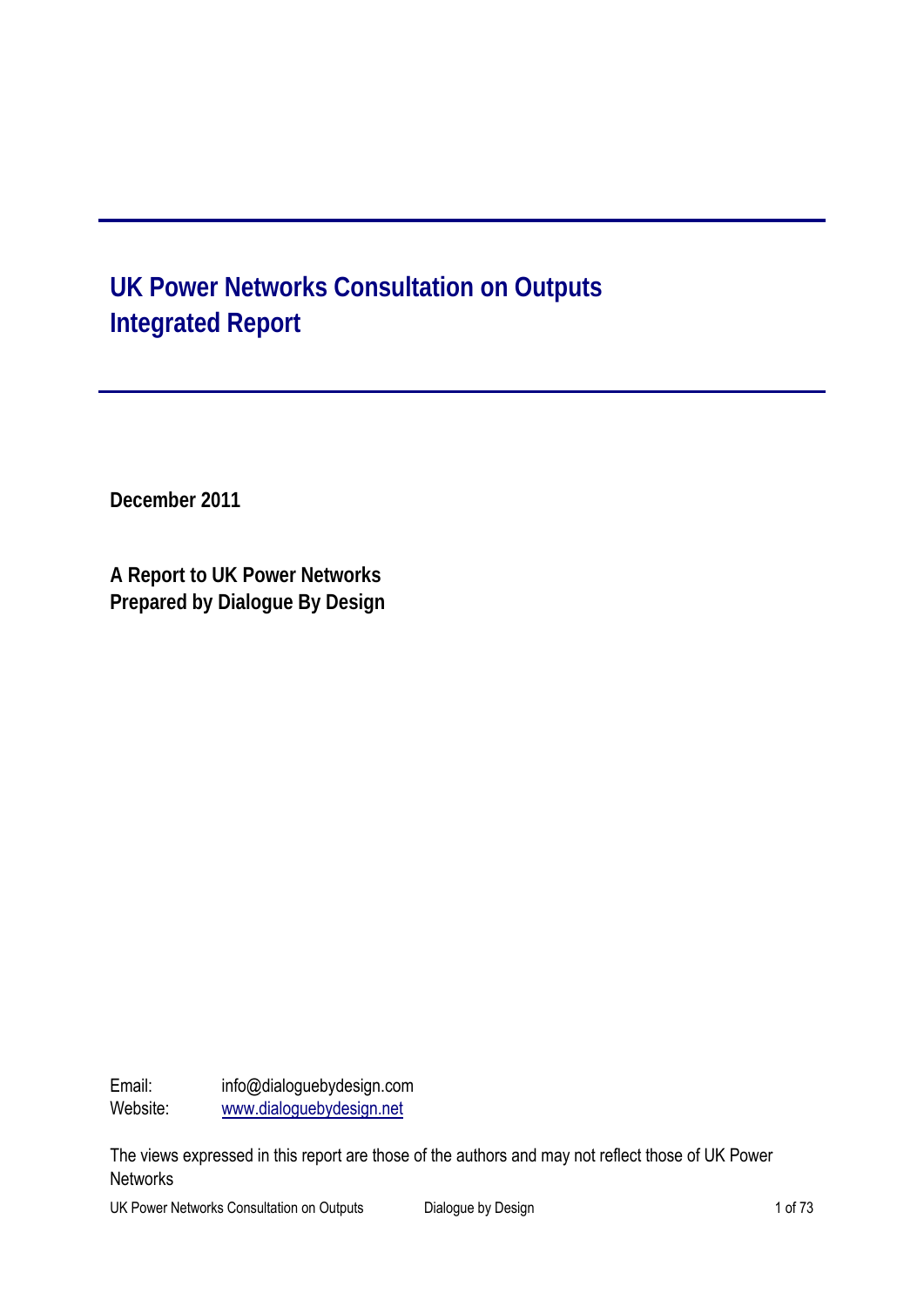# **Contents**

| 1              | Introduction                   |                                                                    | 4                |
|----------------|--------------------------------|--------------------------------------------------------------------|------------------|
|                | 1.1                            | Reading this report                                                | 5                |
| $\overline{2}$ | <b>Executive summary</b>       |                                                                    | 6                |
|                | 2.1                            | Safety                                                             | $6\phantom{a}$   |
|                | 2.2                            | <b>Customer satisfaction</b>                                       | $\boldsymbol{6}$ |
|                | 2.3                            | Conditions for connections                                         | $\overline{7}$   |
|                | 2.4                            | Environmental performance – environmental impact of our operations | $\overline{7}$   |
|                | 2.5                            | Environmental performance - facilitation of the low-carbon economy | $\overline{7}$   |
|                | 2.6                            | Network availability and reliability                               | $\overline{7}$   |
|                | 2.7                            | Social impact                                                      | 8                |
|                | 2.8                            | Company-specific outputs                                           | 8                |
| 3              | Summary of workshop            |                                                                    |                  |
|                | 3.1                            | Introduction                                                       | 9                |
|                | 3.2                            | Safety                                                             | 11               |
|                | 3.3                            | Conditions for connections                                         | 13               |
|                | 3.4                            | <b>Customer satisfaction</b>                                       | 16               |
|                | 3.5                            | Environmental performance - environmental impact of our operations | 18               |
|                | 3.6                            | Environmental performance - the low carbon economy                 | 24               |
|                | 3.7                            | Network availability and reliability                               | 27               |
|                | 3.8                            | Company-specific outputs                                           | 30               |
| 4              | Summary of online consultation |                                                                    | 34               |
|                | 4.1                            | Introduction                                                       | 34               |
|                | 4.2                            | Safety                                                             | 34               |
|                | 4.3                            | Conditions for connections                                         | 36               |
|                | 4.4                            | <b>Customer satisfaction</b>                                       | 38               |
|                | 4.5                            | Environmental performance - environmental impact of our operations | 39               |
|                | 4.6                            | Environmental performance - the low carbon economy                 | 42               |
|                | 4.7                            | Network availability and reliability                               | 43               |
|                | 4.8                            | Social obligation                                                  | 46<br>46         |
|                | 4.9                            | Company-specific outputs                                           |                  |
| 5              | <b>Summary of interviews</b>   |                                                                    | 48               |
|                | 5.1                            | Introduction                                                       | 48               |
|                | 5.2                            | Regional issues                                                    | 48               |
|                | 5.3                            | Safety                                                             | 48               |
|                | 5.4<br>5.5                     | Conditions for connection<br>Customer satisfaction                 | 49               |
|                |                                |                                                                    | 51               |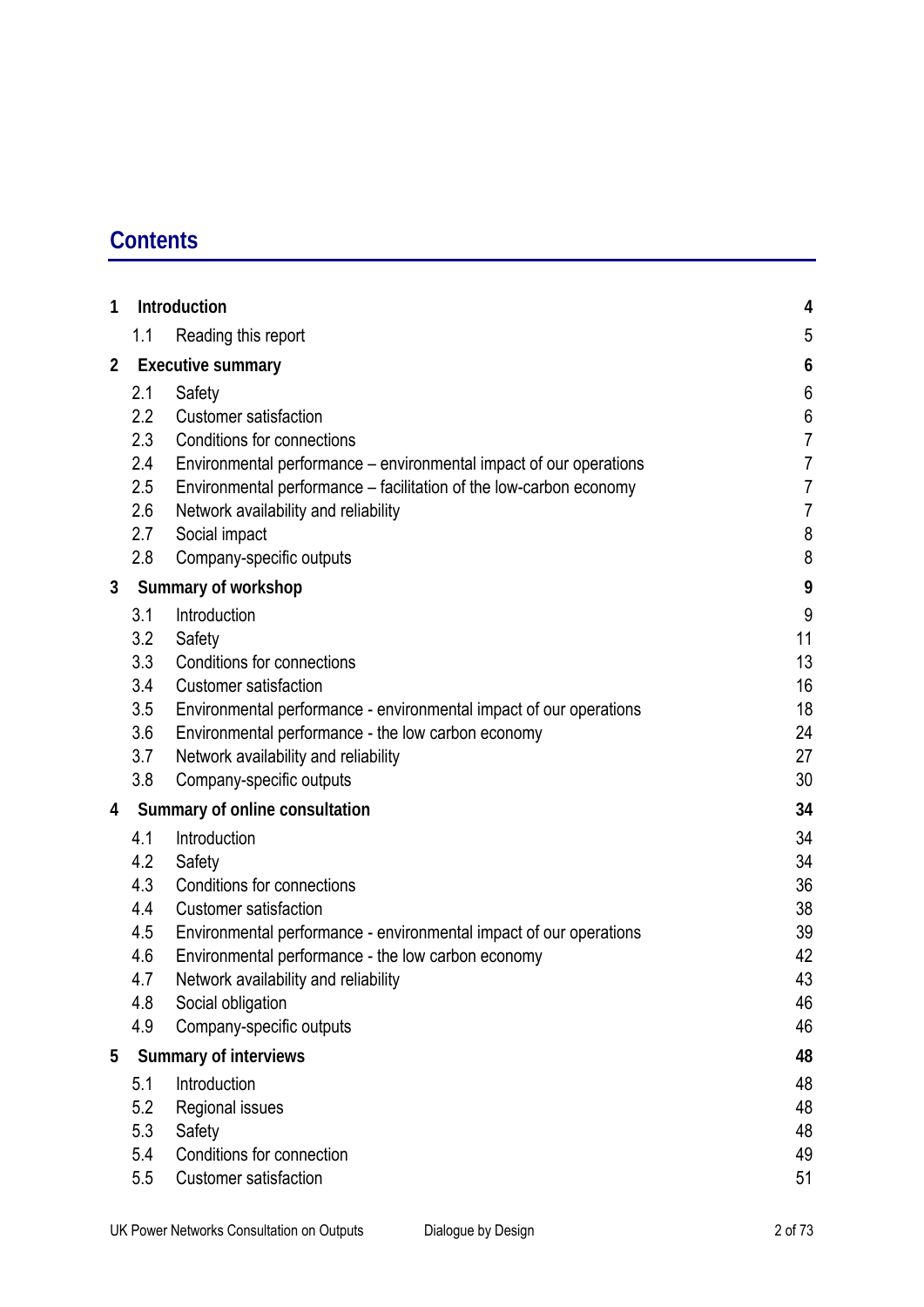| 5.6      | Environmental performance - impact of our operations | 52 |
|----------|------------------------------------------------------|----|
| 5.7      | Environmental performance - low-carbon economy       | 53 |
| 5.8      | Network reliability and availability                 | 54 |
| 5.9      | Social obligation                                    | 55 |
| 5.10     | Company-specific outputs                             | 56 |
| Appendix | 57                                                   |    |
| A.1      | List of participants                                 | 57 |
| A.2      | The engagement questions                             | 60 |
| A.3      | Workshop evaluation report                           | 64 |
| A.4      | Raw data from other strands of engagement            | 71 |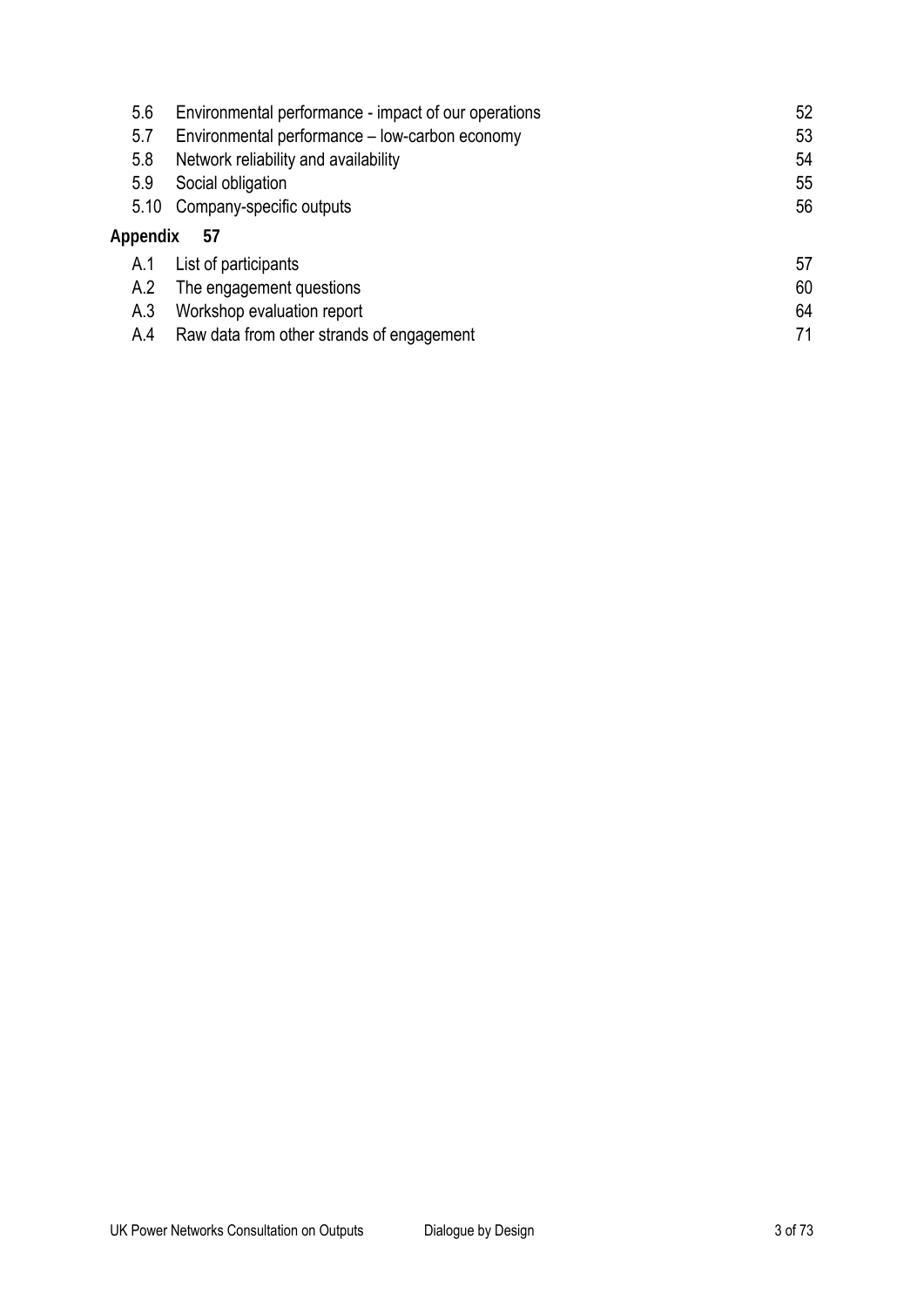# **1 Introduction**

UK Power Networks is undertaking extensive stakeholder engagement at key stages of their business plan cycle. This is part of the review of their investment plans to be presented to Ofgem in 2013.

The focus of this phase of engagement is discussion on outputs; an output being the delivery of a product or level of service. In response to discussions with stakeholders and Ofgem, UK Power Networks will make commitments to the delivery of a set of outputs as part of the future business plan.

This report provides details of the findings of three separate strands of engagement; a workshop, online consultation and interviews. Three further responses were received which did not fit the engagement structure; these can be found in appendix 4. The aim of all three strands was to give stakeholders the opportunity to discuss the outputs in each of the six categories defined by Ofgem. UK Power Networks also wanted to hear how to measure performance in a way that is meaningful to stakeholders and thus develop possible outputs further. The findings from this process will help UK Power Networks form specific commitments for the delivery of the outputs.

The six categories defined by Ofgem are as follows:

- Safety;
- Conditions for Connections;
- **Customer Service:**
- **Environmental Performance:**
- **Network Availability/Reliability:**
- Social Impact.

For the purpose of this stakeholder engagement, UK Power Networks have further developed these into a set of 8 categories:

- Safety;
- Conditions for Connections;
- **Customer Satisfaction:**
- **Environmental Performance Environmental Impact of our Operations;**
- **Environmental Performance Facilitation of the Low-Carbon Economy:**
- **Network Reliability and Availability;**
- Social Impact:
- Company-specific Outputs.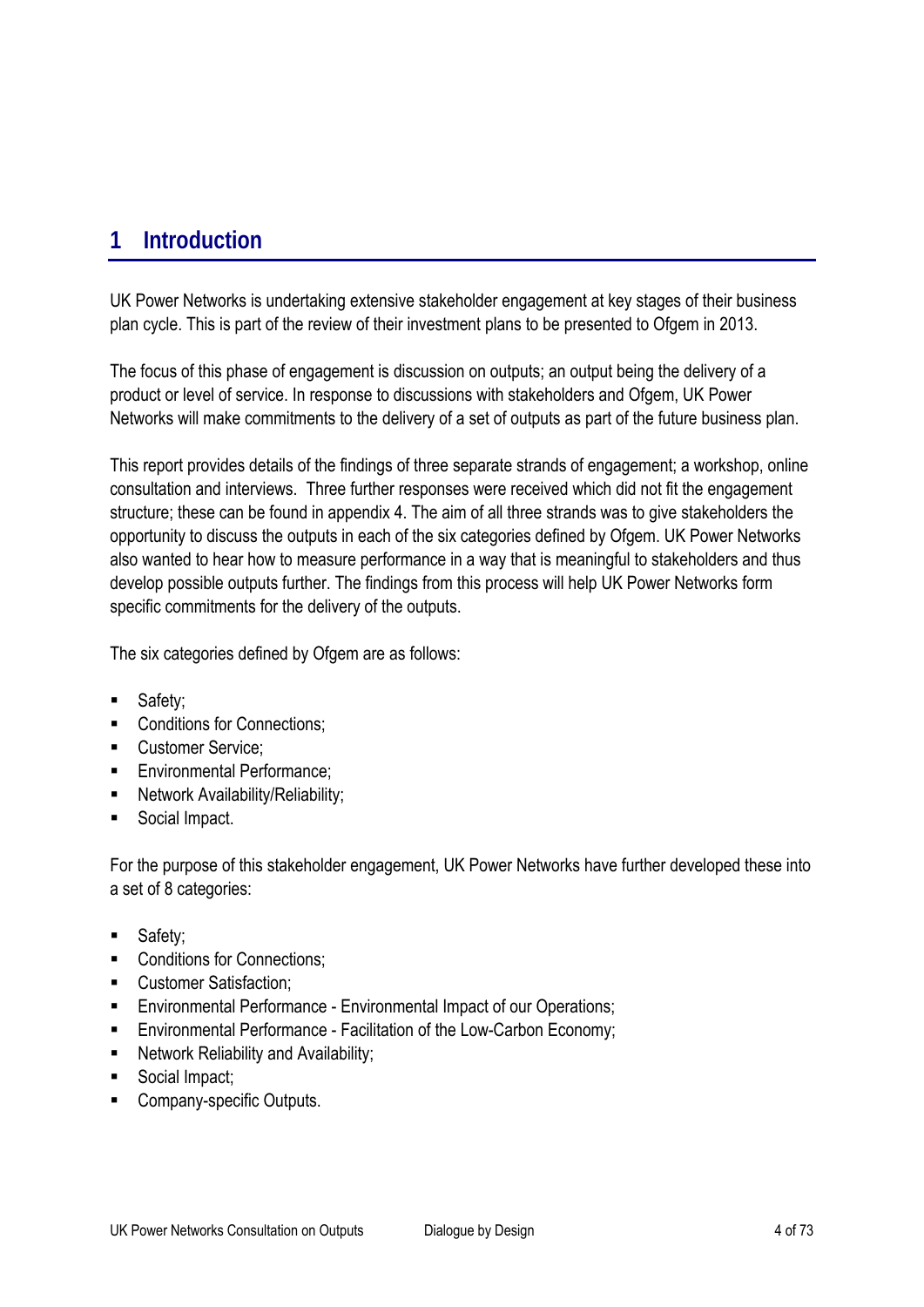# **1.1 Reading this report**

This report includes a brief overview of the issues that were raised under each of the Output Categories across all three engagement strands; the full report from the workshop, and a summary of the points made on both the online consultation and the interviews. Full transcripts for the online consultation and the interviews can be found in appendices 4 and 5 respectively. The summary and the full reports have been prepared by Dialogue by Design (independent facilitators). This report simply provides an account of the feedback that was received and does not seek to offer recommendations.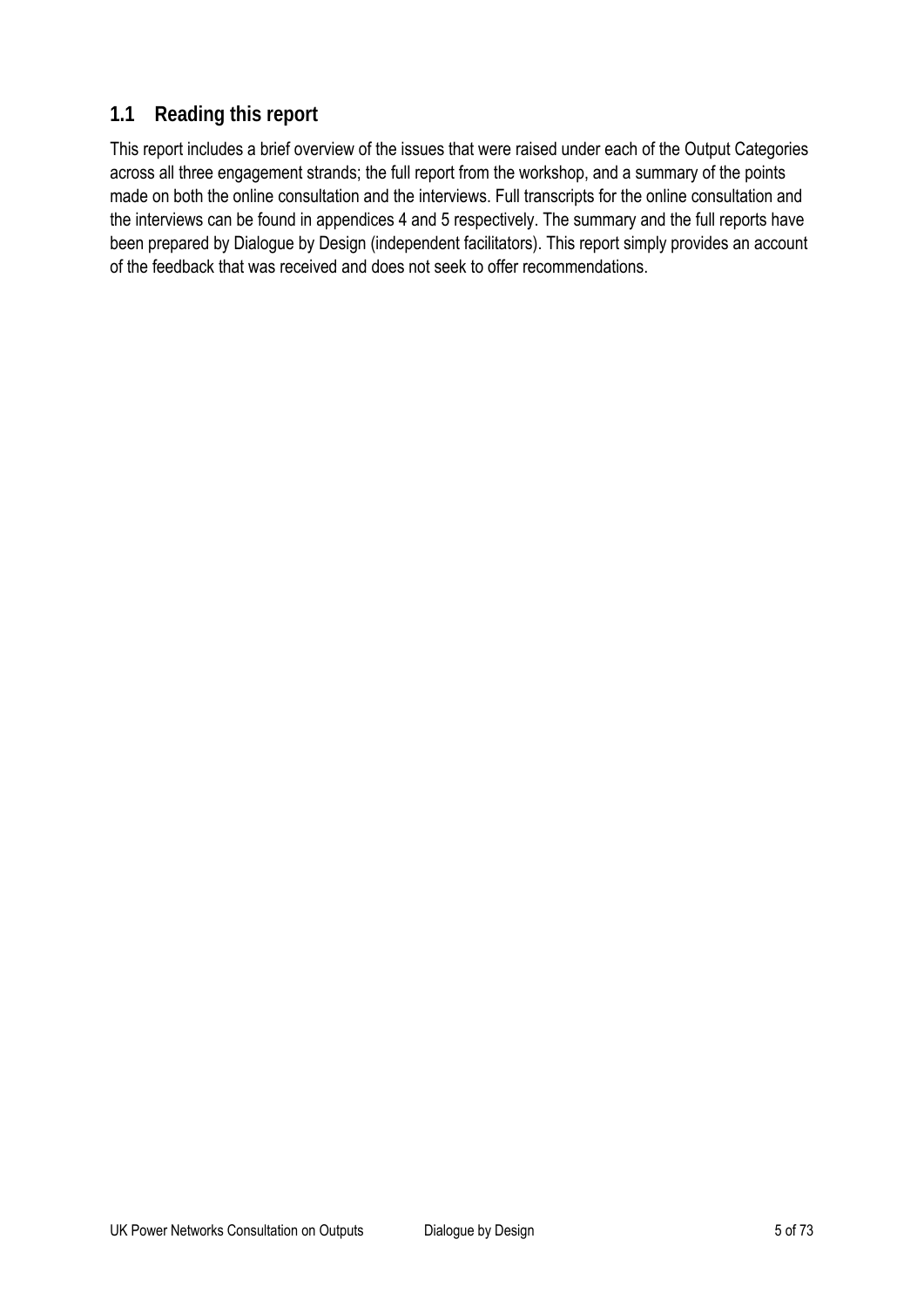# **2 Executive summary**

This section aims to deliver a cross-cutting summary of issues and themes emerging from the workshop, the online consultation and the interviews.

It is worth pointing out that while these strands of engagement refer to the same subject (the consultation on outputs), they differ at a more detailed level, e.g. in terms of the specific questions that were discussed. Readers are encouraged to study the additional reporting materials provided, including the consultation responses.

The following section takes each output in turn and provides a summary of views and ideas expressed by stakeholders.

# **2.1 Safety**

The possible safety outputs, which are a measure of public safety incidents and a measure of compliance with legislation, are both supported by stakeholders who also provide further ideas as to how they can be measured. Many stakeholders suggest new outputs related to safety, the most common being a measure related to near-miss incidents. Education is important to stakeholders, who put forward engagement with the public and training of employees as possible outputs. Other measures recommended by stakeholders include safety levels achieved during street works and frequency of road traffic accidents.

# **2.2 Customer satisfaction**

Stakeholders comment on similar topics across all strands of the engagement process. The decision to phase out the telephone survey is supported by most stakeholders, and there is general consensus that they should be replaced with online surveys. Stakeholders feel that there should be an improvement around communications made by UK Power Networks, for example communication and coordination on areas such as street works. They also suggest that responsiveness to customers with various and sometimes bespoke connection needs should be improved.

Some stakeholders feel that UK Power Networks should recognise that they serve a variety of customers. This varies by both type of customer and geographic region and should be a stronger consideration across the business. Stakeholders also express concern over a measurement of the number of new customer services, stating that it is the quality of the service that is important.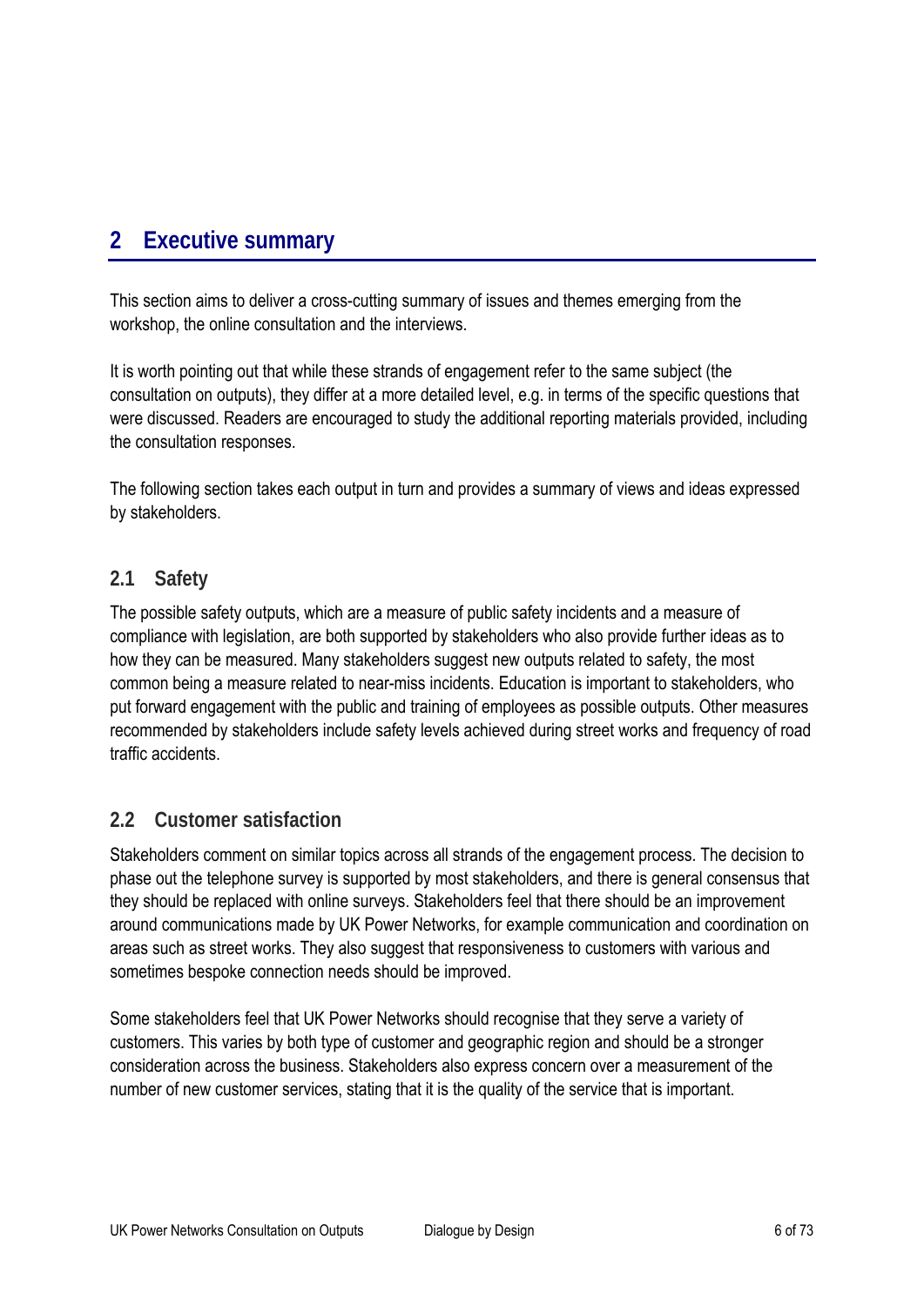# **2.3 Conditions for connections**

Stakeholders generally feel that there needs to be more transparency of costs, and better communication, with an account manager being suggested by a number of stakeholders. Stakeholders often state that they are prepared to pay more for greater certainty and better service in regards to connections. There is support for greater competition, with suggestions of measuring market share and greater ease of comparison between providers. Whilst stakeholders like the idea of measuring value for money they also highlight that timeliness and quality of work are as important as cost and they would often be prepared to pay more in exchange for these.

# **2.4 Environmental performance – environmental impact of our operations**

Stakeholders who contributed online or as part of a phone interview comment predominantly on the output for measuring the amount of overhead infrastructure removed from an AONB. Across the three engagement streams this output is considered important with stakeholders wanting it to be retained. It is requested by some stakeholders that this output should not just be limited to AONBs. Some stakeholders encourage undergrounding for new overhead infrastructure in AONBs, however other stakeholders mention the possible impact of undergrounding on flora, fauna and archaeology.

Another area for concern for stakeholders is the need to target a wider range of greenhouse gases, as they vary in their impacts on the climate.

# **2.5 Environmental performance – facilitation of the low-carbon economy**

An important output for most stakeholders is a reduction of  $CO<sub>2</sub>$  emitted as a result of investment choices. Maximising capacity headroom is considered an important factor with stakeholders who feel that there needs to be investment made now and not at a later date.

Many stakeholders are supportive of UK Power Networks taking a lead role in implementing electric vehicle charging points and thereby socialising the cost of this infrastructure. Other stakeholders have mixed feelings about how charging points can be used as a measure because there are so many variables in the development of such a network, such as the level local authority support.

A few stakeholders question whether the provision of electric vehicle charging points is a good measure since they are not convinced that electric vehicle technology will be taken up.

# **2.6 Network availability and reliability**

Many stakeholders support increasing capacity ahead of need. However, they also highlight the different value that this has for different regions and different customers. There is often a suggestion that it is those who benefit who should pay. With regards to interruptions, stakeholders suggest that it is the impact of the interruption that is important rather than the length or frequency, and that this includes business and social impacts. There is wide agreement that 18 hours is too long to wait for restoration, for both business and domestic, and UK Power Networks needs to take a more proactive stance in communication with customers in these circumstances. There is also support for measures of interruptions based on the number of customers affected and greater investment to prevent high impact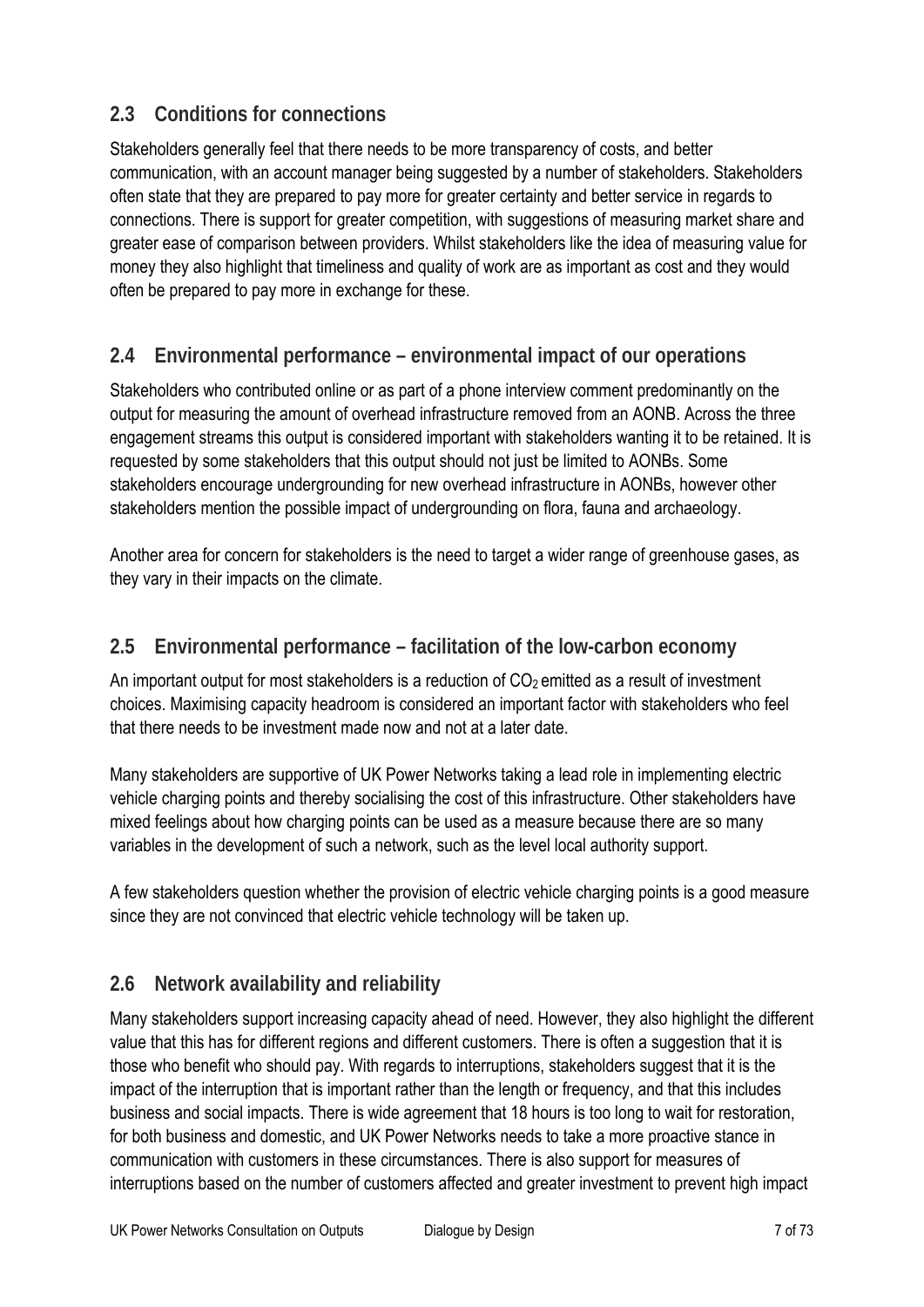low probability events, especially in relation to central London. Main fuse failures, restorations impacted by severe weather and the 18 hour restoration output are highlighted as important to emergency planning.

# **2.6.1 Network availability and the low-carbon economy**

There is wide support amongst stakeholders for increased investment to accommodate localised generation and decentralised energy, with support for CHP. Stakeholders believe there will also be a need for demand management.

# **2.7 Social impact**

There is a suggestion that reinforcing infrastructure in remote areas could be considered as a "support service" for those who are only served by electricity. There is support for minimising the impact of street works through working with others, including other utilities, local authorities and closer working relationships with developers.

# **2.8 Company-specific outputs**

Stakeholders generally support an output incentivising closer working relationships with others, with street works receiving particular mention. Stakeholders also mention that this should be transparent and should focus on the costs saved through collaboration. On stakeholder engagement, stakeholders suggest that engagement with a variety of stakeholders is important, and that it must be continuous and ongoing.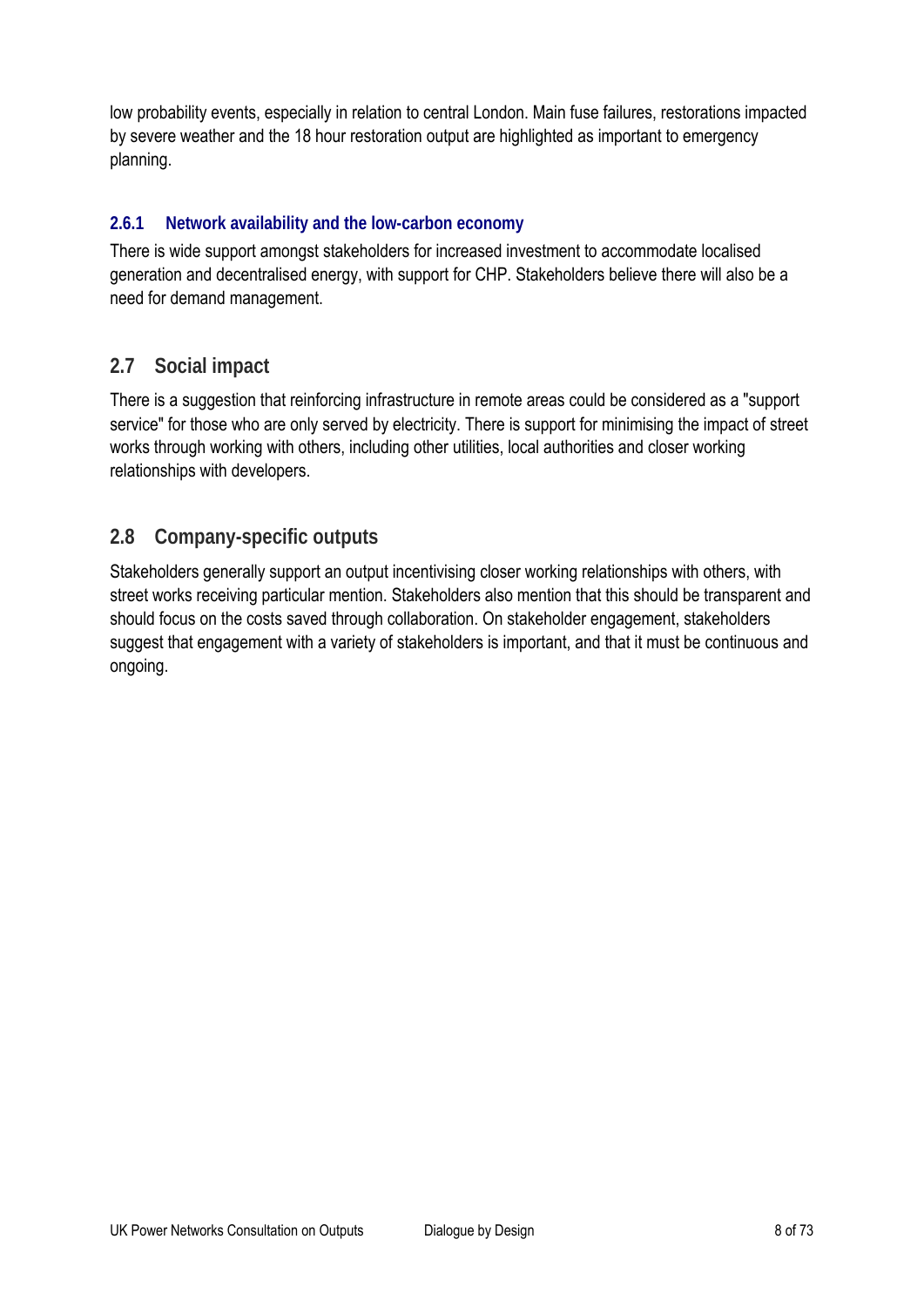# **3 Summary of workshop**

# **3.1 Introduction**

A workshop was held at BMA House, in London on the 17th November 2011. The purpose of the workshop was to help participants understand the context of outputs and give stakeholders the opportunity to review and suggest measures.

The invitation mailing was based on a stakeholder analysis and targeted organisations and individuals with an interest in UK Power Networks. The meeting was well attended, with 62 stakeholders from across all three of the networks that UK Power Networks covers attending the event. A list of attendees can be found in appendix 1.

## **3.1.1 Welcome and introductions**

Keith Hutton from UK Power Networks welcomed participants and gave a brief introduction to UK Power Networks, the domestic arrangements and the agenda.

# **3.1.2 Aims of workshop**

The aim of the workshop was to give stakeholders the opportunity to discuss the outputs in each of the six categories. UK Power Networks would like to hear how to measure performance in a way that is meaningful to stakeholders and thus develop possible outputs. This will help form specific commitments for the delivery of the outputs.

# **3.1.3 Agenda**

- 09:30 Refreshments and registration
- 10:00 Welcome and introduction
- 10:15 Presentations on UK Power Networks and the outputs
- 11.30 Stage 1 of working sessions
- 12.45 Lunch
- 13.45 Stage 2 of working sessions
- 15:30 Next steps and wrap up
- 16:00 End

## **3.1.4 Working agreements**

- Contribute your thinking;
- Share the airtime: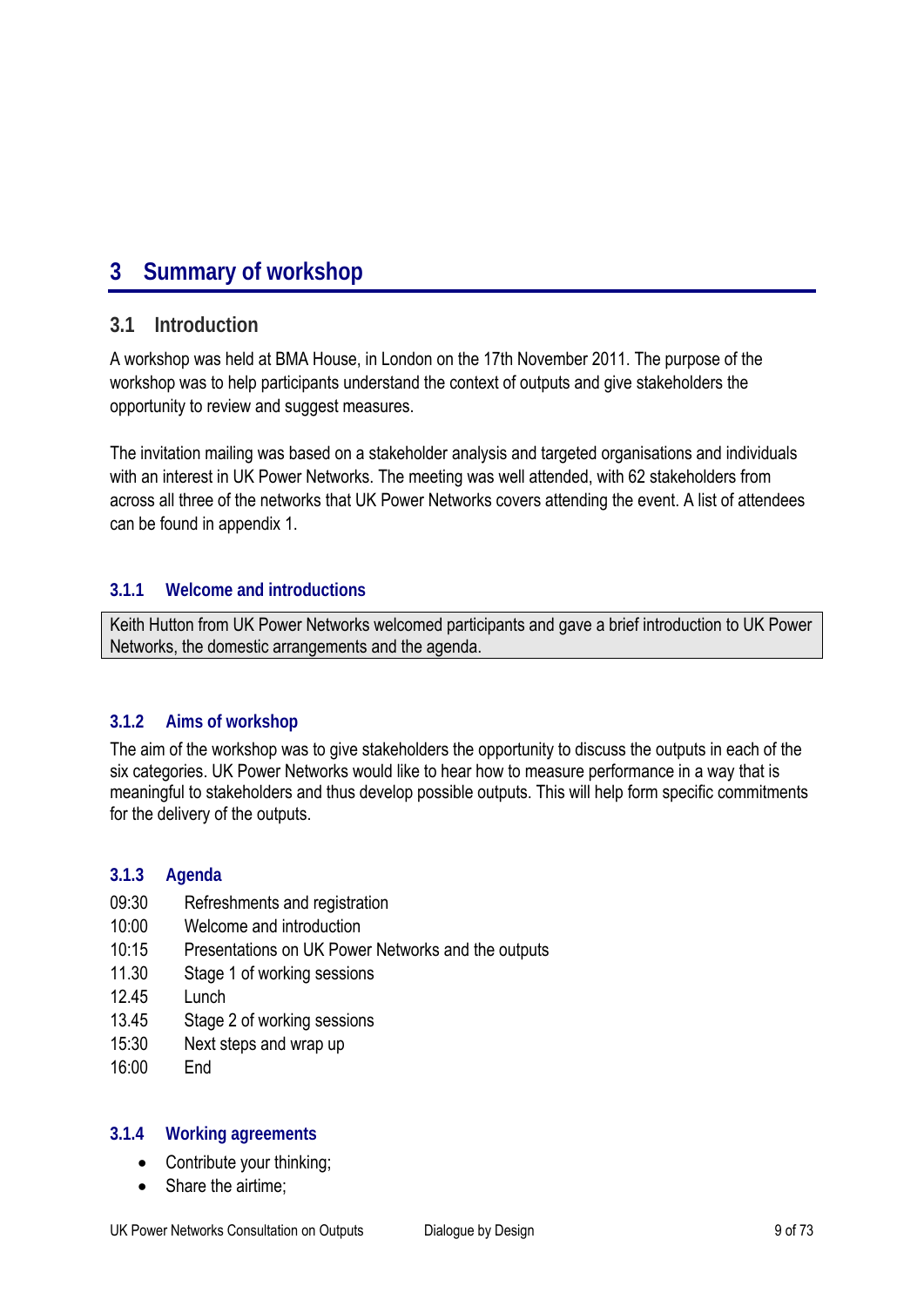- Be open and candid;
- One at a time:
- Mobiles off

## **3.1.5 Session 1 - Opening address and development of the Business plan**

### **Presentations**

Basil Scarsella, CEO of UK Power Networks, gave a presentation on UK Power Networks, their business vision, and their commitment to engagement with stakeholders. He highlighted that stakeholders' views are fundamental to UK Power Networks' commitments and future investment plans.

Ben Wilson, Director of Strategy and Regulation of UK Power Networks, gave a presentation on the development of the Business plan. This included Ofgem's new regulatory framework, how it relates to this outputs consultation, and on the development of the outputs themselves.

The presentation was followed by questions and answers.

#### **Ben Wilson - Plenary**

Q. Of the outputs that you will be reporting on, can you say something about the innovations you are working on?

A. This is something that wasn't the focus before. We're trying to be consistent with our size and approach across the three regions. In London we are working with Low Carbon London funded by Ofgem. It is a project about introducing technology such a smart meters in London to see if it makes a difference to consumers and how they use electricity. Another issue is can we twin wind generation with usage, for example cheap electricity when the wind blows, do customers accept that. We don't supply electricity so there is a challenge on us to work out how we work with suppliers.

Q. You're not a retailer, how do you pass on incentives to consumers?

A. We charge distribution to suppliers. It is a flat cost but here are marginal costs that change from time to time. At peak times we are looking at major investment to meet demand; we could introduce time of use tariffs that will be passed on to consumers via the supplier. If that flattens demand it reduces the amount of investment needed on the network.

A. Our bill is only 15% so the question is how much of a difference will that make to the overall price?

## **3.1.6 Session 2 - The Carousel – Working Groups**

#### **Introduction**

James Martin Jones from Dialogue by Design explained the format of the carousel working groups.

Six stations, one for each scenario, were set up around the room. Each station was staffed by the responsible UK Power Networks director or senior manager and a facilitator to scribe and record comments on flip chart paper.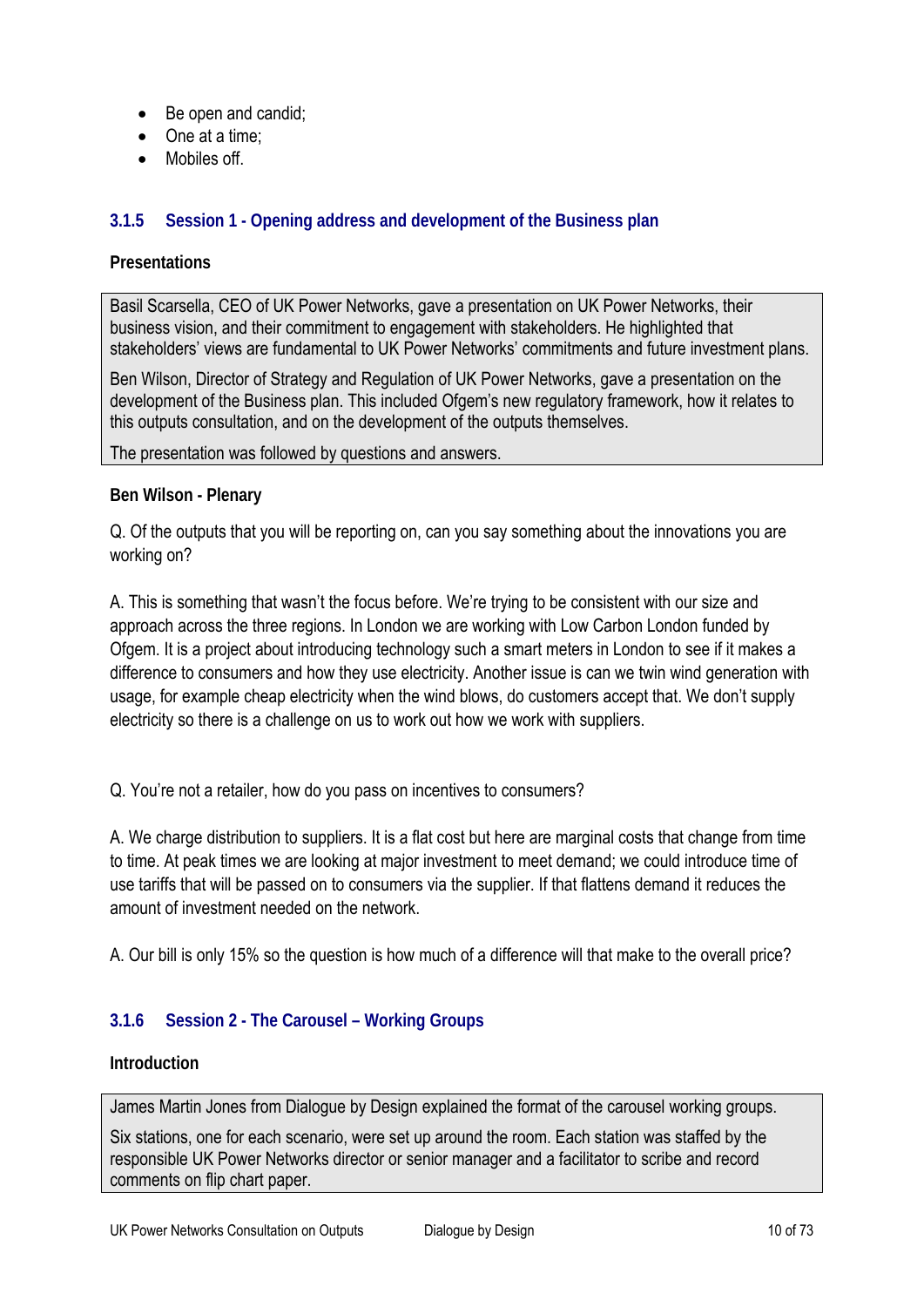Participants were divided into six groups and each group spent approximately 25 minutes at each station before moving to the next one. They were asked to consider the existing outputs, possible outputs and suggest new ideas or other comments.

As each group in turn visited a station they built on ideas that previous groups had developed.

The following sections are a transcription of the notes made by facilitators during the course of the workshop.

# **3.2 Safety**

Director: Murdo Allan Facilitator: Helena Poldervaart

There were no existing outputs for this category, so participants commented on the two put forward by UK Power Networks and added some of their own. Participants at this discussion station were particularly invited to 'unpack' the two existing outputs and suggest specific measures which would sit underneath them.

**Possible output** - A measure of public safety incidents affecting people, other than those working for/on behalf of UK Power Networks, that result from our operations

- Impact on **vulnerable people** (e.g. people with stair lifts, hard of hearing using enhanced telephones etc).
- People who unofficially enter UKPN property e.g. vandals, thieves, children via broken fencing / windows.
- **3rd party activity which causes problems** e.g. unofficial generator, security measure removed.
- **Security of sub station** against intrusion. The measure is the UKPN response time.
- A measure which relates to **education of public on safety** e.g. what to do if you see a broken fence, impacts of your actions. But how can you measure this accurately? [*UKPN confirmed that they already have ways of measuring the impact of their educational activities*].
- **Metal theft**: the measure is co-ordination between UKPN, police, scrap metal dealers, judiciary.
- **Power theft e.g. squatters illegally connecting up: the measure is co-ordination between** UKPN, Local Authorities, Police.
- **Vegetation clearance** and impact on public safety.

**Possible output** - A measure of our compliance with legislation. This could take the form of a count of incidents of non compliance, investigations by a Health and Safety body etc. perhaps weighted to reflect the relative importance or risk associated with each.

- Where **power supply falls outside the scope of voltage** e.g. too high / low, as there are related safety implications.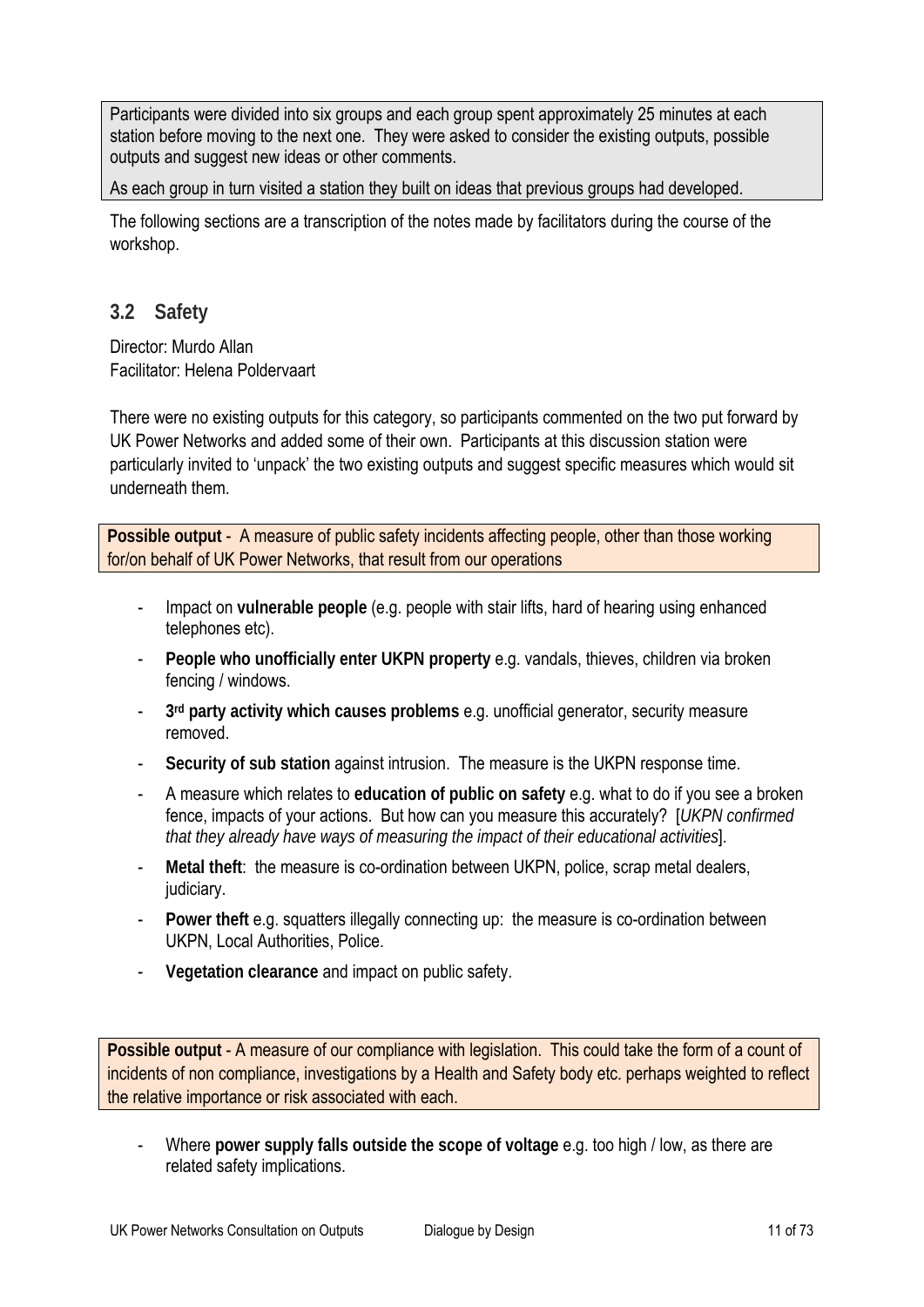- **Major problems** e.g. outage of a large area: measure is sharing of information between UKPN and the Category 1 responders. The contact information which Police hold often stops at National Grid level, whereas they also need more regional and local contacts. The emergency planning team for each police force should be given this information. Local Authorities are in a similar position, that is to say memorandum of understanding with Red Cross.
- A measure relating to protection of **holes in the road** how often they are checked etc.

#### **Disconnections**

- **Certificates**  measure is that they are provided **on time**, as there are all kinds of safety impacts if there are delays in getting them to key people such as Local Authorities and contractors.
- **Certificates also need to be easy to obtain** participants reported difficulty in obtaining them at all from the contractor which carries out the disconnection, or from UKPN itself.
- **Timeliness of disconnection** e.g. on building sites: if the disconnection is not carried out swiftly, the risk is that contractors carry on working in an unsafe environment. A measure would be a swift and simple process for emergency disconnection. Participants noted that they are happy to pay for this.

#### **Records**

- **Accuracy**: records of, for example, where cables run, whether they are live, need to be accurate and adequate.
- **Easy accessibility to people who need the information** (preferably online): at present accessibility is limited to those authorised, due to OS licensing issues.
- Online publication of safety information.

#### **New outputs**

- Security accreditation e.g. building sites: the measure is UKPN working with the local police, benefiting from their expertise in designing out criminality. A more proactive approach than reaction to a security breach once it's happened.
- A measure which is about **better working between UKPN and other agencies.**
- **Contacting UKPN when there is a problem and obtaining reliable advice**. Participants agreed that it is not obvious to the general public that they should contact UKPN in the event of a supply problem such as a power cut or unusual electrical activity. When the power is off, people cannot access their online bills to find the number and they are most likely to call their own electricity supplier. It was suggested that a national number is needed (similar to the emergency gas number) and that it could be stuck on to electric meters.
- A measure which is a **record of each contractor's health and safety record**, with this being used as a selection criteria when hiring contractors.
- **Staff training** in health and safety: standards achieved, number and level of staff trained, site visits etc.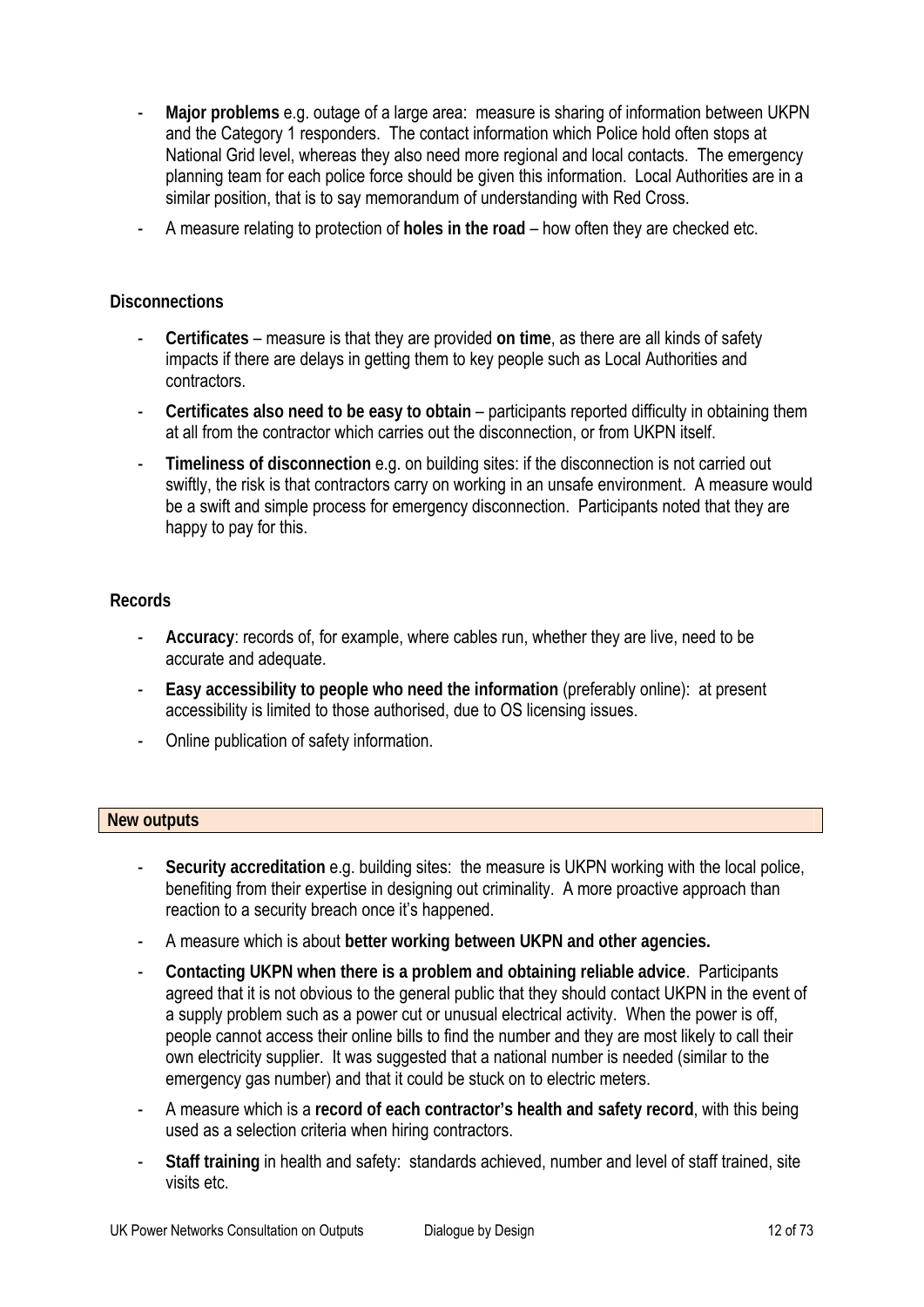- **Temporary substations for building developments**. Recently there have been problems with obtaining UKPN permission to build these e.g. using gantries, due to safety concerns. This is a major problem in London. The measure is an agreed solution / spec between UKPN, the developer and the Local Authority.
- **Provision of method statements and risk assessments to developers and others**: concern expressed was that they simply don't reach them. The measure is provision and in a timely manner.
- As part of the method statement, a consistent and agreed hole size to be provided.
- Distribution of safety rules and manuals: measure is adequate copies with up to date information.
- Active management of **overhead line clearances** and making the public aware of them, e.g. anglers.

#### **Comments**

- Is this all just box ticking? It matters as it affects others, e.g. financially.
- Do some of it in partnership with stakeholders UKPN do not need to do it all.
- It does matter it's about UKPN responsibility to the community, one of its values.
- Measure [performance] against European best practice, which tends to be better than UK best practice. Go beyond mere compliance.

*Ofgem does not currently recognise safety in its outputs and therefore does not take expenditure on it into consideration. Participants discussed whether education should be recognised, as that would help defray its costs. There was no consensus on this – some thought it was a core responsibility of UKPN and there should be no financial recognition, others disagreed.* 

- Ask Ofgem to provide free TV airtime to publicise the service provided by UKPN. This is all part of public education.

# **3.3 Conditions for connections**

Director: Mark Adolphus Facilitator: Andrew Acland

**Existing output** - Guaranteed Standards of performance

- Measurement needs external industry representation on the audit process prior to submission to Ofgem.
- Connections part of website should have link to where details are published.

**Existing output** - Obligations under licence condition 15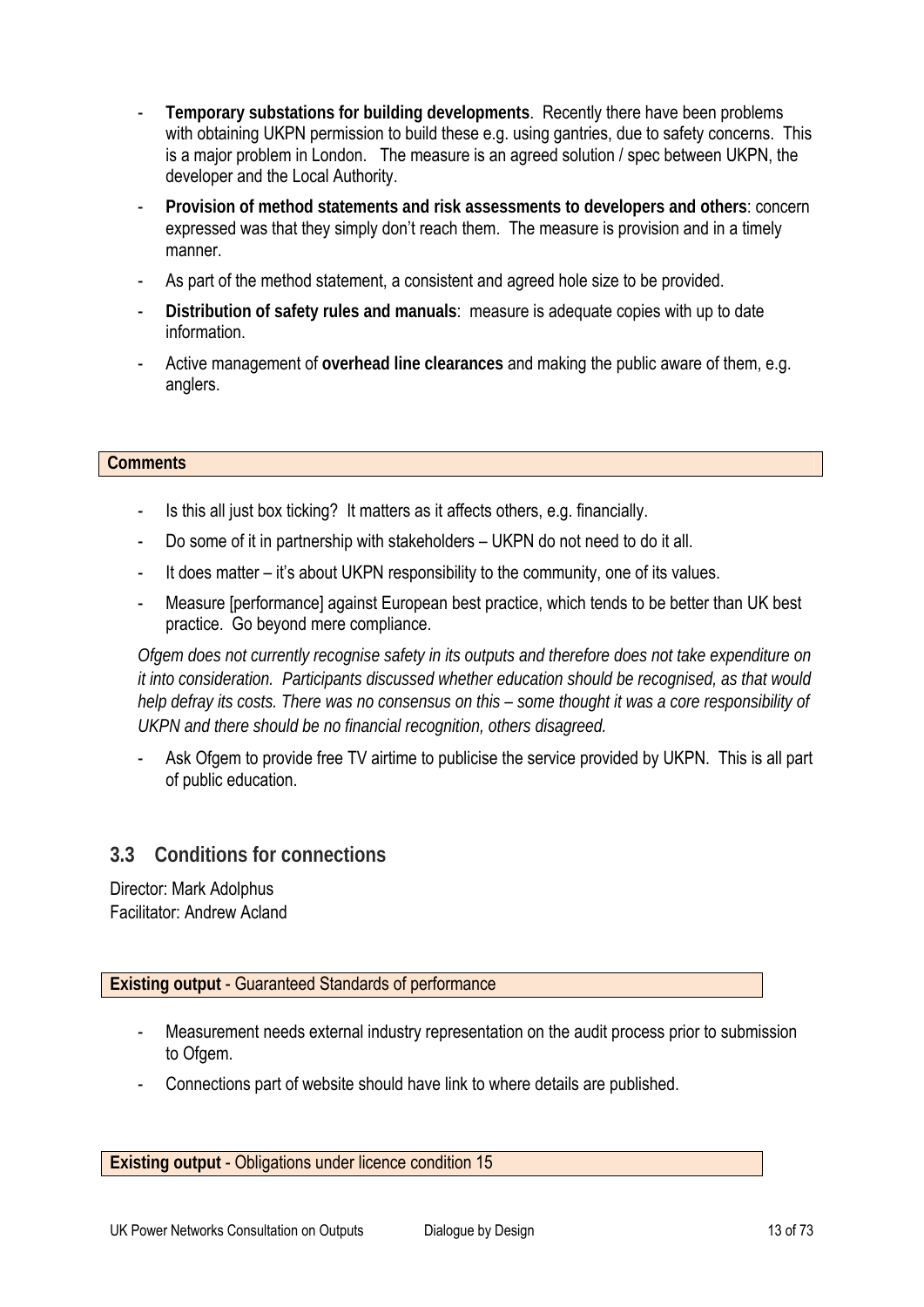- Publish actual performance notes.
- Have improved delivery.
- Situation is getting worse.
- ICPs would like to be recognised as customers and have performance standards applied to them.
- Current 32 standards could be streamlined.
- Some current employees have insufficient technical knowledge.
- No measure on diversions and NTL works.
- More transparency of costs.
- Need to incentivise speed and accuracy and fixed prices.

#### **Customer service**

- More flexibility to meet different customers' different needs is sometimes preferable to fixed standards.
- Better communications with customers required. Need one dedicated person to deal with each customer.
- Need to re-structure so customer-focused rather than just box-ticking.
- Suggestion of a facility for advice on helping customers clarify requirements.

**Possible output** - Greater certainty over time to deliver some parts of a connection. Investment would be required to achieve this.

- Find a mechanism for UKPN to create infrastructure ahead of need developers would support this – but ordinary households should not be expected to fund this.
- Lack of upstream capacity can prevent developments happening a more strategic approach to creating capacity with investment from developers and in liaison with local authorities.

## **Spending up-front**

- Spending money up-front is preferable to waiting.
- Prepared to pay more if there is a guarantee of certainty.
- The option of paying more is preferable for some customers.

#### **Who pays?**

Question remains of who pays more and how much.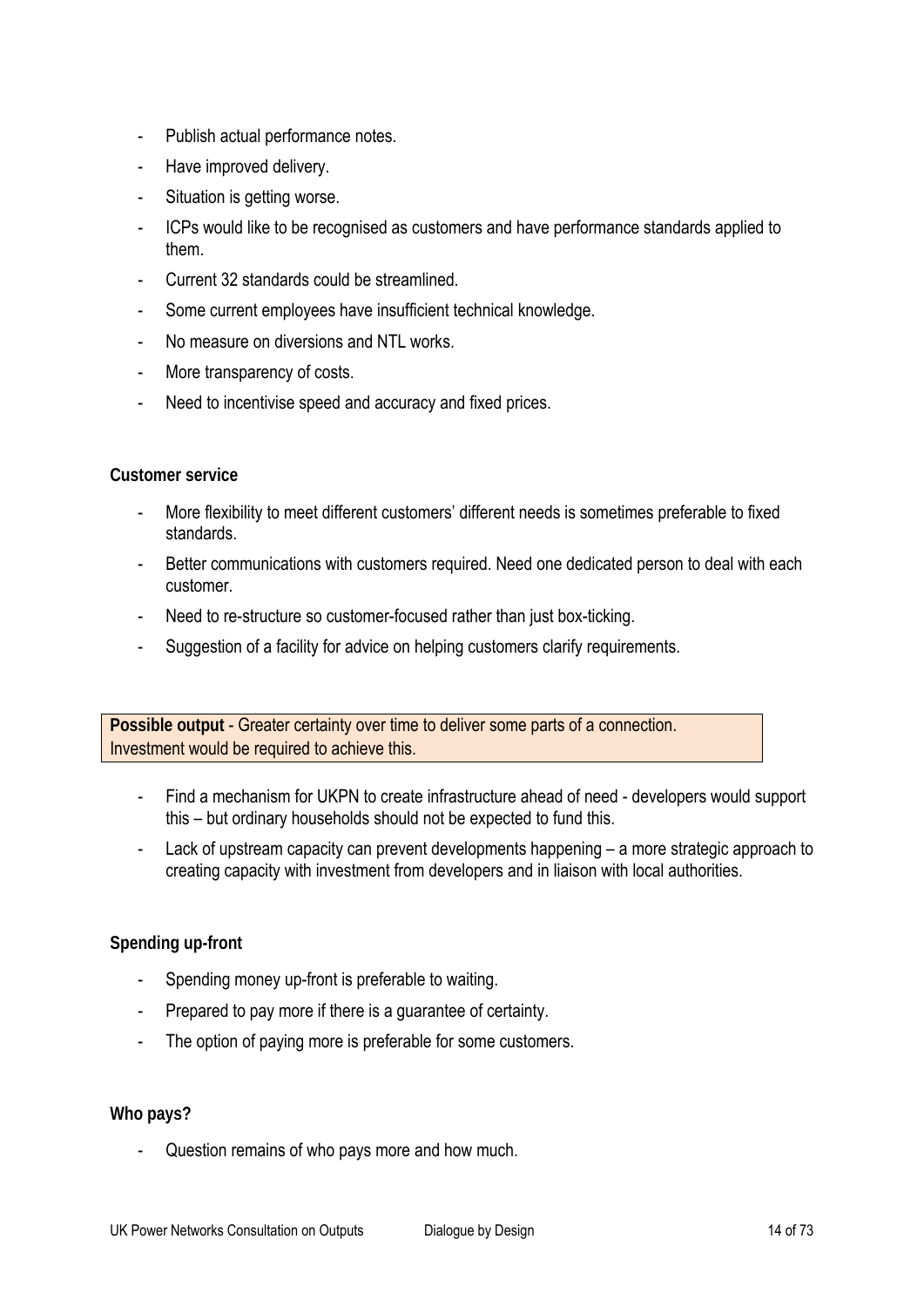It is unreasonable that some customers end up paying disproportionately for infrastructure even if their needs are modest.

#### **Increase communications**

- Forward investment in dialogue.
- One point of contact would also expedite service.
- Need stronger network of contacts among people inside UKPN with local authorities to help forward planning.
- More dialogue between local authorities on development would facilitate forward investment in infrastructure ahead of need.

**Possible output** - Incentivise companies to innovate regarding connections

- Better coordination among departments and local policies and practices.
- More dialogue with customers about their requirements and sharing expertise with customers.
- UKPN is too date driven being more responsive to individual customers would be preferable.
- More differentiation between customers would be helpful e.g. current rigidities mean experienced people can end up doing simple jobs and vice-versa.
- Think about how to enable collaboration in how connections are offered to customers.
- Need to review flexibility and service offerings in relation to different market segments.
- More bespoke design input at an early stage.
- Quality of service has got lost.
- Transparency around charges for connections.
- Greater clarity in published guidance on load assessments.
- Getting a connection to export is a nightmare.
- Publish availability of power in specific locations.
- Driven by measurements not by customer need.
- The social function value of infrastructure development should be recognised: needs to be a mechanism for reinforcing the network overseen by the regulator.

#### **Possible output** - Output value based on value for money

- Make it less costly overall for ICPs to enter the market.
- Greater price transparency.
- Soft measures of satisfaction
- Pricing is not always a key determinant of value for money delivering on time sometimes more important. Certainty of delivery can be more important than price.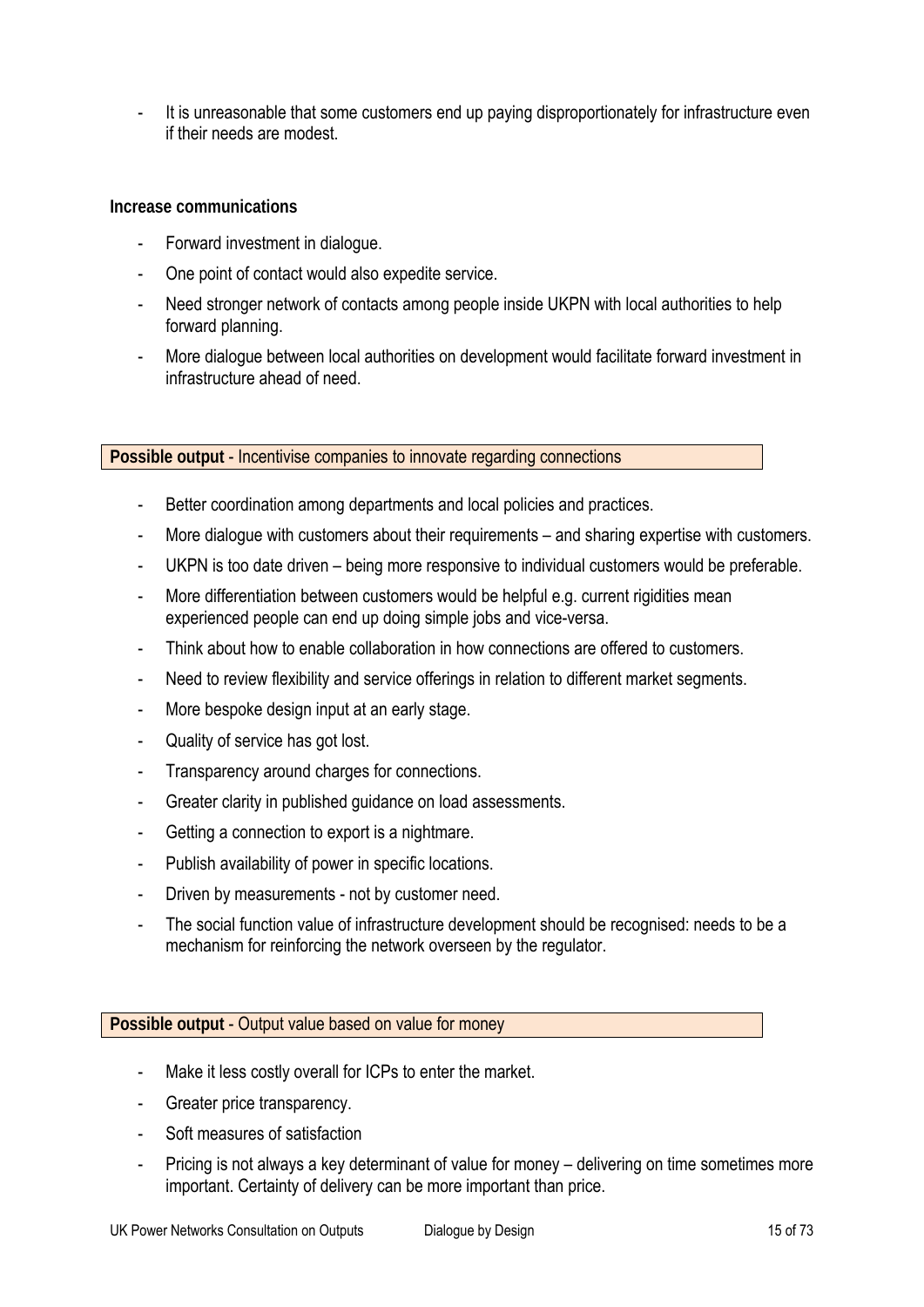- Could measure by price per kW installed.
- UKPN needs to look at own benchmarks for value for money.

**Possible output** - Greater competition. Should network companies be measured on commitment to this?

- Penetration of the market by ICPs
- More specific data on UK Power Networks' sites.
- Consistency of quotation between contestable/non contestable quotes.
- Greater competition should improve value for money
- More consistent measurement of disconnection process
- Timeliness of quotations could provide indicator of degree of competition.
- More transparency for development of pricing methodology
- More commerciality in construction contracts.
- Measured by feedback from end users
- How to measure: market share

**Comments** - On measures regarding delivery of connections

- Legal process needs to be measured, streamlined, improved, made more flexible.
- Massive future skills gap: is UKPN starting to train a new generation of workers?
- Number of connections with/without reinforcement.
- MW requested verses connected.

# **3.4 Customer satisfaction**

Director: Martin Howard Facilitator: Carl Reynolds

## **Existing output** - Priority services register/vulnerable people

UKPN has a database of people who are vulnerable, but it is only as good as the data that people give us. If they don't update us, we don't know. There is also a Data Protection sharing issue. Need a comprehensive list to improve service.

*Idea*

- Smart metering may enable people to register themselves and provide info from UKPN. *Measure* usefulness of this.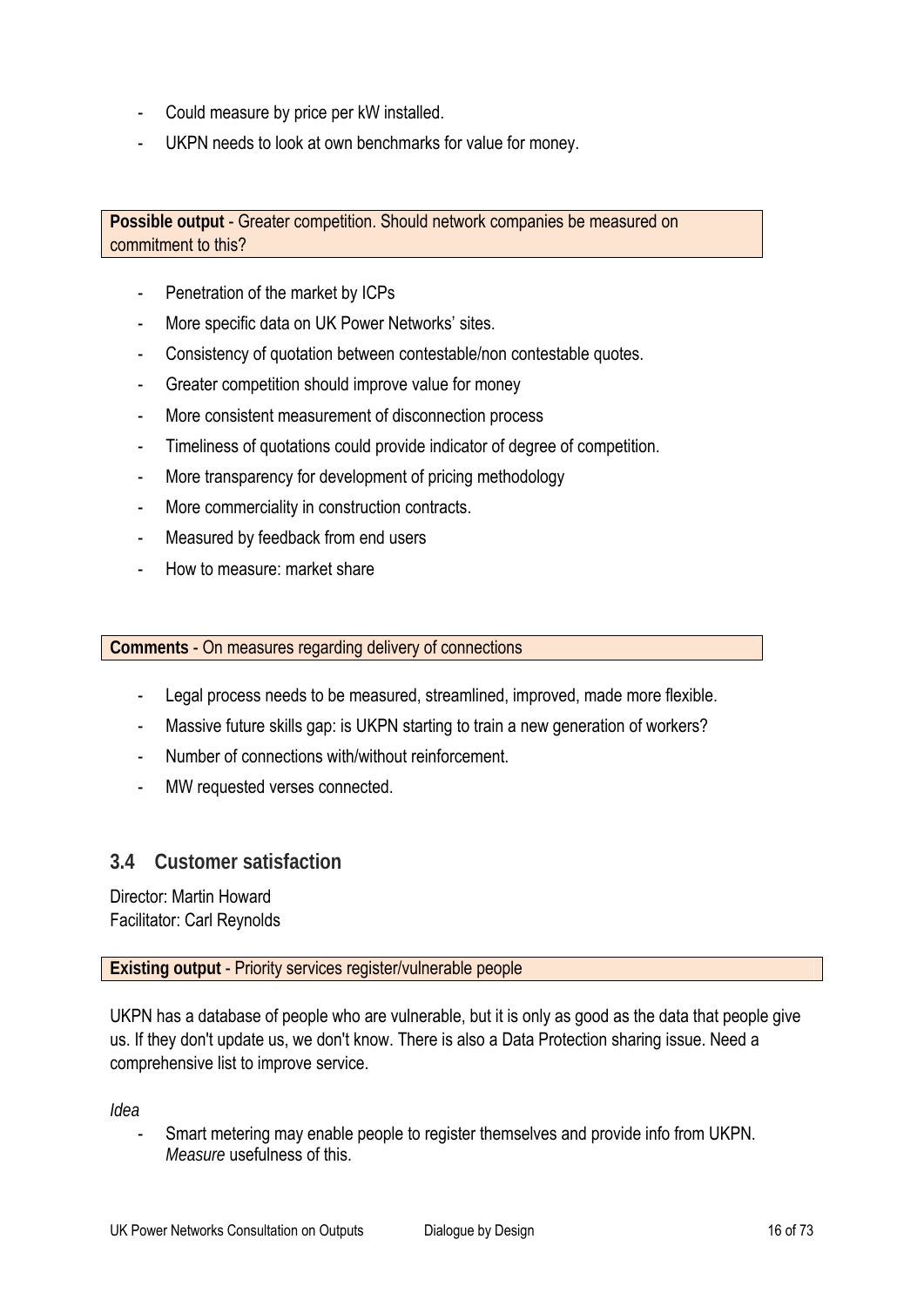Vulnerable has several meanings – Ofgem has 22 categories, UKPN uses 7. And in extreme weather more will be vulnerable

*Idea*

- Use an on-line system to enable local authority managers to know specifically which streets are affected by outage.
- Set up automated response by phone

Enable internal sharing of real time outage information to enhance service from call centre.

*Idea*

- Could set up system of carers and call them.
- Develop partnerships with RSLs. Give them good data about outages, but rely on them to ID and do initial support to vulnerable people.

Need to market the fact that people can register to be put on this system

**Existing output** - Telephony survey

The requirement for this is being phased out in 2012. It uses a representative sample of the public.

*Idea*

- *Measure* using post outage or post-works satisfaction survey to get more specific data.
- *Measure* using on line surveys, but issue of motivating people to fill them in

#### **Existing output** - Broad Measure of Customer Satisfaction

Doesn't reflect the range of different customers. And that outages, for example, have different effects on different customers.

*Idea*

- Mapping all people connected to each substation to make contact and remedial action better in an outage. *Measure* improved response time and action.
- More proactive calling of customers post-outage. *Measure* this against number of calls from customers in the same outages.

People don't understand the difference between supplier problems and distributor problems

UKPN needs to make its internal communications better, for example communication between technical team and customer facing teams.

More awareness of the difference between supplier and distributor, so people know who to call in an outage. This is being worked on.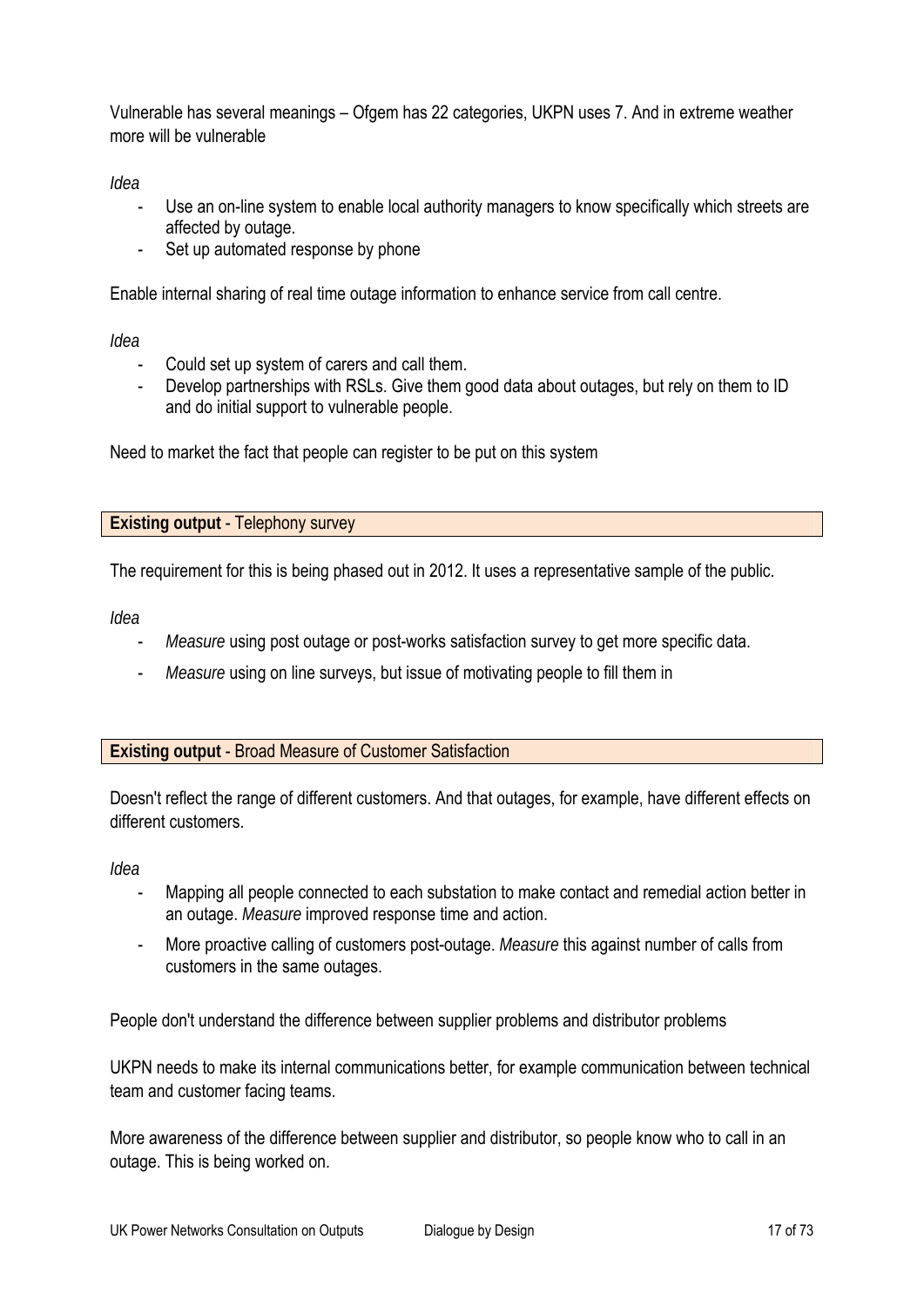*Idea* 

*Measure*; how many people know who to call in an outage?

Some support for measures to be reported regionally, but mainly advocacy for measures to enable people to understand complexity eg impact of outage, or number of times to different types of customer.

## **Existing output** - Worst served customers

*Idea*

- A *measure* of impact on the customer might be better. For example a micro-second outage in the LSEx would have more financial impact than an outage to homes in Harlow.
- Might understand this as a measure of value. Would the institution pay more to minimise risk of disruption?
- Keep current *measure*, but have descriptions of varying impacts and to types of customer to enable more sense to be made of measure.

**Possible output** - Service improvements

Need higher quality of information and service from UKPN. Especially to developers who have a variety of connection needs, including for export. Experience of many such customers is lack of coordination between teams in UKPN and a general unresponsiveness. But some improvements seen recently.

*Idea*

Use 'account managers' as a single point of contact to both take people through customer journey (eg for multiple connections or to enable export from PV systems) and to troubleshoot internally. *Measure* would be of customer satisfaction with this. And comparator with same customers over time.

Need to improve internal responsiveness in UKPN. Could compare to other DNO eg WPD.

*Idea*

- Customer satisfaction *measured* from beginning to end of service, from design to completion.
- *Measure* reduced customer complaints or problem calls

# **3.5 Environmental performance - environmental impact of our operations**

Director: Clive Steed

Facilitator: Rebecca Gwynn-Jones

**Existing output** - Network losses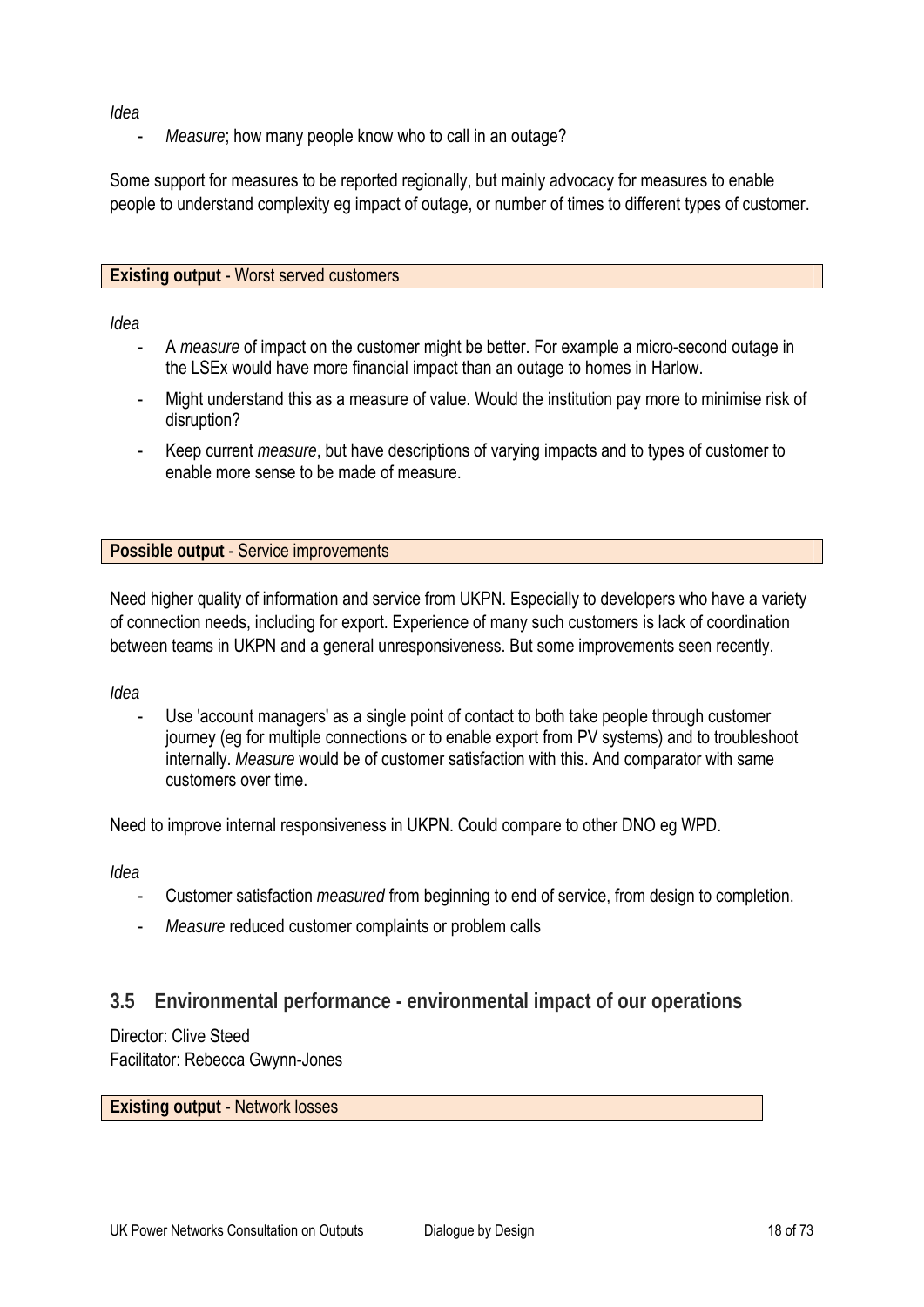- Need to better visualise what parts of the network have what losses. Kilowatt levels as well as kilowatt hours and to understand the difference between these two measures and what equals good, what equals bad.
- Don't check PFC enough losses are happening due to customers and harmonics/unbalance.

#### **Possible output** - Technical losses

- This impacts on other outputs e.g. if there are less losses then less copper is needed, less temporary generation needed, less transport etc.
- Smart meters improve ability to pick up on problems.
- More accurate reporting of actual energy use in offices would help to better judge load need. (see also connections pod)
- Battery storage
- UKPN's unmetered energy connections of own network need to meter this
- Are you looking at energy loss in transformers eg. Being on standby and generating heat?
- Is there potential to recycle this lost heat without charging end user for it? How to feed this into local DN
- If you had to "buy" the amount lost it would incentivise reduction!
- Look at embedded carbon and maximise use of what have eg. run the system at fuller capacity - run it hotter

## **Possible output** - Non-technical losses

**Question from stakeholder** - How much of a problem is this? **Answer** - Smart meters will help. Also work with and police, for example - on cannabis farms.

## **Question from Stakeholder** - Will this be a growing problem? Need to consider fuel poverty in relation to this.

- Unmetered customer connection
- Dynamic eg. Street lighting how it is actually used.
- Capturing this assessment process upstream.

## **Existing output** - Business carbon footprint

Go for outputs on the areas with biggest  $CO<sub>2</sub>$  impact

## **Energy from offices and depots**

- Smart office approach, battery storage solutions etc.
- More pilot schemes
- Utilisation of office fleet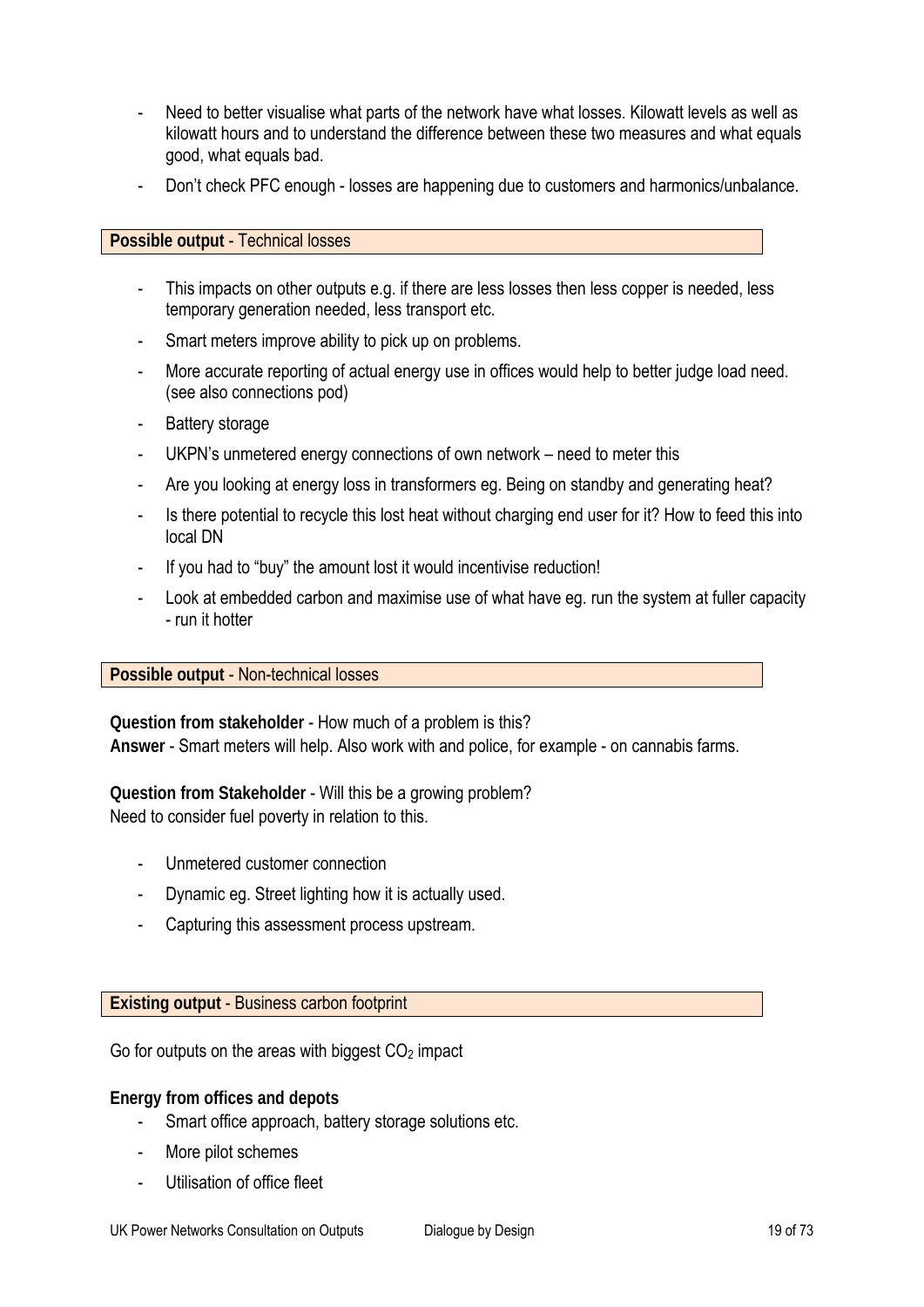Need focus on staff training to maximise participation/change in behaviour

### **Contractor emissions**

- What are barriers to better collaboration between water, energy etc. suppliers? How much do you try and work with each other?
- More cooperation will reduce impact eg. not repeatedly digging up road.
- Need more information as to what and why.
- Are they maximising areas which are under their control?
- Scotland has system for this coordination called "Janet". This seems to work well.
- $CO<sub>2</sub>$  footprint on procurement.

#### **Temporary generation**

- Single point incident analysis to reduce.
- List of local back-up generators (customers who can help out) to help reduce the carbon footprint of getting temporary generator to site.
- Battery based.

#### **Transport emissions**

- Going towards hybrid vehicles.
- Also look at mileage getting to faults ie. how local are contractors This also aids business efficiency.
- Low-carbon

#### **Other business carbon footprint outputs**

- CO<sub>2</sub> impact of street works by causing congestion etc. So look at work in school holidays etc.
- Operational processes to what extent can use remote monitoring management rather than people moving around.
- Condition based on maintenance and remote monitoring.
- How do other world cities do it like New York and Hong Kong?

#### **Possible output - SF<sub>6</sub> leaks**

- More accurate reporting
- Investment in technology
- Condition monitoring
- Can you use more alternative technologies approach need risk assessment of these.
- Why still used when known so long as carcinogenic? Give more priority and act!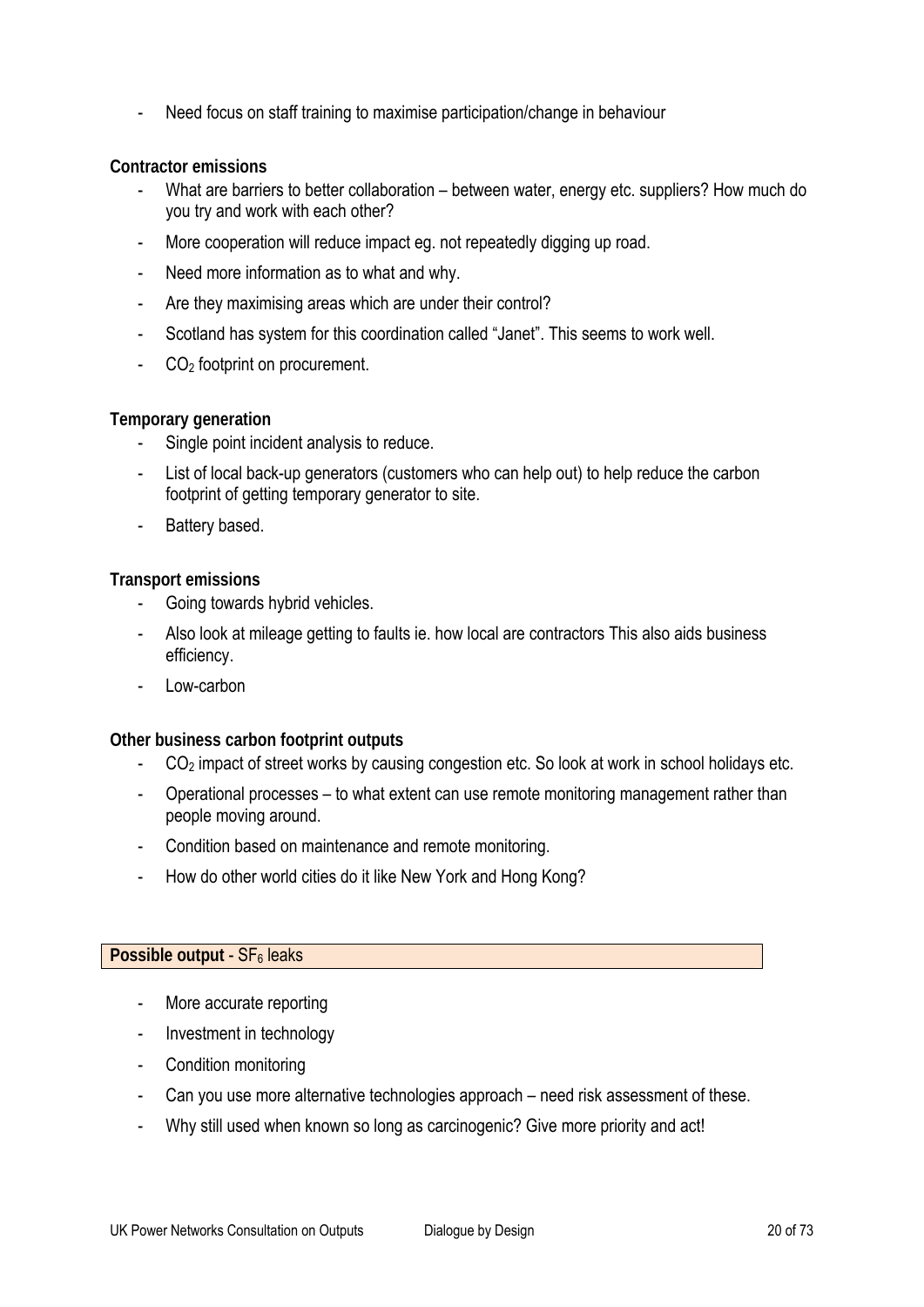#### **Possible output** – Street works waste

- All businesses should be addressing this including energy distributors!
- Amount of excavated material
- Reduce the amount of street works waste
- Extend minimising waste to minimising water wastage.
- Also need to minimise other waste. As part of current good business practice

#### **Possible output** - Oil leakage

- Risk based?
- Current performance?

#### **Question** from Stakeholder - is this a big risk?

**Answer** - it is reducing over time but still can be big impact now and then; for example on an accidental rather than routing basis.

**Stakeholder comment** - This has been an ongoing problem with UKPN making sporadic attempts to solve – a better approach is "total war" to eradicate it.

#### **Possible output** - Flooding risk reduction

- Joint investment with water industry should be way forward (utility trench sharing)
- Need to inform/liaise with Local Authorities who now have duty rather than Environmental Authority.
- Reinforcing flood design/switch gear to raise if off the floor
- Good identification needed of where facilitating supply will have negative impact. Not just on flooding but also on carbon footprint, security, emergency services etc.

#### **Possible output** - Reporting incidents to Environmental Authority

- Electricity failures mostly cause water industry reported incidents, therefore joint targeting with water industry
- Local Authority now have duty rather than Environmental Authority for flooding so don't just report to Environmental Authority, but also to Local Authority.

#### **Existing output** - Visual impact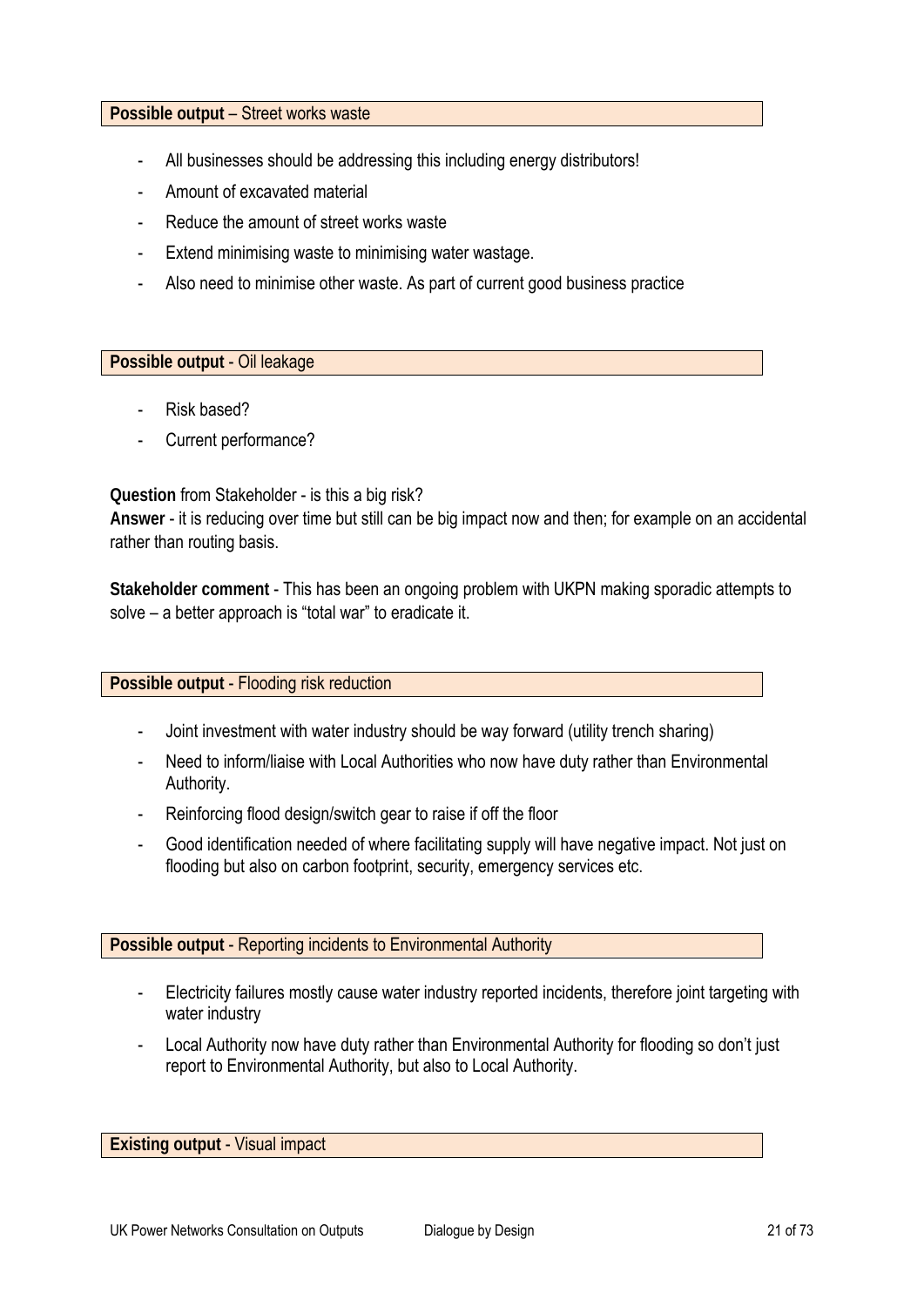### **Visual impact on AONB, National Parks**

- National Parks are to be opened up to sustainable development what will this mean
- This is more about social impacts
- Is environmental impact built into new developments? eg. looking at alternative routes to avoid all sorts of areas where visual impact can be/should be minimised.
- Street works also need target for visual impact reductions

#### **Possible outputs** - Other

- Maximising capacity of existing network (see also connections pod) will lead to reductions in CO2 generating activity.
- Extend this to water reductions
- Fuel Poverty 16% is still enough to affect energy prices so want to see UKPN accept responsibility to mitigate fuel poverty not pass over to suppliers alone.
- A measure of EMF's and noise

#### **Supply chain/purchasing**

- Look at the recycled content/reusability of components. You are in powerful position to require suppliers to provide more sustainable options
- Look at CO<sub>2</sub> impact of imported components. For example copper from china

#### **Renewable technologies**

- Pilot DG offices
- Balancing wind power and storage etc.

#### **Other issues**

- Feed in from renewable local DG discussion on technical feasibility and need for investment. – fault levels
- Reporting of performance is a key part of all this
- Go wider than statutory duties if want to be good corporate citizen  $-$  ie go beyond compliance. Extra cost will most likely be one off at start – take long term view – fits with your company. (Be at forefront and not just in your industry)
- Show stakeholders you are not regulation driven.
- Reducing consumerism (with suppliers)
- Could give advice to negate requests for increased connections reduce their  $CO<sub>2</sub>$  footprint.
- Relativity of issues is important ie.
	- Network loses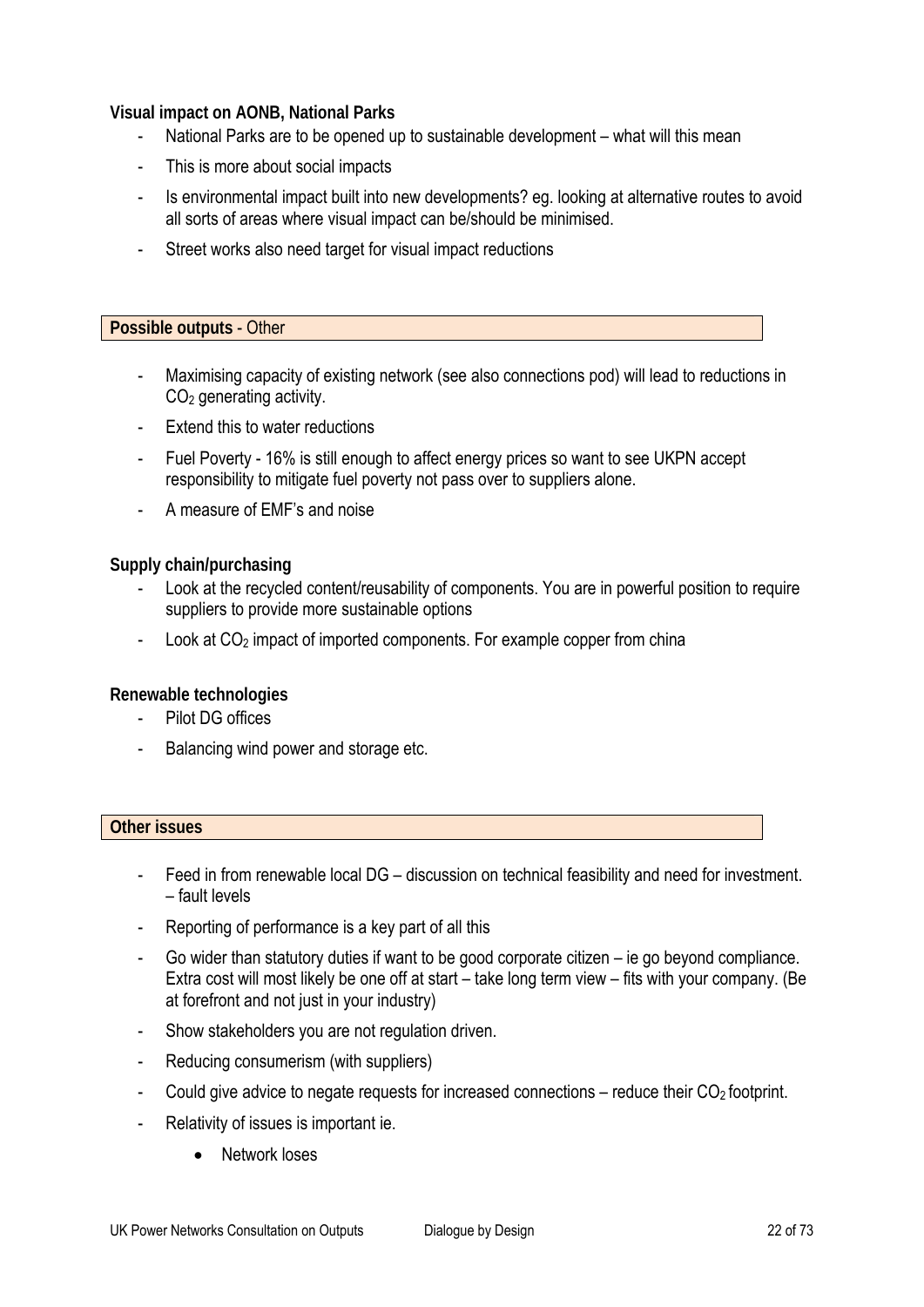- Carbon footprint
- Embedded loss carbon
- Which has more impact/which is easier to effect etc.
- Want to see  $CO<sub>2</sub>$  reduction target be open about this and how going about it.
- Future proofing/planning to reduce number of times return to do works (see also cooperation with other utilities) – investing once and properly.
- Areas already covered seem the right ones to report on but what is the value of the contribution and extent to which are responsible corporate citizen. No good if "window dressing" What will the metrics be/how ensure real impact/change.
- CSR ratings produced by BITC could be used, enables comparisons and other industries too.
- For which reductions would consumers be willing to pay? Interesting/need to find out
- Look at which measures will cost money and which can save money.
- Use social return on investments as well as financial like the London bench-marking system
- Measuring not just business as usual but unavoidable situations separately.
- Look at off-grid solution as alternative to connection which would have very high carbon footprint.
- Any ways of reporting back to customers on not using during peak demand.
- Look more are enabling customers to reduce their carbon footprint.
- Look at facilitating energy efficiency for customers to avoid CO2 footprint of new connections.

#### **Questions**

**Q**: Which are biggest priorities within carbon reduction?

- This would be useful information to enable comparison.
- Make the information comparable across all headings. Not some per mile, some per head etc.
- Go for outputs which will have biggest impact.
- Connectivity of embedded generation.

**Q**: Are you IS 14001?

**A**: Yes

**Q**: LTDs – difficult to take on board…

**A**: We are not allowed to speculatively invest.

**Q**: How much do you invest in CO2 reduction? This needs to be transparent

**Q**: How much training do you do on sustainability?

**A**: Not much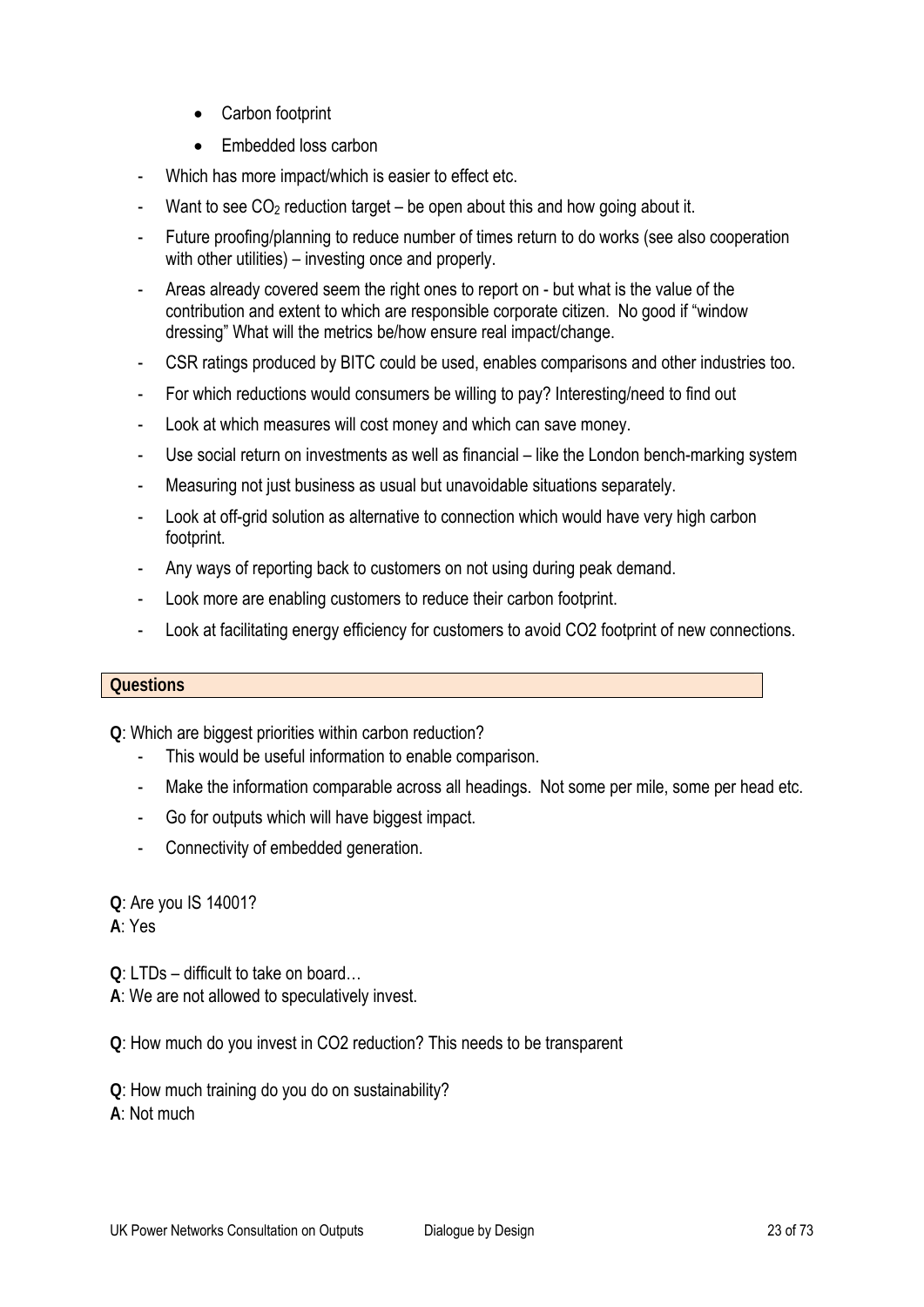# **3.6 Environmental performance - the low carbon economy**

Director: Dave Openshaw Facilitator: Pippa Hyam

#### **Possible output** - Technology selection

- Short and long term issues for technology One option is to encourage behaviour change by using technology to support change of times when people use electricity.
- Examples include a project in Sacramento, California where transponders are used in houses to automatically reduce or limit the amount of energy that appliances use. This evens out spikes and reduces demand. This could make for very complicated tariffs.
- DNO's are close to the source of demand and are well positioned to develop innovative approaches working with developers and suppliers.
	- *Measurement*: of innovation in this area could be include the number of collaborations on use of new technologies.
- CHP is low-carbon; DNOs should be going out of their way to enable CHP- this won't replace other forms of energy but will be in addition to other energy services.
- Be more proactive; push CHP Do not be a barrier
- What do you do in the summer? With heat storage this can be more flexible.
	- *Measurement* Number of CHP connections
	- *Measurement* Number of CHP without reinforcement.

#### **Storage**

- Storage: domestic or regional? It would be possible to reverse electric car batteries to use as home store.
- Use of batteries, can also feed back to grid. There is an example being tried in Norfolk by UKPN – there may be opportunities for heat storage too.
- Look at Hydrogen as a means of storing electricity. This is seen as next stage of transition the move from a low-carbon economy to a hydrogen economy.
- Storage (e.g. wind and PV batteries) this has the potential solves your problems.
- Utilise your own property for generation eg. PVs on substations This would be excellent PR. Use the electricity for auxiliary supply.
- *Measurement* Using CO2 as a measure is very subjective to measure, you may find it difficult to be credible – use energy use instead.
- The cost of and availability of technologies are a long way away from being available to most customers.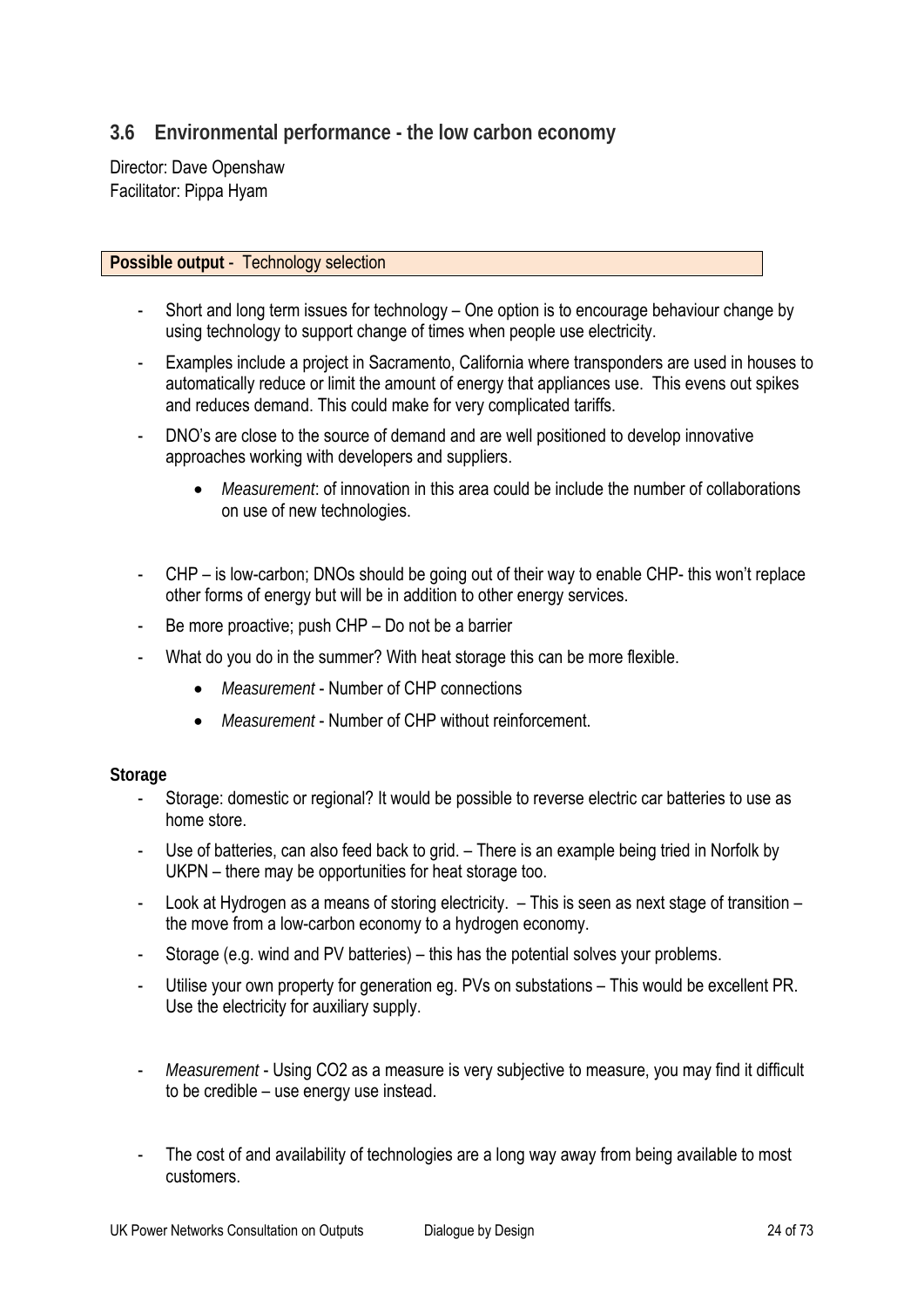**Possible output** - Investment choices to aid low-carbon devices and sources of generation; eg. electric vehicles and heat pumps

- Who provides Electric Vehicle charging points? incentives to developers.
	- *Measurement* EV points is good measure as are others such as CHP connections and heat pumps.
- What are you doing that is innovative to facilitate the connections?
	- *Measurement* The measure needs to be how you are enabling connections, the DNO should not be a constraint
- Who funds reinforcement? Should it come from DNO and therefore society through charges?
- Is there work going on looking at charging technologies for EV's? Are these being looked at? Is this DNOs Job?
	- Talking to EV industry on design and operation issues charging system etc.
	- Smart Charging systems on the car; now or later?
	- Charging at a lower rate for longer Role of DNO is engaging in this kind of technology.
- *Measurement*. It is difficult to measure an enabling role. Try to quantify enabling measurers. What are the enablers?

**Possible output** - Maximising capacity headroom eg. electric vehicles and heat pumps

- DNOs need to ensure capacity for electric vehicles' are available and therefore costs should be largely socialised
- Regulator will force you down smarter route to enable generators to develop projects and not penalise them.
- How can you be ready to demonstrate what the market needs and be more generator friendly e.g. condition monitoring.
- By spending money now how much will you save in the future? can't treat each new generation on a case by case basis because will get more and more expensive – if you don't do it now will cost more later.

#### **Possible output** – Non-network solutions

Home charging – find ways of setting non-essential charging and tariffs.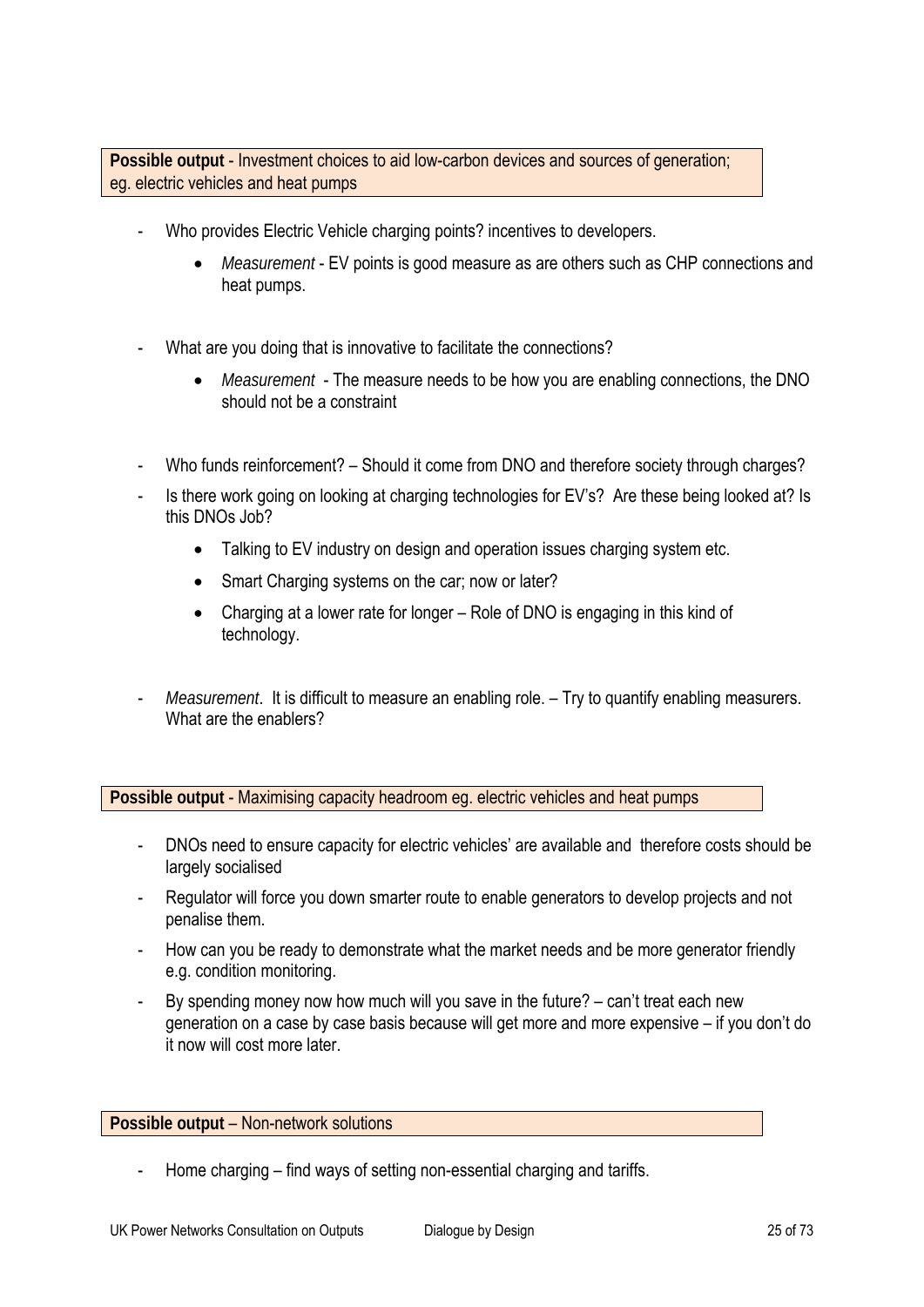- A lot of this is to do with tariffs but how much can you influence?
- Potential for tariffs getting even more complicated
	- *Measurement* Is there a non technical customer measure
- Don't wait for customers to change their behaviour, you need to do this automatically e.g if you if you use X amount of electricity the supply will cut out.
- Smart meters How do you get house holders to change behaviour?
	- *Measurement* How you are working with suppliers could be measured in relation to smart meters and appliances.
- Can you find something innovative in terms of passing on saving from network reinforcement  $costs$ , How to measure savings? E.g. number of PVs connected,  $CO<sub>2</sub>$  saved, money saved.
- A DNO is only 16% of the bill so how much impact can that have?
- DNO is not visible to the customer communication

**Possible output** - Network utilisation eg. electric vehicles and heat pumps

- Improving network load factor by advice (to get rid of peaks)
	- How people understand could pay people to use power in troughs.
- Industrial users will find tariff changes very welcome.
- No-one is being penalised for over capacity. No charges for over capacity, nothing to incentivise demand management and reducing their capacity needs, manufacturing and engineering consultants over specify and have to design for excessive energy use.
	- Designing for peak demand and full occupancy (ie. over designing).
	- Part of the corporate social responsibility agenda
	- Responsive demand contracts pricing structure to reduce this excessive capacity.

#### **Possible output** - Reduce constraints on distributed generation

- Currently it is very complicated needs to be easier and reliable needs to be more visible to developers on information that is needed.
	- Process needs to be simplified
	- Look at domestic PV as an example

**Possible output** - Increase network utilisation to accommodate low-carbon generation.

- Need kit that minimises transmission losses.
	- Network visibility needs improving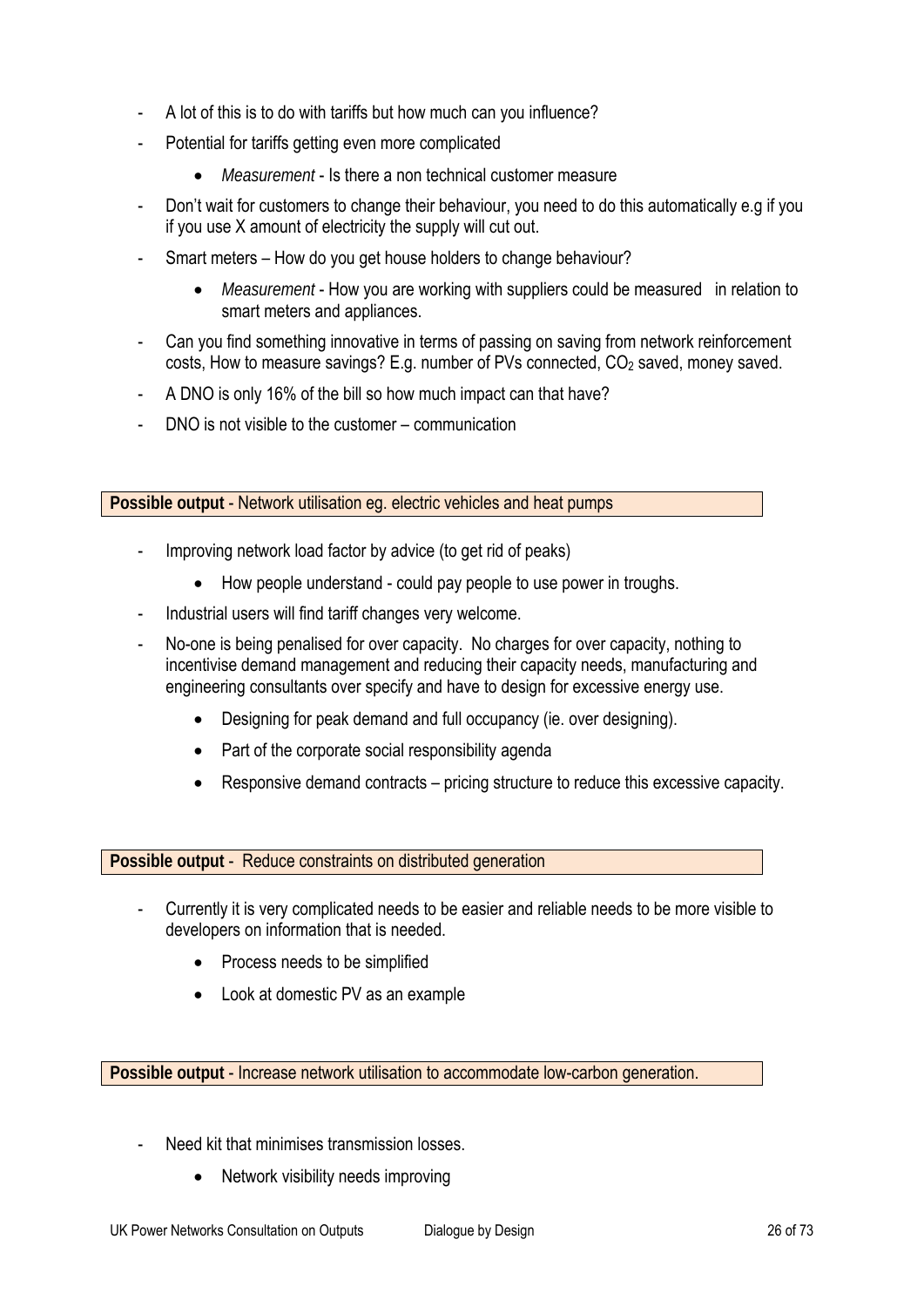- Low loss transformers
- Without this it becomes more complicated. The cost of making the network viable should be socialised!

## **Other issues**

- All  $CO<sub>2</sub>$  targets need to be achieved in next price control period This will be very difficult.
- Being a positive force on talking about this.
- What would happen if DNO's were required to own and operate some of this technology?
- Would it have an impact on innovation and investment choices?
- Investing in CHP infrastructure because it is fuel neutral can work on gas and move to non carbon fuels.
	- Can't always be  $CO<sub>2</sub>$  neutral but it is a step in the right direction
	- Include CHP and CHP with gas because it is efficient.
	- Timeliness getting it all ready to go. It's difficult to judge if you are too early or too late.
	- Cost to consumers. Get involved in green deal discussions.

## **3.7 Network availability and reliability**

Director: Barry Hatton Facilitator: James Martin-Jones

**Existing output** - Customer minutes lost (CML)

This is a sensitive issue.

There is a need to clarify what a "customer" is:-

- There should be a measure of what a customer is, based on the impact of the minutes lost.
- The economic and social impacts of CML should be measured (e.g. vulnerable people/care homes)
- Customers are not homogeneous.

**Existing output** - Customer interruptions (CIs)

The output itself is fine, but the downside is that no account is made of the impact on customers of short interruptions (less than 3 minutes). The number of these interruptions and how often they take place is not taken account of. The impact of these short interruptions on customers is often substantial, and their overall impact is often hidden. (3 other groups confirmed their agreement with this view).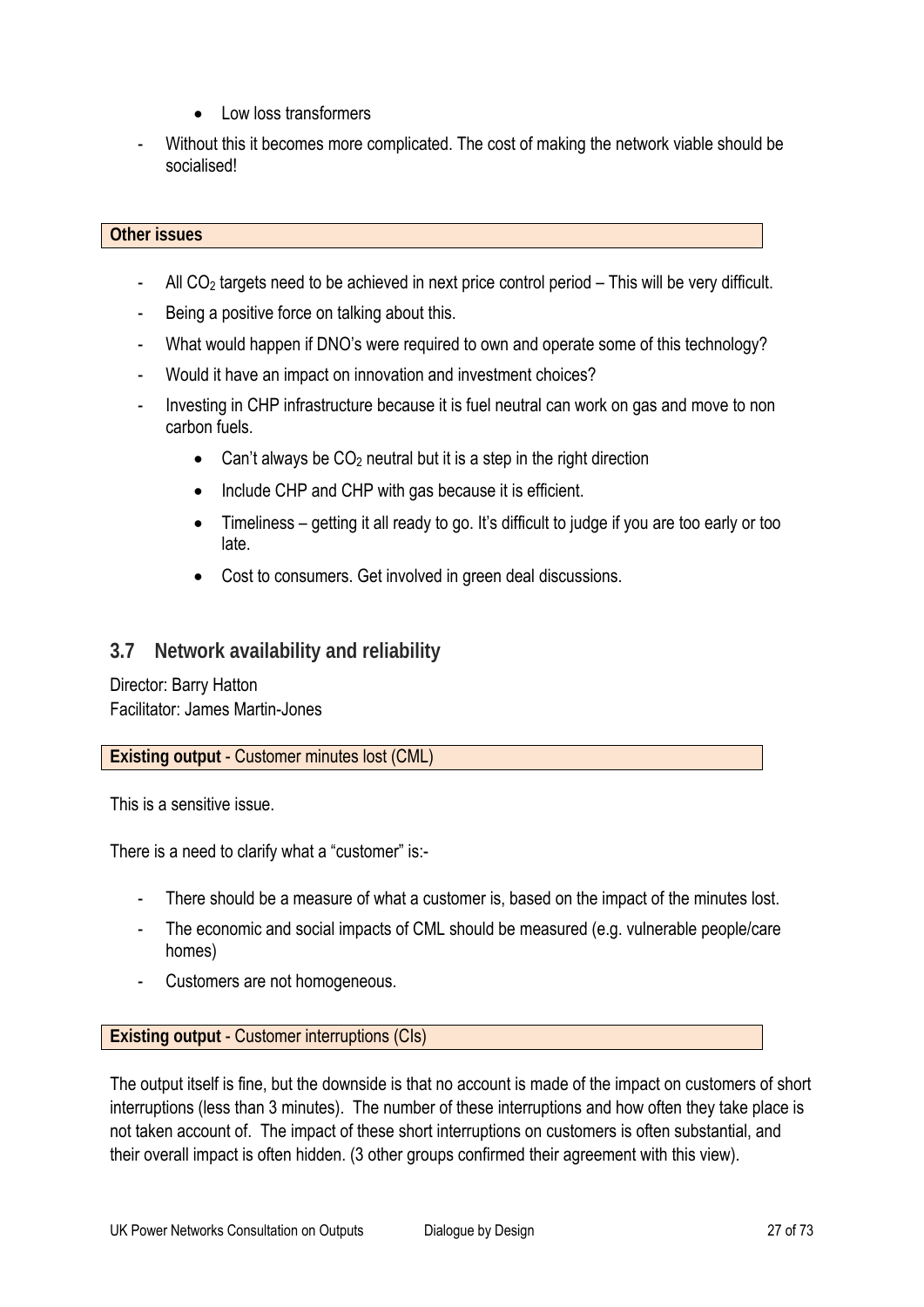An impact analysis on this and other outputs would give UKPN a better feel for what is going on. A structured sample could be used for this.

#### **Existing output** - Main fuse failure (EGS1)

- "Specified period" =  $3$  or 4 hours.
- There is an issue of when the event actually starts. This can depend on when customer reports it.
- More general point: how well do you understand the causes of failures?

**Existing Output** - 18 Hour restorations (EGS2)

- Aim for 12 hours restoration time.
- 18 hours for an average household seems very long time. 10 hours would seem more reasonable, as it is roughly half a day. This links back to the social and economic impacts referred to above.
- Informing customers of how long reconnection is expected to take is also very important.
- Beating this output time also reduces customer complaints.
- Is any measure taken of the impact of longer interruptions? This would be difficult to measure, but it would be interesting.
- It would be good to consider having different restoration time requirements depending on the customer – e.g. whether it is Canary Wharf or a village in Kent.
- LV takes longer than HV.
- It would be good to give customers time-banded information on how long it will take to respond.

**Existing output** - Multiple interruptions (EGS2a)

- These are a bug bear, as finding them and sorting them can take many months. The output should be around making/completing a valid repair.
- "One size fits all" doesn't work here it would be good for Ofgem to recognise this.

**Existing output** - Supply restorations where more than 5000 customers are affected (EGS2b)

This is more representative of the effect of the power lost.

**Possible output** - A measure of "average" impact of a high impact/low profitability event

HILP events are likely to happen more often in the future.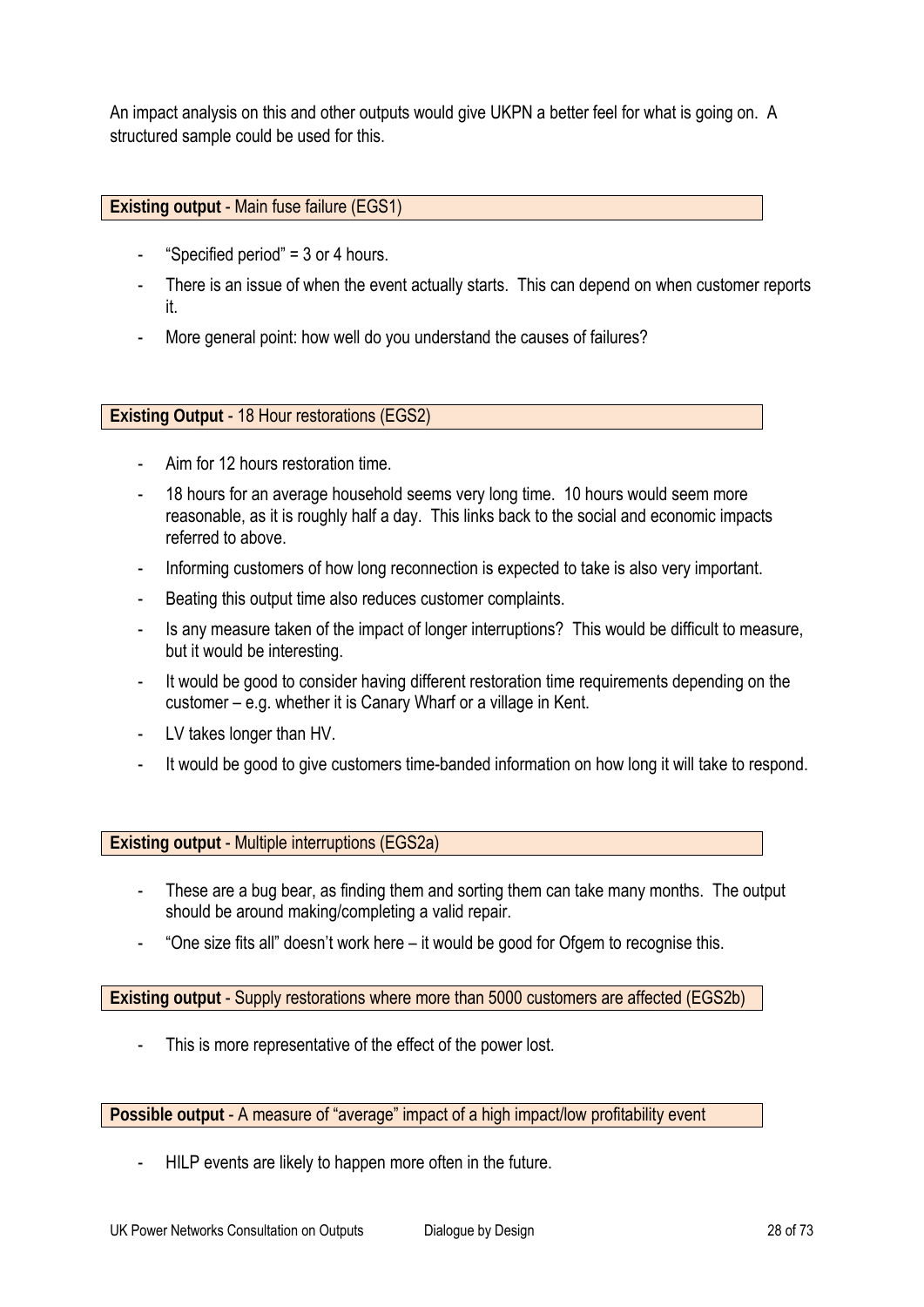- Measuring these would help coordination with police and emergency services.
- UKPN has done some scenarios on this, but we are not allowed to distinguish between customers. At the moment, customers have to pay the extra costs of building resilience into their systems. But if UKPN builds in more headroom, especially where there is a special case (e.g. the City, the Olympics) – current regulations require Ofgem to claw funding back, it is considered that UKPN has overinvested.
- Cross subsidy is an issue. In UKPN's new business plan, domestic customers are separated from business customers. If there are separate tariffs, the issue goes away. It makes sense to recognise the different needs of different customers.

**Possible output** - A measure of the average number of customers who experience a loss of power supply for each fault.

- How about a measure of the number of customers for whom we have prevented loss of supply by taking pro-active action?
- Is the level of network reliability sufficient to make sure customers are happy? What do they think, given the cost/benefit balance?

#### **Other issues**

- We want UKPN (and others) to be good asset managers.
- It would be good to find ways of encouraging the right incentives for optimal distribution.
- If there are outages, customers may still be charged for downtime (because meters continue running when diesel generators substitute for central supply). They should be compensated for this.
- Most outputs tend to be short term. The load index is the one which is really important in terms of higher-level structural issues.
- Vandalism, theft etc some measure of outages arising in this way would be valuable.
- Consider separating businesses from domestic customers.
- If customers have generators, they are not off supply when an outage takes place but they should be compensated in these circumstances.
- Where contracted capacity is not used, customers still pay the full contracted cost. This should instead be reimbursed. This would impact on the load index. A measure of avoided reimbursement could be considered.
- Communications are key throughout all the outputs. UKPN has a Red Cross agreement, but 3<sup>rd</sup> parties are not informed, and the Red Cross cannot share this information as it is confidential.
- Be more pro-active on communications– does UKPN have sufficient capacity in-house e.g. to respond proactively e.g. to outages not caused by UKPN? There is currently no response/communication capacity in evidence.
- Joint resilience planning with local authorities etc. would be good.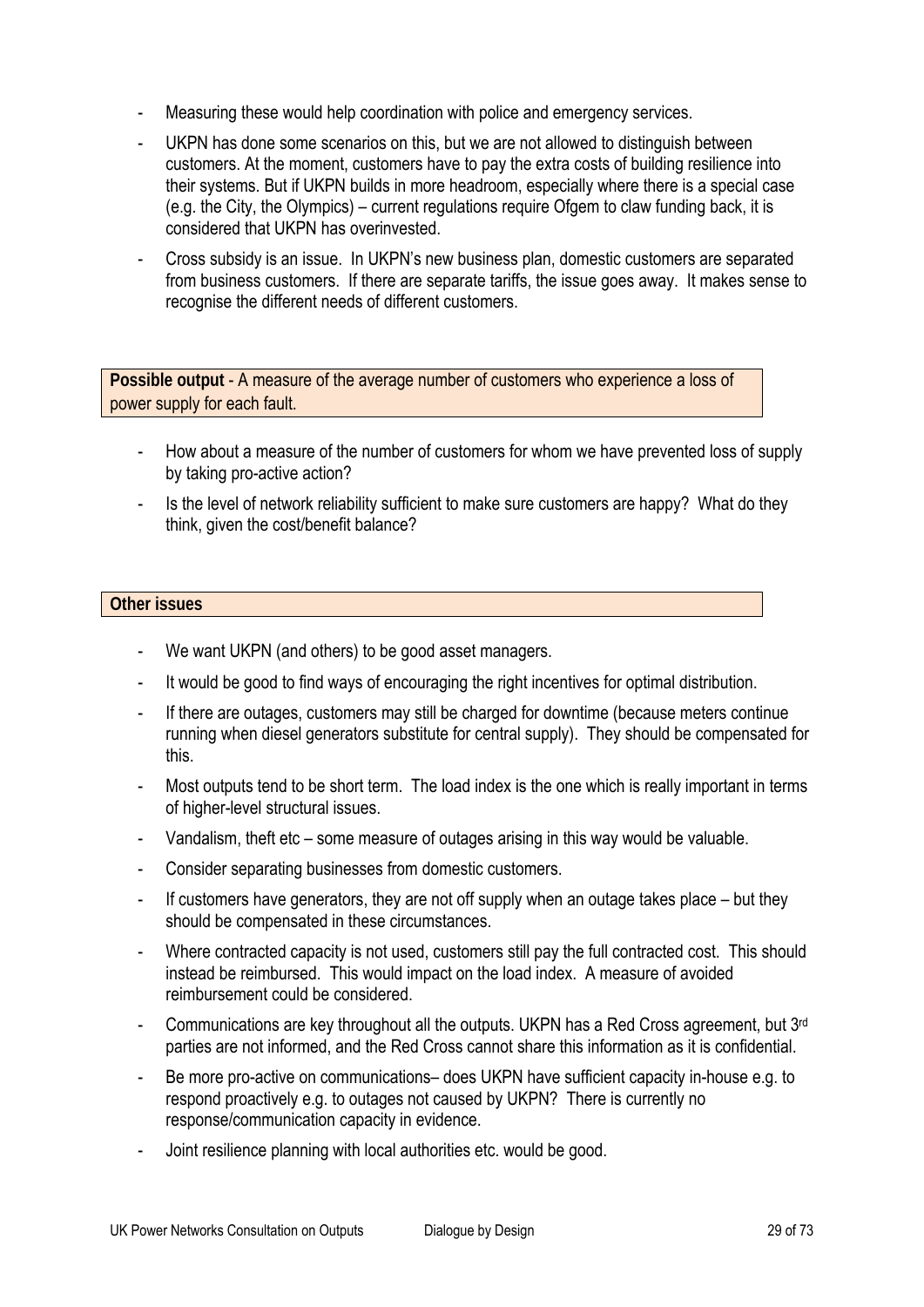- Some sort of review of UKPN's network resilience would be good recommend considering the possibility of co-investing with other utilities (e.g. water utilities) in this.
- If UKPN tells customers what is happening, many of these outputs will take care of themselves.
- Consider a measure on communication.
- Provide more information at the local level, including future resilience assessments.
- More investment in the network would also help reduce UKPN's overall carbon footprint.
- Brown outs circulating information on these in advance to customers would enable them to put the right measures in place.
- What about a measure of power quality? UKPN does monitor this, but not universally.
- Short outages can be as disruptive as long ones.
- How about a "health check" indicator? A measure of the condition of the network, monitoring and identifying preventable work (online for critical infrastructure?) reviewing cable assets, risk control etc.
- There is a gap between capacity contracted to supply and actual need.
- A lot depends on the segmentation of the market. The outputs were originally designed for the mass market, and have held up okay.
- Consider a measure focusing on minimising the gap between capacity and demand.
- Consider contracting into an information service on impending sun-spots.
- NB the implications of ongoing UK population growth.
- Consider a measure of readiness for the take-up of electric vehicles, heat pumps etc. At the moment the capacity is not there.
- Consider a measure of the consequences of disruption.
- Ring-maining the supply to virtually every substation would help reduce interruptions but Ofgem is opposed to such investments at present.
- The reality of the way that utilities are increasingly configured is that staff are further and further away from where outages take place.

#### **Comments** - On secondary deliverables

A more local representation of the load index would be useful.

## **3.8 Company-specific outputs**

Company-specific outputs were introduced to the stakeholders through a presentation and by answering two questions on a back of a postcard.

#### **3.8.1 Presentation**

Following the Carousel working groups there was a presentation from Chris Glover- Head of Commercial Services. This focused on the issues relating to customer specific outputs and current measures and current performance were explained.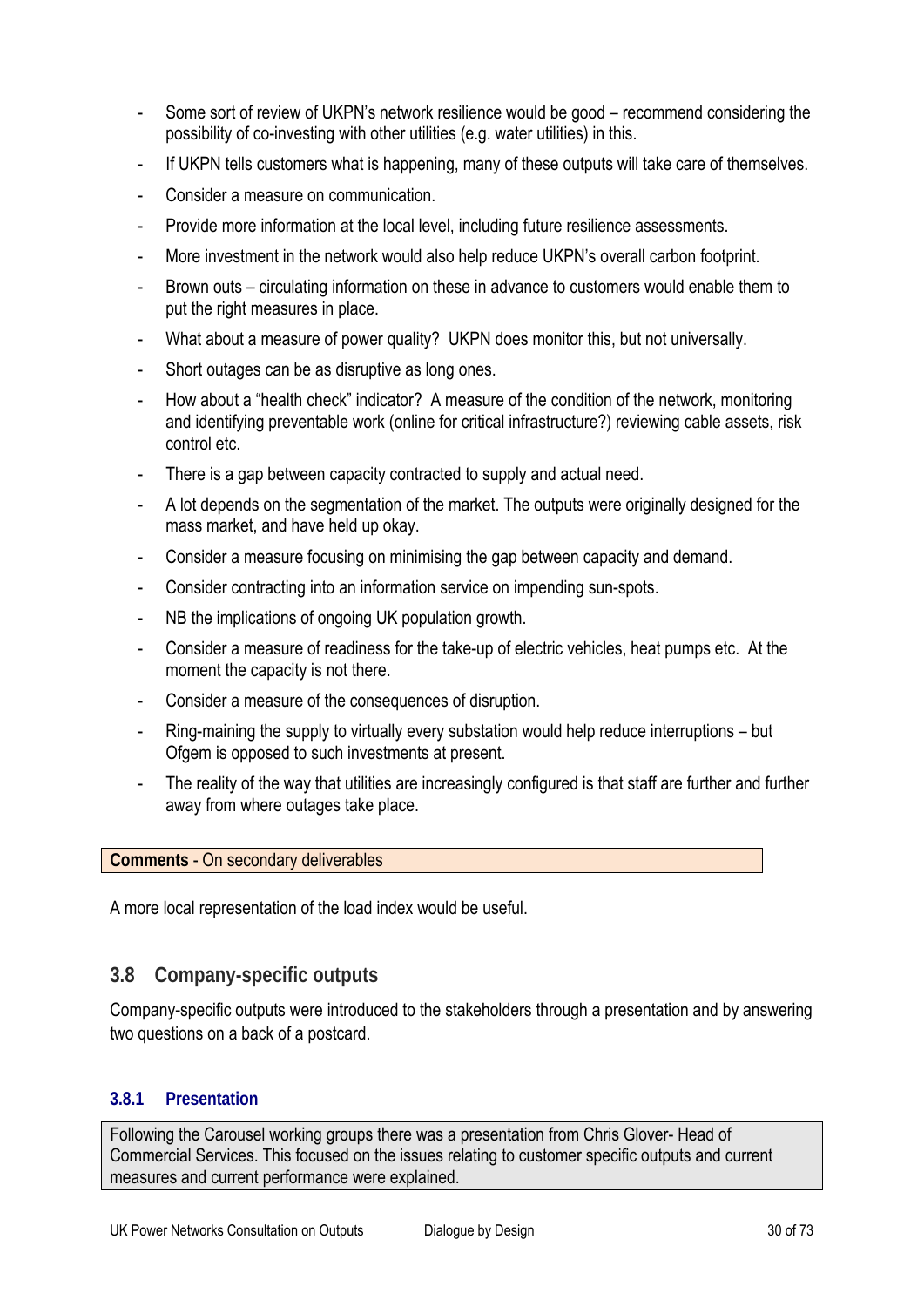Street works was discussed and stakeholder views on how it can be included as an output were sought.

To further the dialogue on customer specific outputs participant were asked to answer some questions on the back of a postcard.

The presentation was followed by questions and answers.

**Plenary**

Q. Why do you separate works that are for road purposes, why are they not included?

A. The work we are doing in London is to try to treat them all the same; we are not opting out of this. We don't want to differentiate that is a fair point.

Q. The targets of 5 days and 10 days what exactly do you mean?

A. It is the time the trench is open - duration of the work.

Q. Percentage of first time reinstatement - what is it now?

A. About 95% in London. In the South East and East of England it is significantly lower.

Q. For the planned work how much of this is going to be on whether you inform other utilities?

A. Trench share is the Holy Grail; a great concept and when it works it works well. The bit we don't have right is that you have gas, electric and water companies who have their own timelines and they are reluctant to change their timelines to suit the others. It is something we can do and it could happen more often. There is that opportunity, the problem is getting people to move their timelines.

Q. How is RIIO going to effect this, what is the innovation change that is going to change this.

A. What we have to do is put forward under RIIO other company-specific outputs. Street works wasn't specifically aimed at RIIO. Our plan was to get this right in London then role it out across the regions.

A. It hasn't fed into RIIO and is something we have to look at

A. What we are keen to find out today is whether this is important enough to put in the RIIO framework, which is why we are discussing it today.

## **Next Steps and Wrap Up**

Keith Hutton concluded the workshop by briefly describing the next steps in the engagement process, and directing participants to the consultation website where they and their colleagues would be able to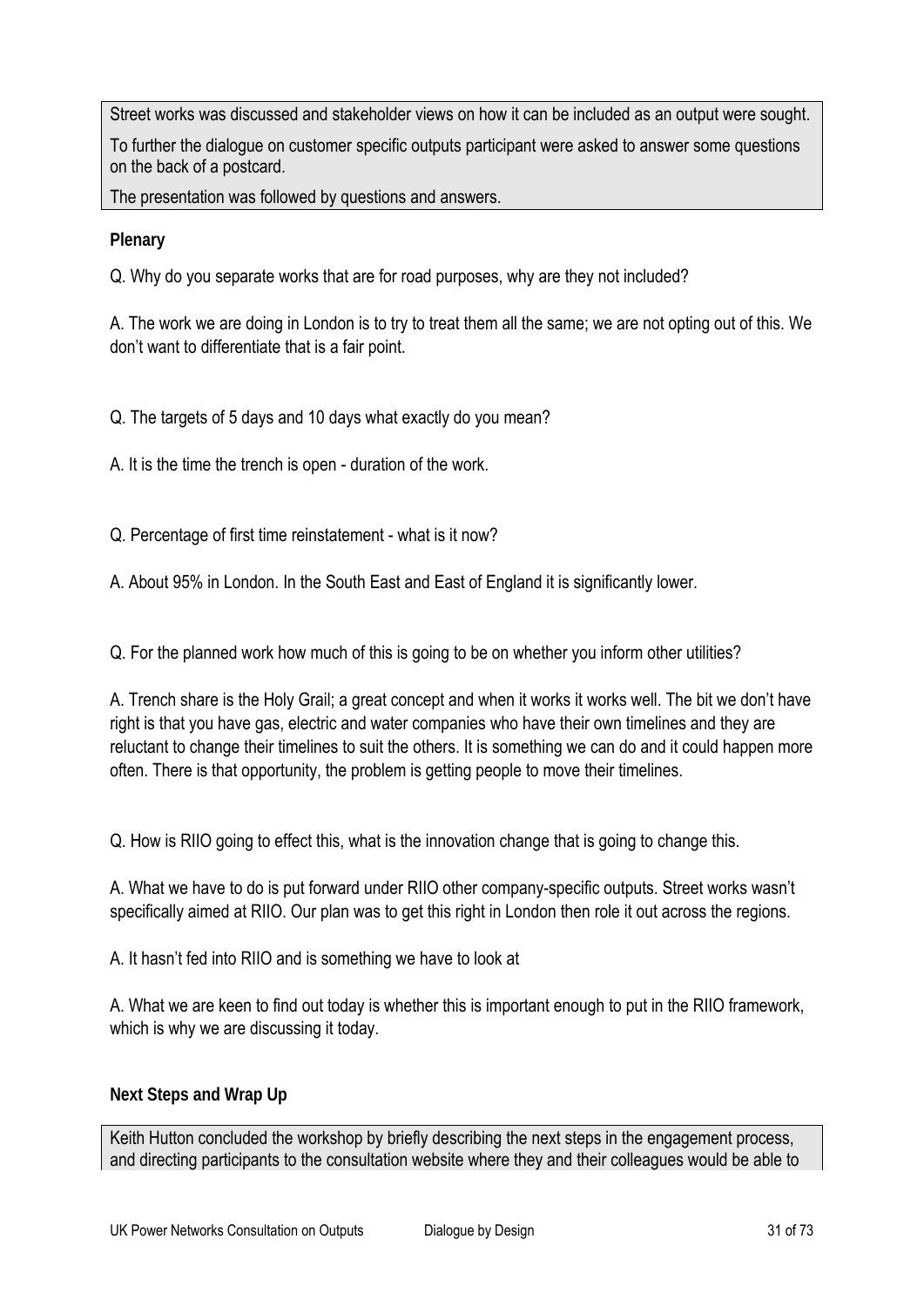add further comments on the outputs. Participants were asked to fill in a postcard with their thoughts on measuring engagement and an evaluation form which can be found in appendix 3.

#### **Engagement Postcards**

The comments from the postcards are written below:

**Are there any subjects that were not covered today that you wished to talk about?** 

- Joint Resilience Planning. Shared Investment Planning.
- Improved links for large/multisite businesses to contact account managers or similar at UKPN.
- Back up Power supplies/capacity fed from 2 different substation for commercial buildings.
- From my point of view I was able to bring up all the points that I felt were relevant with regard to vulnerable people and emergencies.
- None specifically most items covered under discussions (main interest areas: customer service, network reliability and vulnerable customers).
- Sub-station, redundant buildings and land. Service head renewals and minor repair works to these after initial site surveyed.
- No.
- No all subjects were well covered. Good reaction from your customers' stakeholders.
- **Disconnections**
- No
- The event and outcomes were framed in regulation. What strikes me is a gap in where UKPN see themselves in 10+ years.
- No
- Process and procedures how these appear to be difficult to understand, to obtain, and to fit the requirement.

#### **How can UK Power Networks measure the quality of engagement activities such as this?**

- Ensuring this is not a one-off events but work jointly with key-stakeholders to maintain communication through and beyond business planning cycles.
- Sample customer satisfaction questionnaire.
- Not sure.
- Attendance not just numbers but a variety of players (not just the same faces). Additional interaction/ contributions (i.e. willingness of participants to complete online consultation for example).
- On line feedback
- Through evaluation!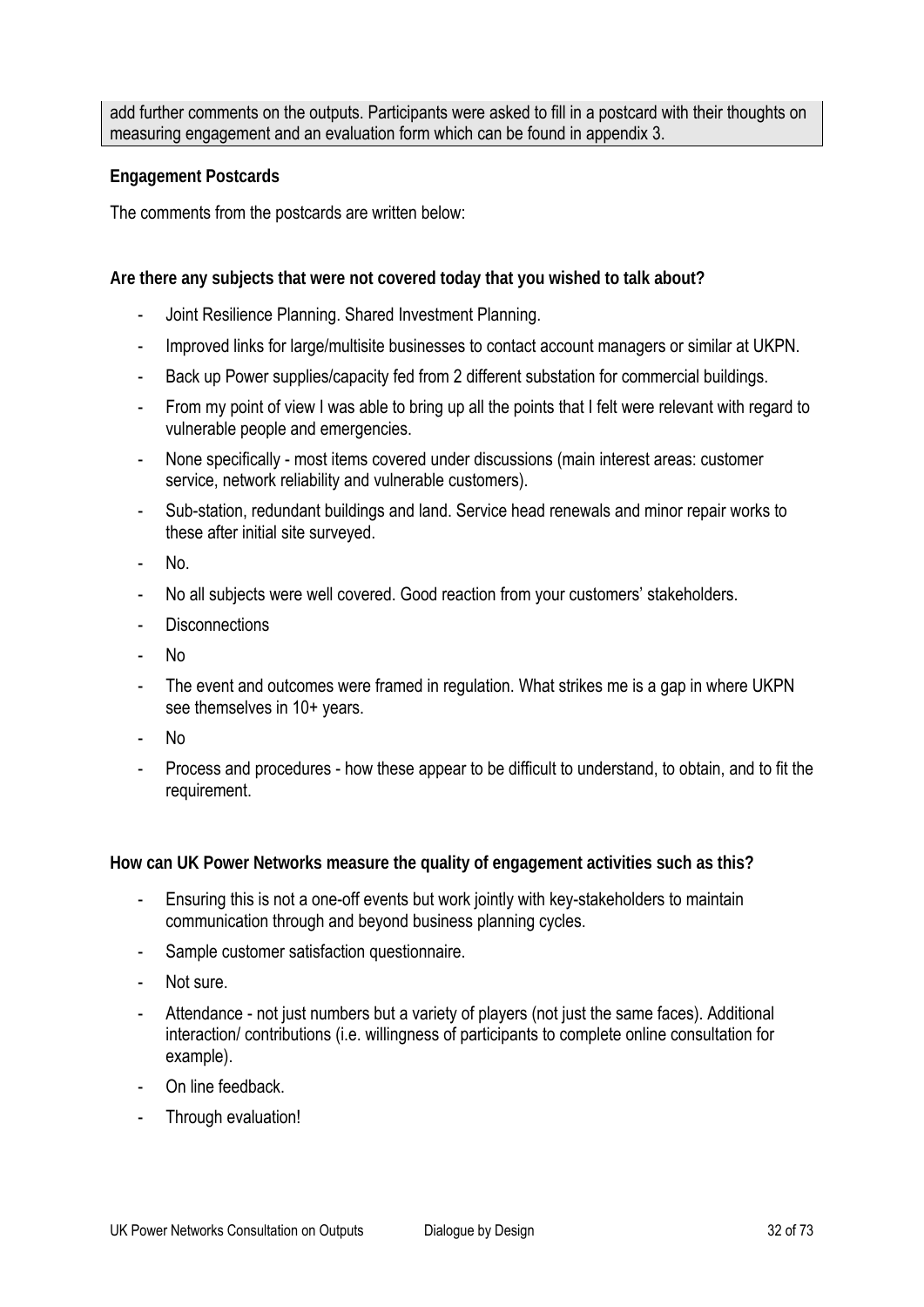- Have all your key stakeholders attended? Did all who said they would attend did? Ofgem's reaction to you engaging with key stakeholders. This is first and only event I know of amongst DNOs.
- Ask me in one year if I think we have been heard.
- Whilst interesting to gain an insight over the three networks, I suspect that a 'London' focus group would provide a slightly different insight.
- How the engagement is used to successfully enhance plans and make improvements for both the customer and UKPN.
- Follow up meetings. Willingness to participate. Additional thought emails or events.
- Attendance and participation seemed pretty good. Follow up do people continue to engage?
- The following day send out an email questionnaire; start to deliver on your commitments, then re-send questionnaire on a regular basis.
- Ask the customers what they think. Pick up the phone.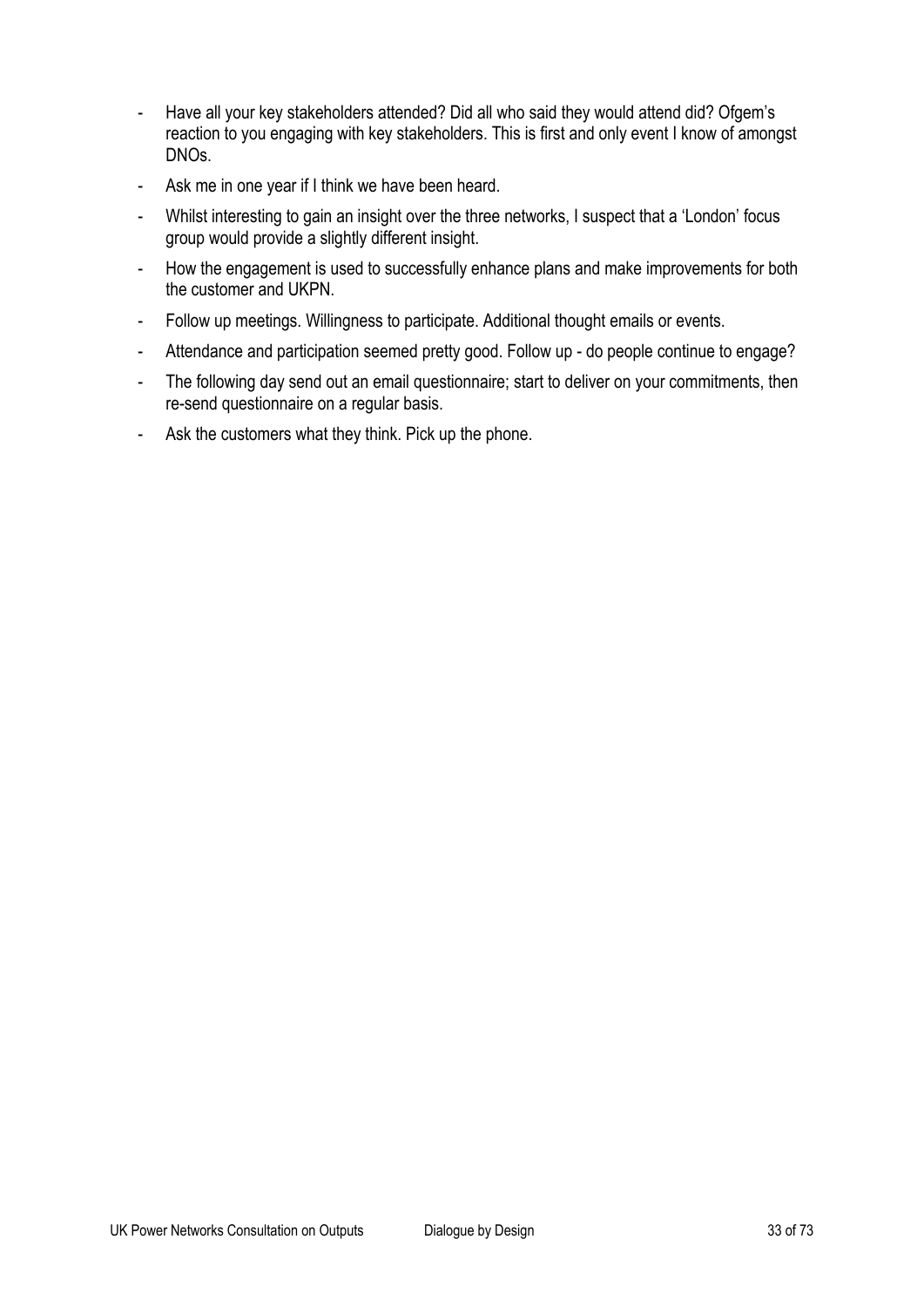# **4 Summary of online consultation**

# **4.1 Introduction**

From 12 October to 1 December 2011 stakeholders had the opportunity to respond to an online consultation which gave people an opportunity to provide comments on the existing and possible outputs. The output materials that were available to people who attended the workshops were also made available online.

Stakeholders were asked to provide their opinions on existing outputs and possible new outputs proposed by UK Power Networks, as well as propose any of their own suggestions, for the eight output categories put forward. For the output regarding, Stakeholders were also asked to provide their opinion of network availability and the transition to a low-carbon economy within the output regarding network reliability and availability. The questions from the online consultation can be found in appendix 2. 21 stakeholders responded to the online consultation across all eight categories. Their views have been summarised below. A list of participants can be found in appendix 1.

# **4.2 Safety**

Most stakeholders who discuss safety comment on the measurement of accidents. There are many suggestions for developing these outputs and there are several ideas for new outputs. A common new output suggestion is a measure of the frequency of near-miss incidents. However, one respondent feels that UKPN does not need any further monitoring of safety as they will already have their own internal safety policies:

"UKPN will have their own internal safety policies and reporting of incidents, plus the existing oversight of the HSE, CDM regulations, legislation, etc. If this is not enough regulation I'm not sure what would be."

# **4.2.1 Possible outputs**

# **Number of safety incidents**

This is an important output for many stakeholders, who feel that there should be a record of safety incidents involving both public and employees.

One stakeholder would like to know what will become of the statistics collected as a result of this output. There is concern that the complex monitoring system required to produce the statistics will result in cost being passed on to customers.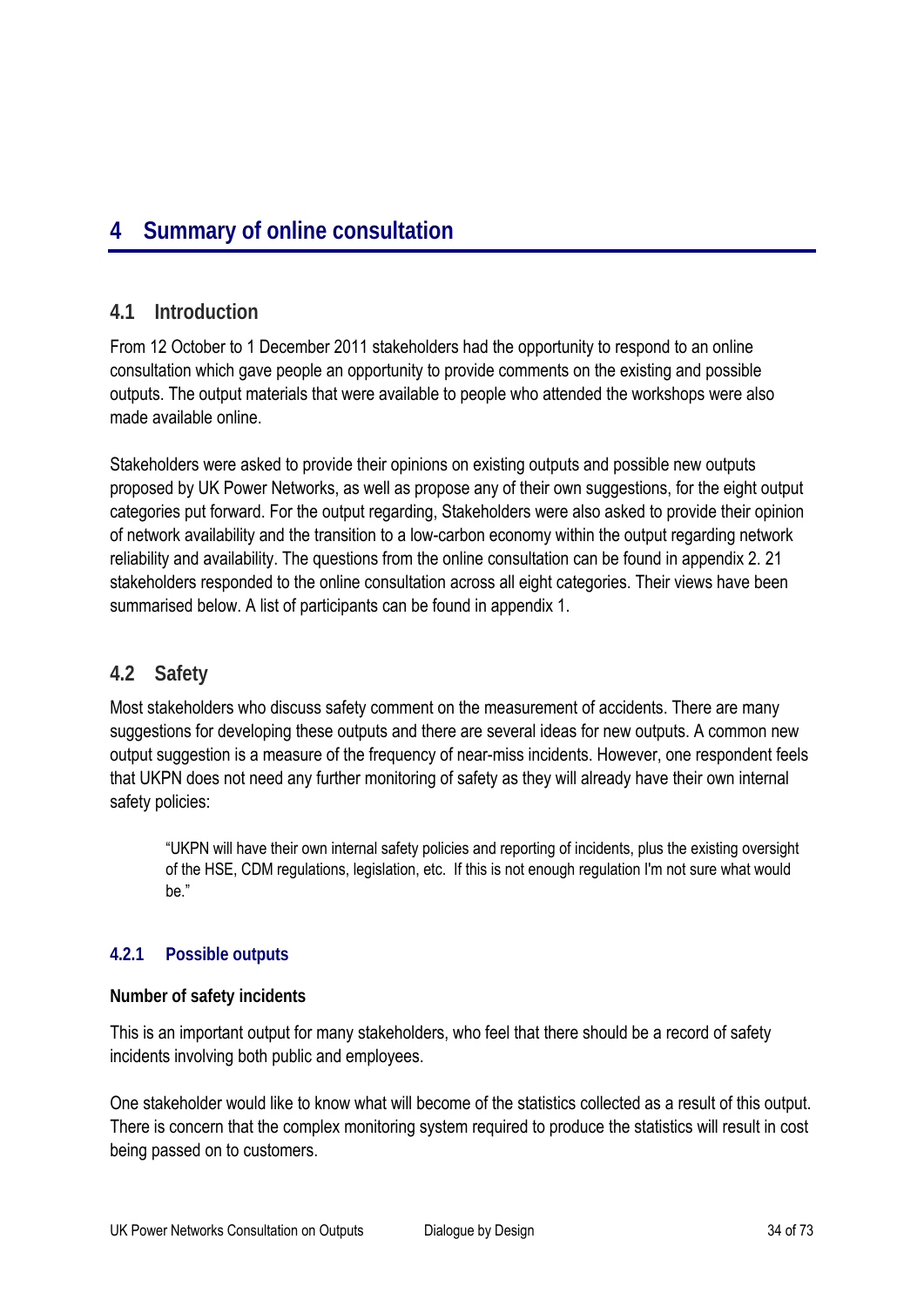## **Compliance with legislation**

This is considered a beneficial output, especially if lessons are learned during investigations and these result in changes in working practice. It is thought by another stakeholder, however, that there should already be internal safety policies and that these should be sufficient. One stakeholder suggests that the risk-assessments and method statements are made more specific to a project rather than being generic.

# **4.2.2 New output suggestions for safety**

There are many suggestions to implement an output which measures the occurrence of near-miss incidents. Stakeholders believe that a record of near-miss incidents and exposure to risk will help to reduce all accidents and provide valuable learning.

Reporting of potentially dangerous incidents is considered important by stakeholders. To measure this, it is suggested that the occurrence of site inspections revealing a potential hazard to the general public is recorded. This is considered important since it is seen as a preventative measure and a leading indicator. Stakeholders suggest that the aim should be to prevent an incident before it is too late.

"These preventative measures are better to track as they are a leading indicator. Once a member of the public is injured it is too late."

Some respondents propose a measure of road traffic accidents related to work, suggesting that this should be broken down into how these accidents occur, such as low level of skill, lack of concentration or demanding timeframes.

One stakeholder highlights the effect that network age has in safety.

A few stakeholders would like to see a measure related to the level of safety attained during street works. A measure put forward is the number of street work complaints received relating to safety. One stakeholder states that UK Power Networks is better than some utilities at levels of safety achieved during street works, but the level of safety achieved does vary. It is noted that UK Power Networks responds differently to safety compared to some utilities.

"Provision of C2 records is exceptionally difficult & you offer no Plant Protection service (like BT, who will attend site & identify their assets), nor will you undertake a live or dead check like the gas industry."

## **Other suggested measures are listed below**

- Number of occasions where workers have been the victim of abuse either by property owners or road rage;
- **Mean time between incidents:**
- Ranking of incidents:
- Number of HSE investigations;
- Number of internal Safety inspections:
- Number of staff trained to National Examination Board in Occupational Safety and Health (NEBOSH).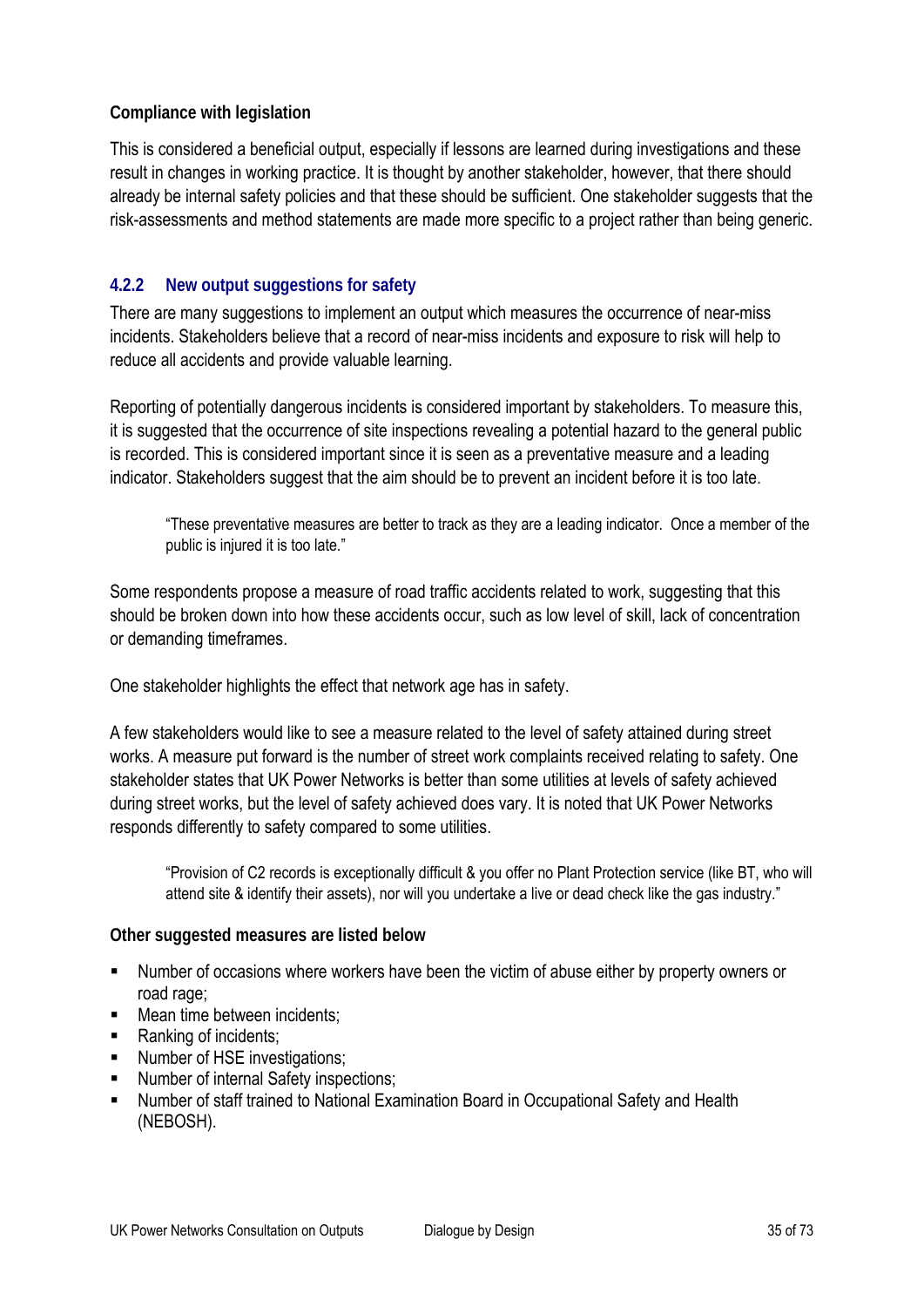# **4.3 Conditions for connections**

# **4.3.1 Existing outputs**

A number of respondents believe that the existing outputs should be retained, with the Guaranteed Standards of Performance being described as clear and easy to understand; however some stakeholders think they should be modified, with one stakeholder believing a Service Level Agreement would be more useful. One stakeholder highlights the importance of publishing these targets. One stakeholder suggests that there should be more cooperation between various providers, as some connections involve UK Power Networks as well as their competitors.

Some stakeholders suggest that whilst the Guaranteed Standards of Performance are suitable for domestic customers they are less effective in relation to large high value connections in London, as they are of relatively small value compared to the value of the project. Stakeholders feel that in complex connections requirements may change, leading to difficulty in assessing performance. One stakeholder states that connections in London are often fraught with challenges caused by cable congestion and other street works. One recommendation is disaggregation of output measures to reflect the needs of different customers. Another stakeholder points to investment incentives presented in the City Corporation's forthcoming Utilities Regulation and Urban Development study.

One stakeholder highlights concern that the distribution capacity in central London is highly constrained and may not meet future demand. They cite ongoing research commissioned by London First, the City of London and the City Property Association, which investigates this shortfall and whether it is being incorporated into investment programmes and incentives approved by the regulator. This research also looks at whether there is willingness to pay for higher standards of service and greater capacity.

## **Providing a connection**

One stakeholder praises the Guaranteed Standards of Performance for success in reducing quotation times from 90 days, highlighting the importance of this for developers and suggesting this target be retained.

## **4.3.2 Possible outputs**

A few stakeholders express general support for the possible outputs whereas others express more specific thoughts on individual outputs presented below. One stakeholder highlights the importance of good communication with customers and delivering on time.

One stakeholder recommends New Roads and Street Works Act requirements being included when planning works and advising customers, and believes that highway authorities should not be used as an excuse for not delivering to the customer.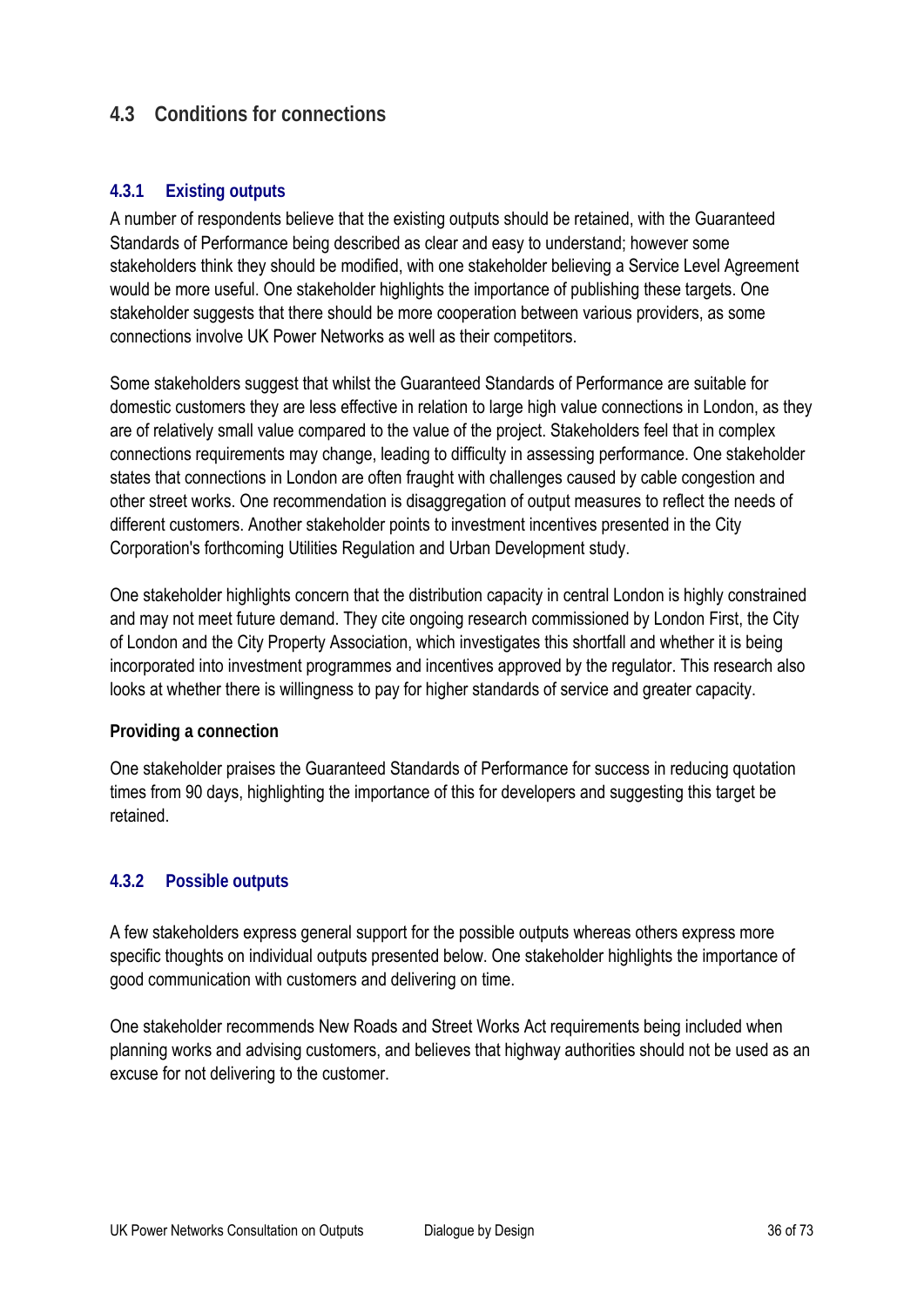## **Competition**

Some stakeholders support an output measure related to UK Power Networks' commitment to competition. One stakeholder suggests a simple rate comparison between DNOs, IDNOs and ICPs. One stakeholder questions whether a survey of UK Power Networks' competitors is likely to be objective, suggesting it would have to be carried out for all other District Networks Operators. This stakeholder also questions whether this is needed as it is under the jurisdiction of the Competition Commission, and that it is up to new providers to provide competitive offers.

One stakeholder highlights differences between the standards offered by UK Power Networks and the same site quotation from an IDNO or ICP, putting this down to differences in technical standards between UK Power Networks' three regions. They believe it is unfortunate that standards are moving towards that of the London region as they believe those in the East of England and South East England are better.

One stakeholder suggest that savings made by using alternative companies for connections are limited due to the complexity of the work, contestability and the need for interaction with UK Power Networks. They suggest that in Central London it would be better if UK Power Networks utilize a number of contractors, who would be subject to internal competition.

#### **Innovations**

Whilst some stakeholders support incentivising innovations, they propose that it is the impact of these innovations that is important rather than the number of products. One stakeholder believes that customer satisfaction measures are sufficient. One stakeholder is unsure as to the exact meaning of the phrase "number of new products developed" and how it would be measured, but suggests that in terms of distributed generation, heat pumps and electric vehicle charging this could be measured against Greater London Authority targets, or the level of CO<sub>2</sub> reduction.

## **Process time**

A number of stakeholders support an output targeting processing time, with one stakeholder suggesting using the mean time to complete and order. Another supports using end to end processing because of its simplicity, stating that it gives customers much more clarity.

One stakeholder suggests outputs based on the "City Corporations proposals for improving the planning and management of connections in the Square Mile" including the duration of permit times per meter of plant installed reducing each year.

One stakeholder suggests that NTR quotations such as diversionary works should be included to ensure that all developer quotations are covered by a reasonable standard of service. They suggest that 25 working days for low voltage, and 35 for high voltage would be appropriate, and that this would put UK Power Networks in a good position should Ofgem enforce this measure in future.

One stakeholder suggests that major property developers in London would be willing to pay more for their connection if they could be provided more quickly. They also encourage UK Power Networks to invest in additional capacity on the network and spare ducts in anticipation of future use, suggesting that insufficient capacity is currently delaying developments.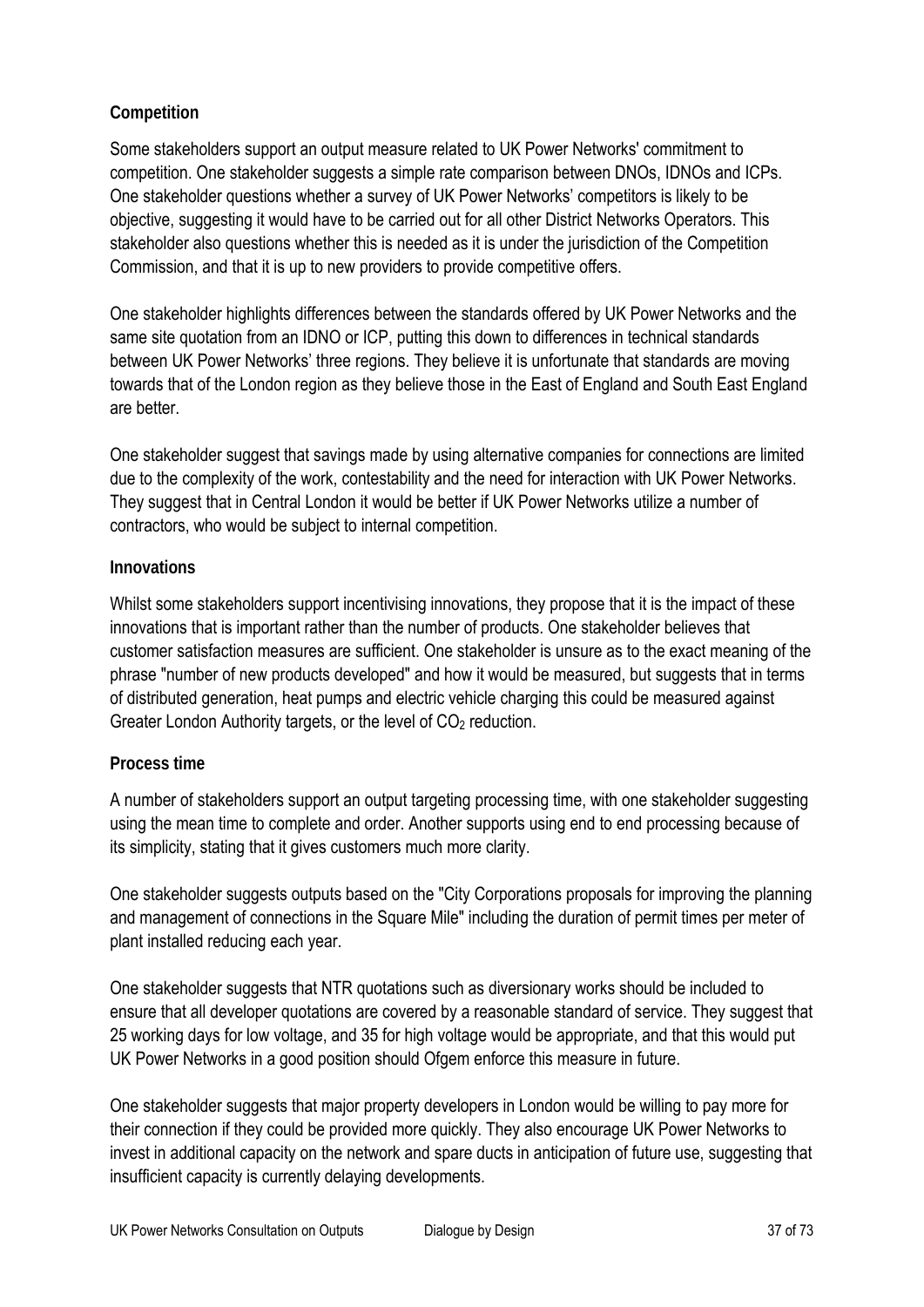#### **Value for money**

Whilst some stakeholders support an output to incentivise value for money, they also question how it could be obtained in a meaningful way as people's definition of value will differ. One stakeholder is unclear as to whether these apply in all cases or would only relate to aspects where the customer has no choice of provider. This stakeholder also highlights that customers don't always have a proper understanding of the cost of the service and the pricing structure that UK Power Networks is working with, and that it would be more useful to have a pricing structure that is clearer so that comparison with other DNOs is easier for customers.

One stakeholder believes that the expense of a quotation is often problematic for developers, suggesting that there is feeling that UK Power Networks are held to ransom by their contractors once they have a contract in place. This stakeholder suggests that contractors pricing must be more transparent, and that all quotations come with a more detailed breakdown of the cost so that they can be more easily challenged.

# **4.4 Customer satisfaction**

There are mixed feelings about the existing customer satisfaction outputs and generally positive comments regarding the possible outputs. Further suggestions for improvement are also given. The importance of customer satisfaction is expressed by stakeholders as it impacts on the consumers that they deal with on a day to day basis. Stakeholders feel that the telephone survey should be phased out and replace with online mechanisms. There is a desire from stakeholders for UK Power Networks to consider differently the various types of customer that UK Power Networks serves.

## **4.4.1 Existing outputs**

#### **Telephone survey**

Most stakeholders who comment on the telephone survey do not support it and believe that more modern solutions should be adopted. Stakeholders feel that the telephone survey, which relates to a whole year's performance, is difficult to answer wholly since it is not possible to remember individual events. In addition when called for a telephone survey, stakeholders with many connection projects find it difficult to know which connection is being discussed. An alternative online method is desired by stakeholders, which clearly states the project. One stakeholder recommends a prompt, quarterly or twice a year to update an online survey which is analysed yearly, suggesting it would provide a good indication of customer satisfaction.

One stakeholder feels that the telephone survey should be kept and asks whose decision it is to phase it out.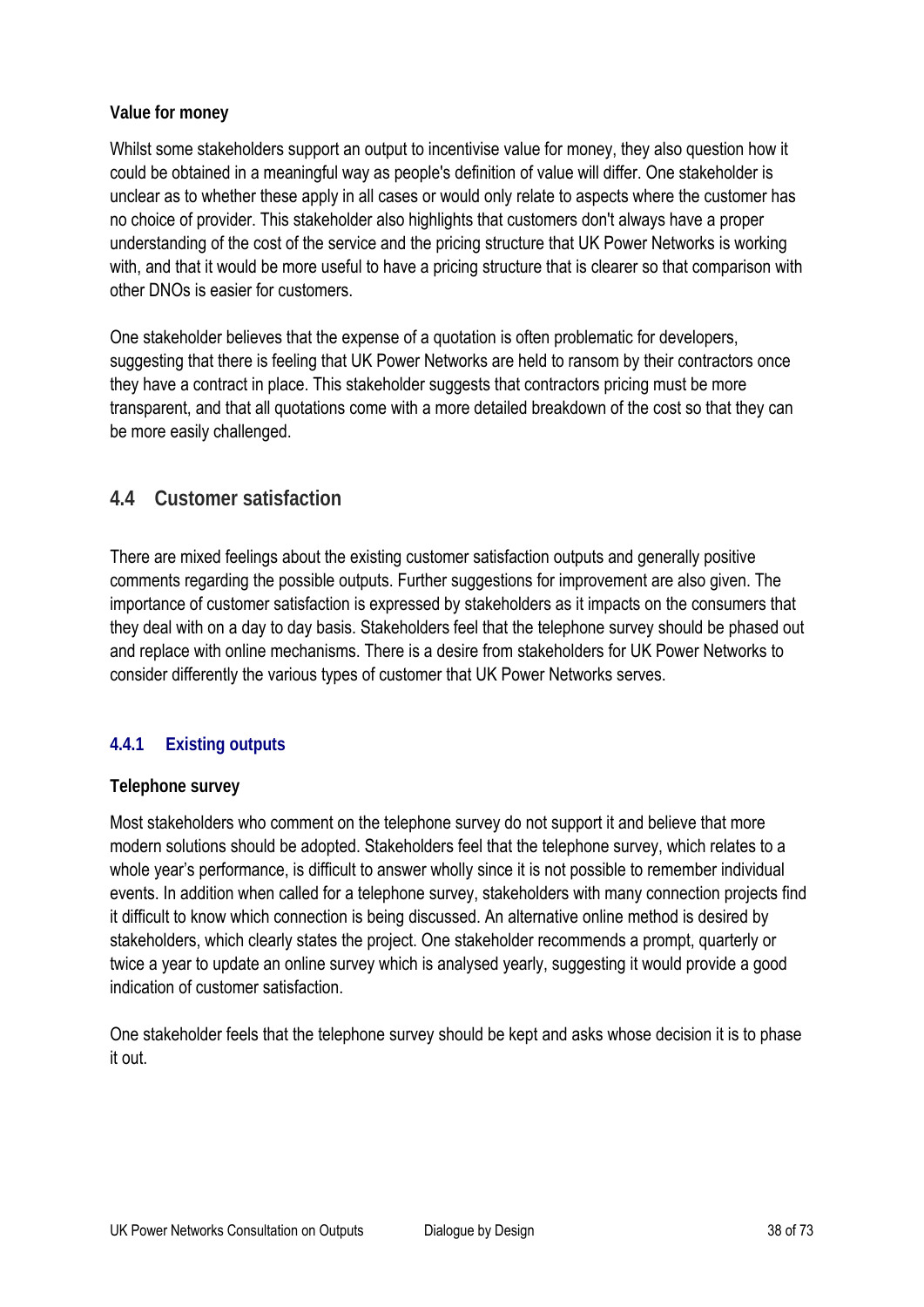#### **Broad Measure of Customer Satisfaction (BMoCS)**

Stakeholders generally feel that the BMoCS measure is useful and should be kept. A few stakeholders feel that some aspects need updating with some suggesting that the telephone section should be replaced. Consistency and comparability with other DNOs is important to one stakeholder.

## **4.4.2 Possible outputs**

Stakeholders are generally positive about the inclusion of these possible outputs but there is further discussion as to the precise impact that these will have.

## **Updating of BMoCS**

Stakeholders see this output positively and are keen that it is implemented. One stakeholder enquires as to what this would add and hopes that it isn't going to become an excuse for poorer service compared to other DNOs.

#### **New customer services**

A few stakeholders are concerned that the focus here is on the numbers rather than the advantage of the new services to the customer, and that too many slightly differentiated services could be counterproductive by confusing the customer.

"The risk would be lots of new, subtly differentiated services being introduced to get a good score against this measure, but leading to a complicated and confusing offer to customers. That would be counterproductive".

## **4.4.3 New output suggestions for customer satisfaction**

Some stakeholders suggest measuring the value for money of the service, with one stakeholder recommending linking the level of customer service to the price.

A few stakeholders feel that the outputs should recognise the variety of customers that UK Power Networks serves and that customer needs vary according to factors such as type, size and location. Some stakeholders suggest that local authorities, developers and homeowners should be targeted separately, stating that this will have the additional benefit of altering the precedence of service that different customers require.

Other suggested measures are standard of workmanship and asking whether customers are satisfied with the way UK Power Networks is leading the industry in the adoption of renewables.

# **4.5 Environmental performance - environmental impact of our operations**

Stakeholders feel that these outputs should be retained but there are some suggestions to develop them further. The output related to undergrounding in Areas Of Natural Beauty is a particular concern since stakeholders feel that this measure should not be limited to designated areas. Some stakeholders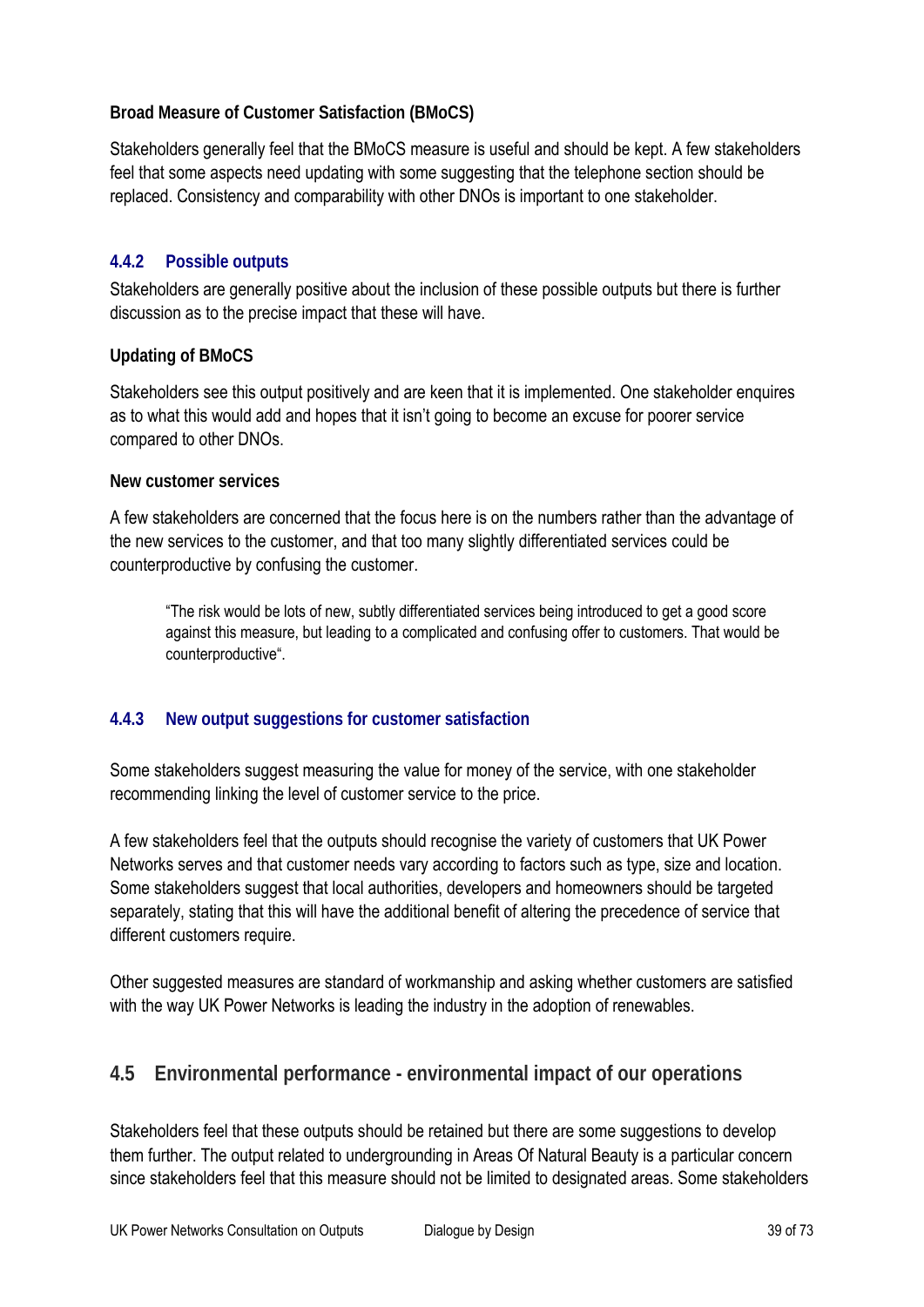ask that measures of environmental performance are provided within the specific area of a customer and not just as a general UK-wide view. One stakeholder believes that environmental issues should be widened out to the whole sustainability agenda.

Other points raised relate to biodiversity and the impact on wildlife, and the carbon footprint required to produce the products in the operations.

# **4.5.1 Existing outputs**

## **Business carbon footprint**

This output is considered to be too broad by stakeholders, who feel that within the business carbon footprint, all greenhouse gases and not just  $CO<sub>2</sub>$  need to be considered as these are often more harmful to the environment. Other suggestions of measure include documentation of the number of kilometres driven by company vehicles and the CO2 reductions attained through connection of low-carbon technologies.

## **Overhead line removed from AONB**

Stakeholders feel that this output needs to be updated. They feel that the removal of overhead lines should not be restricted to designated areas, but instead all areas of high visual amenity as there is blight to communities in many areas. Stakeholders specifically mention wide open areas and urban environments.

"The output should be modified to prioritise undergrounding where the impact is the highest."

A few stakeholders raise the point that undergrounding transmission lines has its own environmental impacts, such as on archaeological deposits, and this should be included in decision making. According to one stakeholder the potential damage to the flora and fauna whilst undertaking groundwork also needs to be considered. There is a suggestion for engagement with environmental bodies such as English Heritage to assist with minimising the environmental impact associated with undergrounding.

## **4.5.2 Possible outputs**

#### **Technical losses and non - technical losses**

One stakeholder agrees that it is useful to split the losses into technical and non-technical losses. A few stakeholders support an output for technical losses suggesting it would promote investment in efficiency. One stakeholder does not support the implementation of the output relating to non-technical losses but no further information is provided.

**Volume of oil lost and effectiveness of prevention of oil loss** 

Some stakeholders believe that the outputs relating to oil loss should be combined into one output.

One stakeholder believes that reduction in the volume of oil lost should be done anyway and there doesn't need to be an output relating to this. It is also believed by stakeholders that that there should be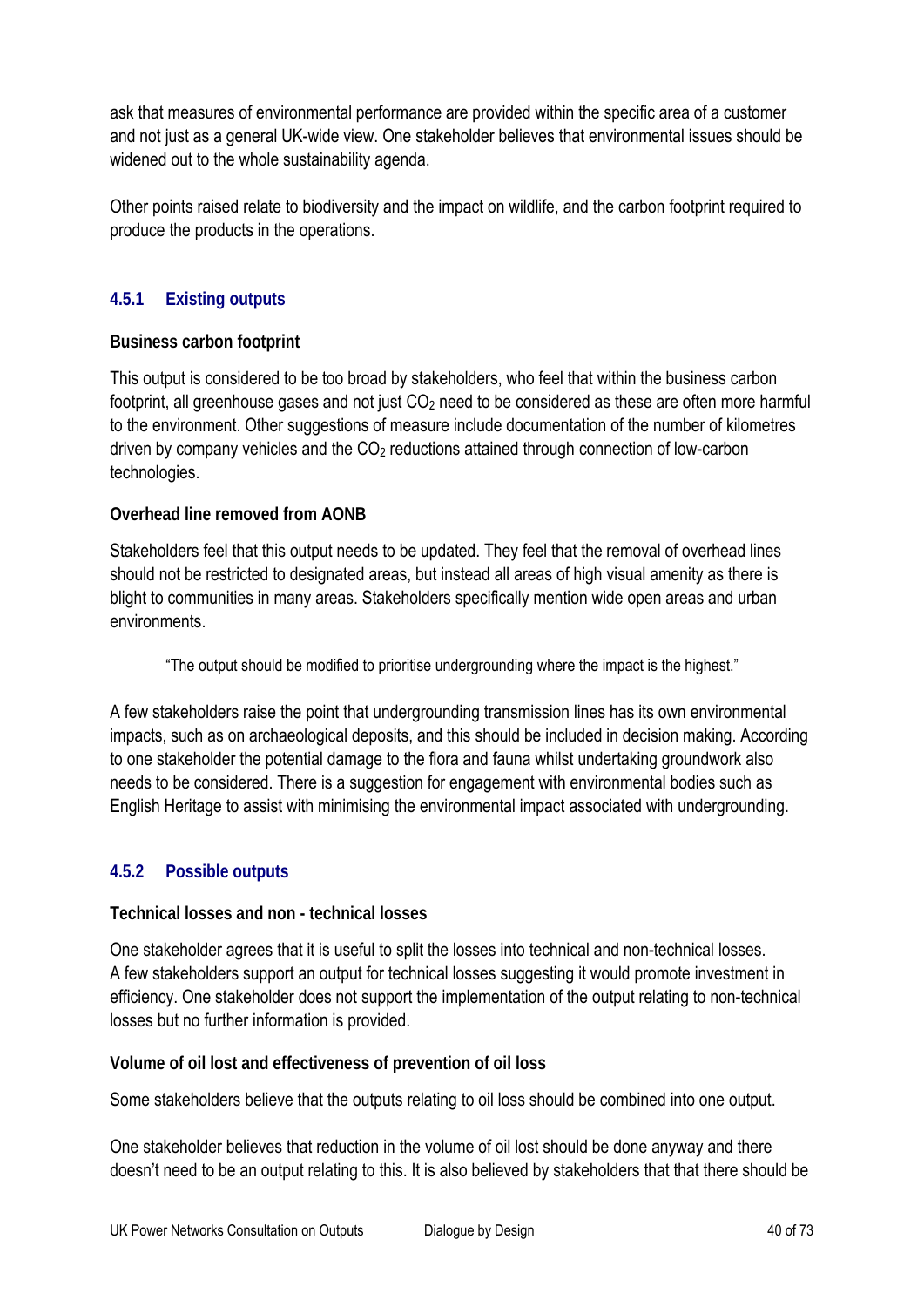a measure relating to the effectiveness of investment in reducing oil loss, since it will lead to an improvement in infrastructure.

One stakeholder highlights an innovative method of removing oil from oil-filled cables and cleaning cable voids in situ, believing it may be of interest to UK Power Networks.

One stakeholder is concerned over oil leakage because of the PCBs oil contains.

#### **Volume of SF<sub>6</sub> lost**

There is mixed support for this output. Others see it as an important issue though there is desire for a more inclusive approach to greenhouse gases. One stakeholder wants to see this output implemented due to the high global warming potential of  $SF<sub>6</sub>$ . One stakeholder states that whilst they do not know the full extent of the  $SF<sub>6</sub>$  issue, they see the measures proposed on this as sensible.

#### **Reduce waste**

There is a recommendation from one stakeholder that measures relating to the recycling of materials should be included and that this could also be extended to the procurement of natural resources locally where available.

There is concern from one stakeholder that only excavation and water use are mentioned in relation to natural resources and that there are many other examples. Instead, a broader measure is suggested such as working towards an accreditation such as ISO 14001, and a report on a wide range of these aspects as part of corporate social responsibility.

One stakeholder mentions that his company measures the percentage of soil taken to landfill:

"We also measure the percentage of spoil taken to landfill and our end target is to reduce this to zero (currently in the region of 5%) of spoil taken to landfill."

## **Mitigate flooding**

The mitigation of flooding is considered important but there is desire to ensure that this is brought about in a sustainable manner. There is support for this measure by one stakeholder who reasons that it will bring about resilience of assets.

Further detail is given by one stakeholder who believes that it should not simply be a measure of the number of enhancements. Instead, the measure should be relative to the number of installations at risk. They recommend that it could be an annual measure of the percentage of infrastructure in a flood zone and the percentage of infrastructure which does not have flood protection measures in place. It is also suggested that this ought to be linked to climate change adaption planning.

#### **Reduce environmental incidents reportable to the Environmental Authority**

One stakeholder supports this output whilst another does not. No further details are provided.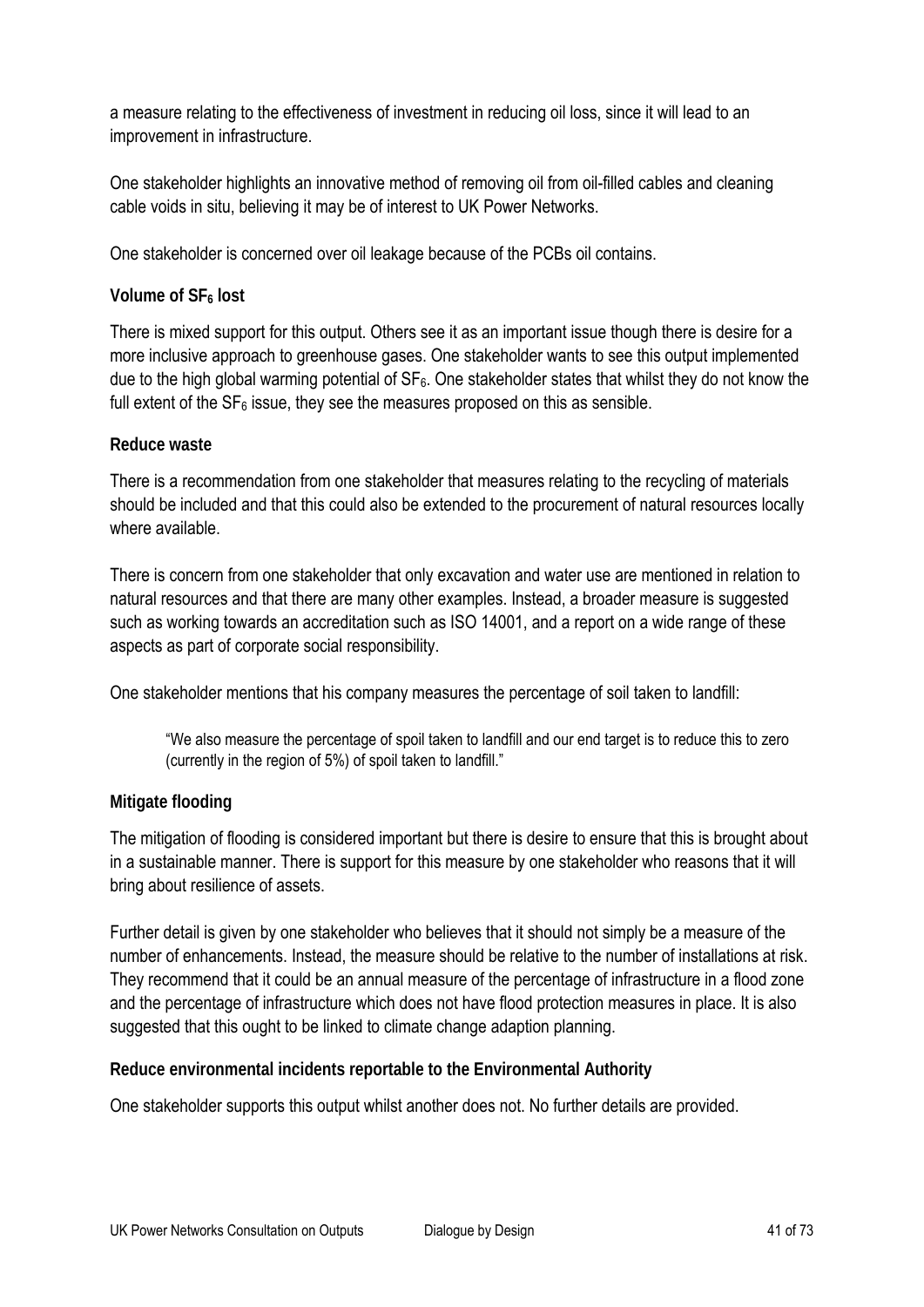## **Development of existing output - overhead line removed from AONB**

There is confusion for some stakeholders as to what this output adds over the existing output regarding overhead lines in AONB. Stakeholders raise issues regarding the limitation of the output to designated areas, with some wanting areas outside designated areas to be considered whilst accepting the subjective nature of this approach.

# **4.5.3 New output suggestions for environmental impact of our operations**

One stakeholder recommends that cradle to the grave reporting of  $CO<sub>2</sub>$  emissions is be calculated. It is felt this will reflect the true environmental cost of the energy supply provision, transmission and distribution.

**Other suggested measures are listed below** 

- The number of environmental complaints received;
- Carbon footprint of offices and project sites.

# **4.6 Environmental performance - the low carbon economy**

There is strong overlap in many of these outputs, with stakeholders combining their points of view across a few outputs. For one stakeholder the outputs which link optimising and increasing network utilisation to low-carbon generation are welcomed, as is the output to reduce constraints on distributed generation. The need to reinforce the network capacity is seen by stakeholders as important so as not to undermine the success of these other outputs. One stakeholder suggests a new output regarding optimisation of operations and land, and is happy for this to take the form of regulatory changes.

## **4.6.1 Possible outputs**

#### **Reduction of CO2 emitted through investment choices**

Stakeholders agree that this is a good output measure. It is believed by some that measuring the amount of  $CO<sub>2</sub>$  saved by investment choices will assist customers in making low  $CO<sub>2</sub>$  decisions. There is however concern over how this  $CO<sub>2</sub>$  will be measured; one stakeholder feels that it would be difficult to measure the direct cause of  $CO<sub>2</sub>$  savings.

#### **Enabling low-carbon connection e.g. number of electric vehicle charging points**

Stakeholders generally feel that this output needs development, with one considering the current measure too simplistic. It is felt by one stakeholder that there are too many factors which may influence the number of charging points or distributed generation connections, for example the affluence of an area, government funding for a certain technology or the suitability of an area for certain renewable technologies. The measures regarding maximising capacity headroom are thought to be potentially more successful by one stakeholder.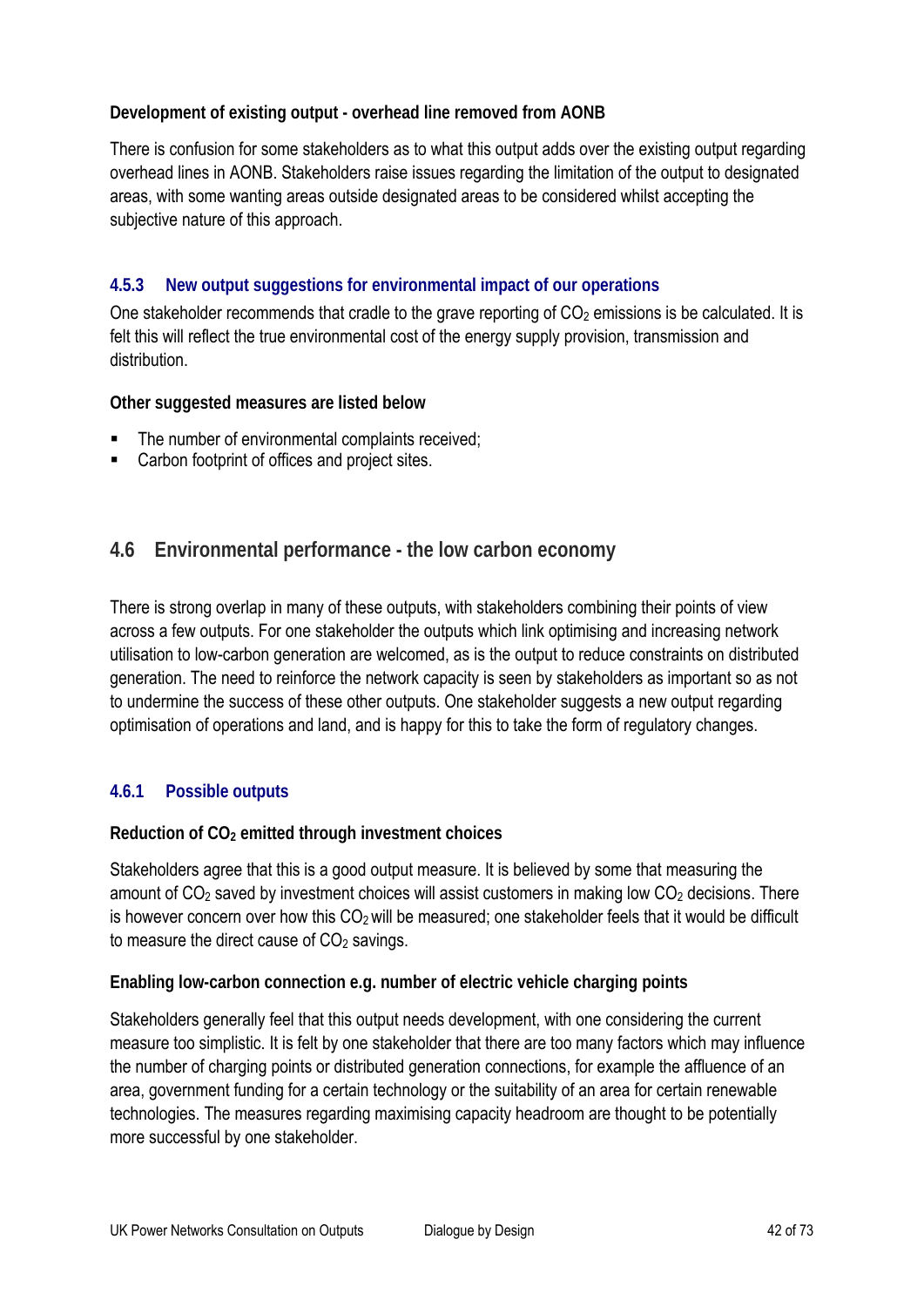**Maximise capacity headroom for cost effective connection of low-carbon technology** 

A number of stakeholders highlight the importance of this output. Out of the possible measures listed for this output it is thought that the final point (number of distribution generation enquiries subsequently provided by UK Power Networks) would be most suitable since it reflects the implementation of enquires. The measure involving the number of distribution generation enquires received is not considered a measure of performance by stakeholders but a measure of demand. The other possible measures are considered difficult to calculate consistently and fairly.

## **Non-network solutions**

There is a mixture of feelings about this output with one stakeholder agreeing to the proposed measures and another disagreeing, but no further information is given.

**Optimise network for CO2 reduction** 

Stakeholders agree with this output but would like to know what this would mean to a layperson.

#### **Reduce constraints**

There are mixed feelings regarding this output. A few stakeholders agree to the proposed measure whilst one disagrees, however no further information is given.

## **Increase network for CO<sub>2</sub> reduction**

A few stakeholders agree with this output though there is concern that this measure is too broad. One stakeholder feels that UK Power Networks should investigate whether there is a clear benefit for increasing incentives for switching off major loads at peak times. There is also confusion as to the difference between this output and the optimising network for  $CO<sub>2</sub>$  output.

## **4.6.2 Further issues**

UK Power Networks' work in this area is appreciated by one stakeholder who believes that it will explore how new technology, operating and commercial arrangements will be explored to meet the demands of the low-carbon economy. This stakeholder offers to work with UK Power Networks to understand the demands that UK Power Networks will face and how they will be addressed in the future.

One stakeholder feels that land and buildings owned and operated by UK Power Networks should be fully exploited and that distributed generation or storage occurs under the same connection rules. This is to ensure that the processes for connection and operation are optimised.

# **4.7 Network availability and reliability**

Network availability is an important issue for many stakeholders, with many of them expressing support for all of the existing and secondary outputs. Furthermore, one stakeholder suggests that they should be made more visible to stakeholders.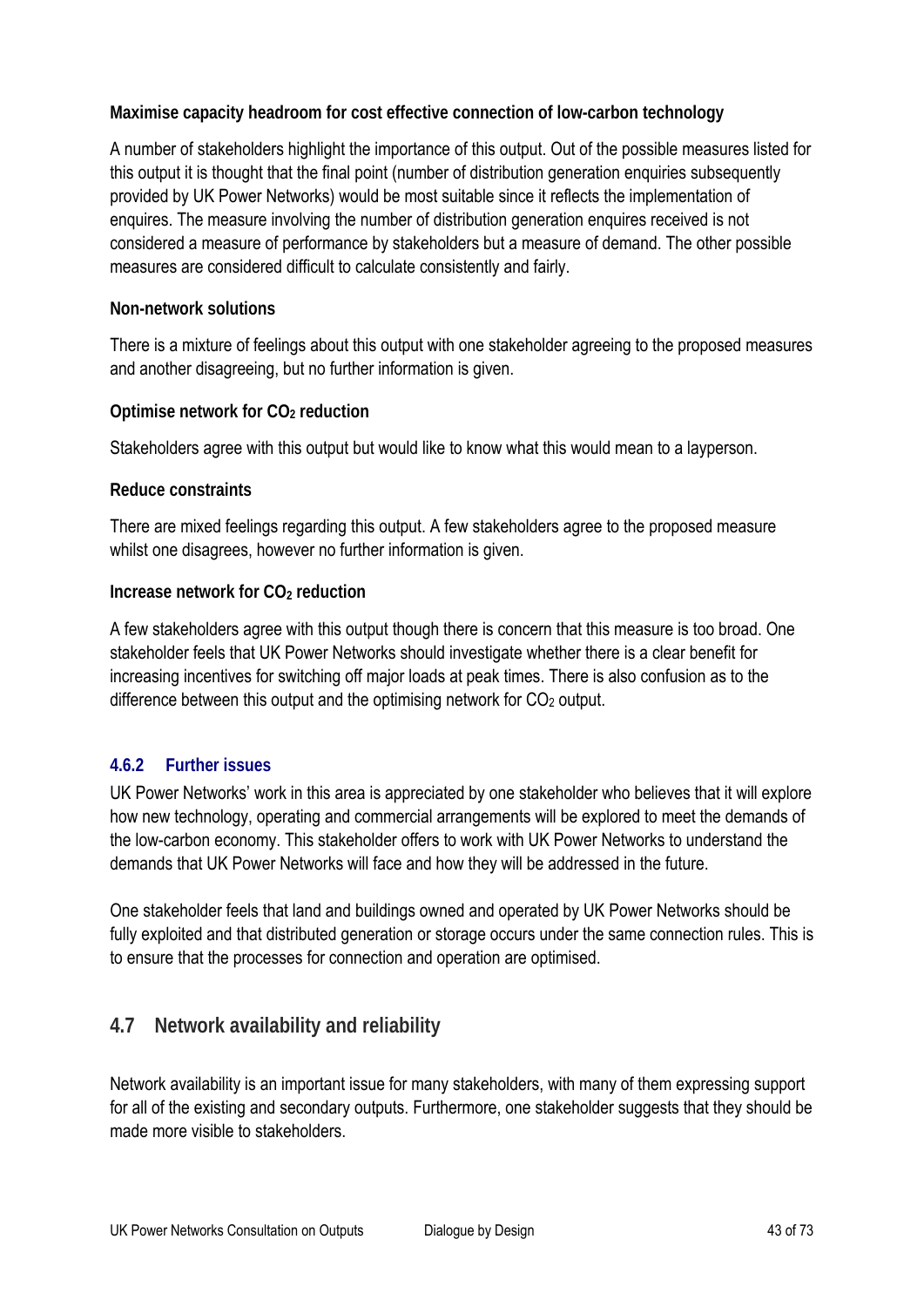Some stakeholders also highlight the difference between regions; that outputs should reflect local constraints and also draw attention to different valuations that customers place on resilience, for example large financial institutions. One stakeholder suggests that major central London businesses are willing to pay for a higher standard of service, and UK Power Networks should be incentivised to provide products to meet various customer demands.

One stakeholder suggests that UK Power Networks needs more intelligent ways, other than calls made to call centres, of determining which customers are affected by major losses and that they should be proactive in contacting customers in these circumstances.

One stakeholder highlights the fact that some business users with large electricity loads continue to reserve more capacity than they require, which can often go unused, and that UK Power Networks should research how to best maximise utilisation.

# **4.7.1 Existing outputs**

## **18 hour restoration (ESG2)**

A number of stakeholders support the existing 18 hour restoration output, with suggestion that with increased investment in remote technology and multi-fed networks, this should over time be reduced to eight, four and zero hours. One stakeholder highlights the importance of this output in relation to emergency planning, as it is useful to raise awareness of Business Continuity Management as well as in efforts to assist vulnerable people.

#### **Customer interruptions**

There is mixed support for the output relating to customer interruptions, with one stakeholder suggesting it is too broad and could be dropped. One stakeholder suggests that it should take into account the number of people affected by the incident. One stakeholder suggests an output measure to account for the number of short interruptions of less than three minutes, whilst another highlights the large impact that shortages of just a few seconds can have on a business.

#### **Customer minutes lost**

One stakeholder suggests that the 'Customer minutes lost' output is a clear and simple measure that is customer-focused and therefore should be retained. One stakeholder suggests that it should take into account the number of people affected by the incident.

#### **Load index**

One stakeholder suggests that the load index measure should be disaggregated as capacity has different values at different points of the network, expressing concern over the lack of capacity in the London Central Activities Zone.

#### **Main fuse failures (ESG1) and restorations impacted by severe weather (ESG11)**

One stakeholder highlights the importance of main fuse failures and restorations impacted by severe Weather in relation to emergency planning, as it is useful to raise awareness of Business Continuity Management and in efforts to assist vulnerable people.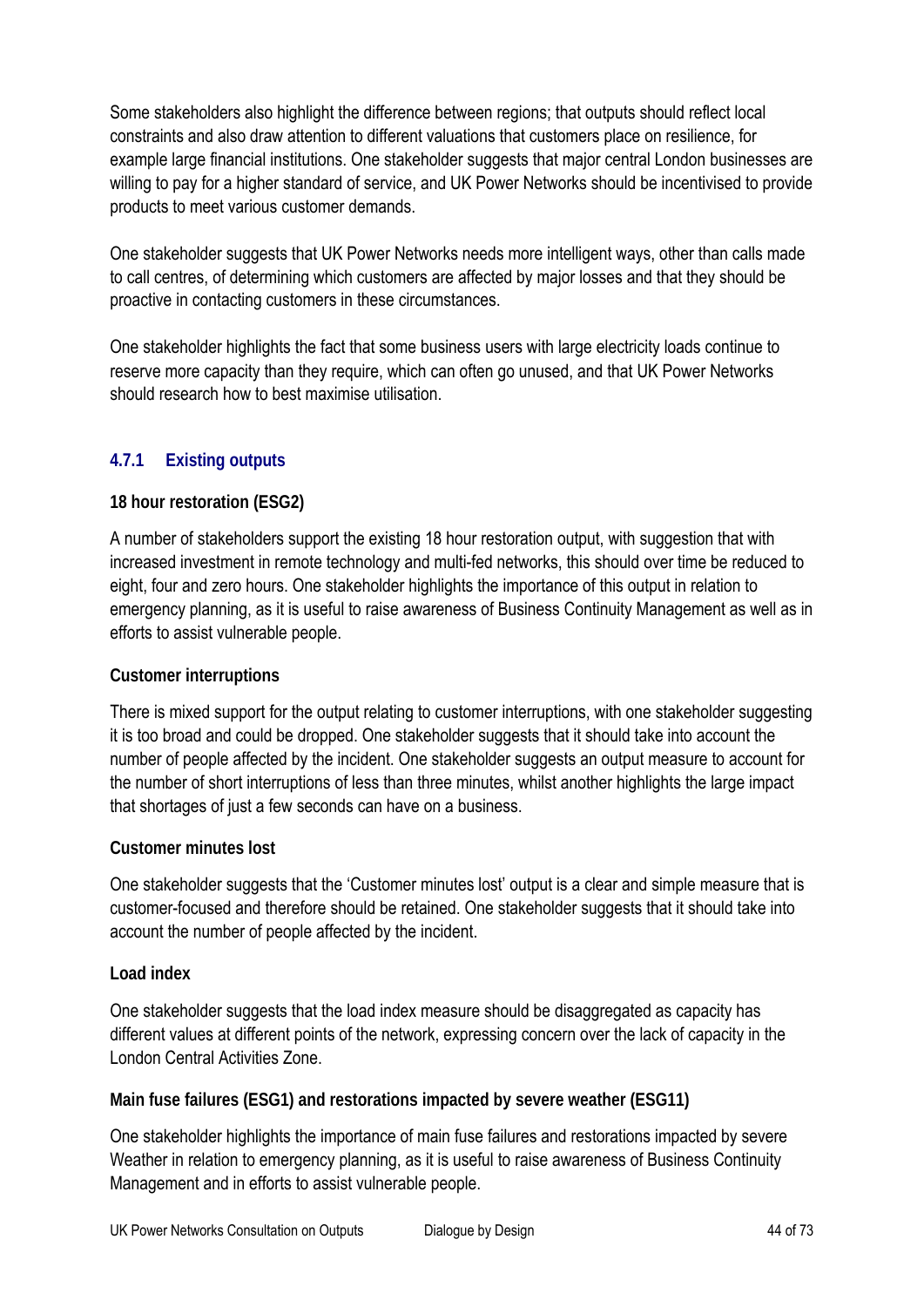## **4.7.2 Possible outputs**

There is support from stakeholders for output measures to minimize the effect of High Impact low Probability (HILP) events. One stakeholder suggests that this cost could be borne by the users of the network and that residential and business tariffs should be separated, especially in the City and Westminster where the main beneficiaries of this are located. This stakeholder also suggests that whilst there is support for businesses contributing to the cost of this, there is currently no equitable way of determining how much they should contribute.

# **4.7.3 New output suggestions for network availability and reliability**

- Number of recurring events;
- **Percentage of network that is automated;**
- Age profile of assets:
- Number of 'hot spots' on network and how long present;
- Number of customers at risk from 'hot spots':
- Number of un-repaired faults on network;
- Available equipment to repair major faults (e.g. cable supplies);
- **Faults per primary substation.**

## **4.7.4 Further issues**

There is wide support amongst stakeholders for increased investment in the network to accommodate localised generation and decentralised energy, with some highlighting Greater London Authority targets. Some stakeholders believe the use of CHP and biomass are both due to increase and that Ofgem's criteria should change to allow UK Power Networks to fund this. To incentivise this, some stakeholders recommend that the amount of capacity connected to the network should be measured. Other suggestions made by stakeholders are the number of installations or types of generating source, or the peak load requirement, whilst another suggests monitoring this via import/export metering. One stakeholder highlights the extra capacity and accessibility needed to service a higher number of small scale generators.

Also on the issue of connecting decentralised generation, concern is raised by one stakeholder of the difficulties for non-specialists in understanding which areas are likely to be easy to join generating capacity to, and more information on this should be published and made understandable to lay organisations. This stakeholder suggests a measure of satisfaction or the proportion of successful applications.

Demand management is an area discussed by a number of stakeholders, with suggestions for measuring the use of smart grid technologies, and the capacity to undertake large scale smart meter installation. One stakeholder suggests that domestic consumers are likely to retain very high standards of availability and reliability, resulting in a large amount of required network reinforcement and demand management, and that an output will be needed to measure this. This stakeholder also suggests that comparisons with other DNOs would be useful, and could allow for the varying take up of electric vehicles and electric heating in different regions. Also on the subject of electric vehicles and heating,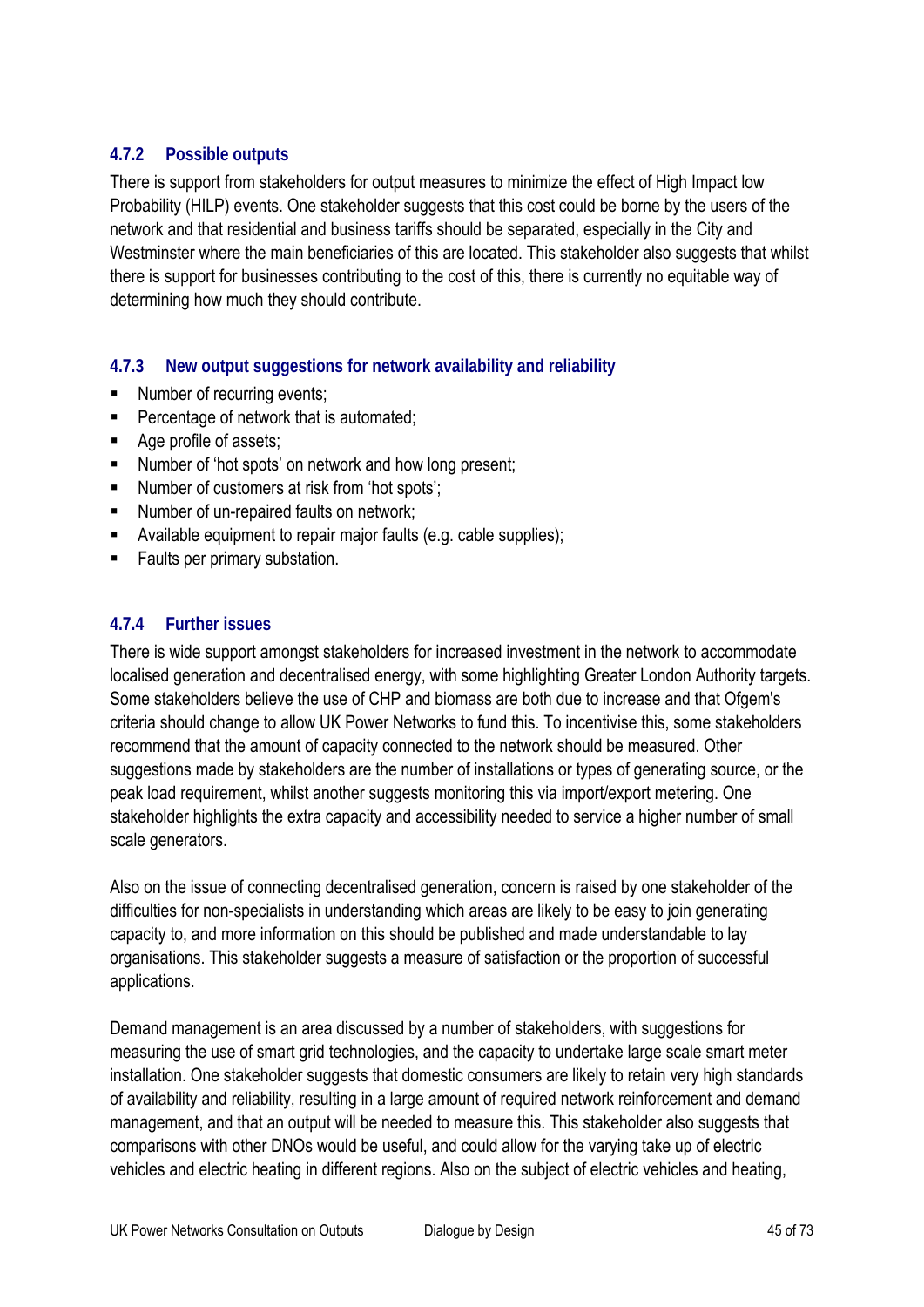some stakeholders suggests measuring the availability of electric vehicle charging points, however another stakeholder highlights the uncertainty over the uptake of electric vehicles and electric heating .

One stakeholder highlights the vulnerability of communities in Essex who are served by electricity alone and lack access to services and support if they have no power. This stakeholder suggests that although enhancing the resilience of the network could be costly in these circumstances, they could be integrated as 'service' functions and absorbed partially through profits and partially through billing.

# **4.8 Social obligation**

## **4.8.1 Existing outputs**

All stakeholders agree that the existing outputs should be retained; however one stakeholder feels that, whilst the sentiment looks right, they should be updated to include a more proactive position.

#### **4.8.2 Possible outputs**

Whilst there is generally support for both of the possible outputs put forward, one stakeholder doesn't see them as being required.

Overall there was support for reducing the impact of street works and a number of suggestions for achieving this. One stakeholder suggests that the targets presented at the stakeholder workshop should be fully reflected in the outputs, whilst another suggests measuring the average time taken to complete fault repairs. Innovative working methods are encouraged by some stakeholders, with one suggesting measuring the length of cable installed using directional drilling.

Better liaison is important for some stakeholders, with development site managers, the Highway Authorities and other utilities, and also with councils in the area of information provision to local residents. One stakeholder expresses support for the City of London's Considerate Contractor Scheme.

Whilst some stakeholders express support for output measures related to vulnerable customers, some are unsure as to how this should be measured. One stakeholder suggests measuring the value of customer social interaction, or the value of impacts upon them. Another stakeholder cites community engagement and charitable giving, and also cites staff and supply chain as important stakeholders and asks how their "health" should be measured.

# **4.9 Company-specific outputs**

There is support from stakeholders for both of the suggested outputs put forward under companyspecific.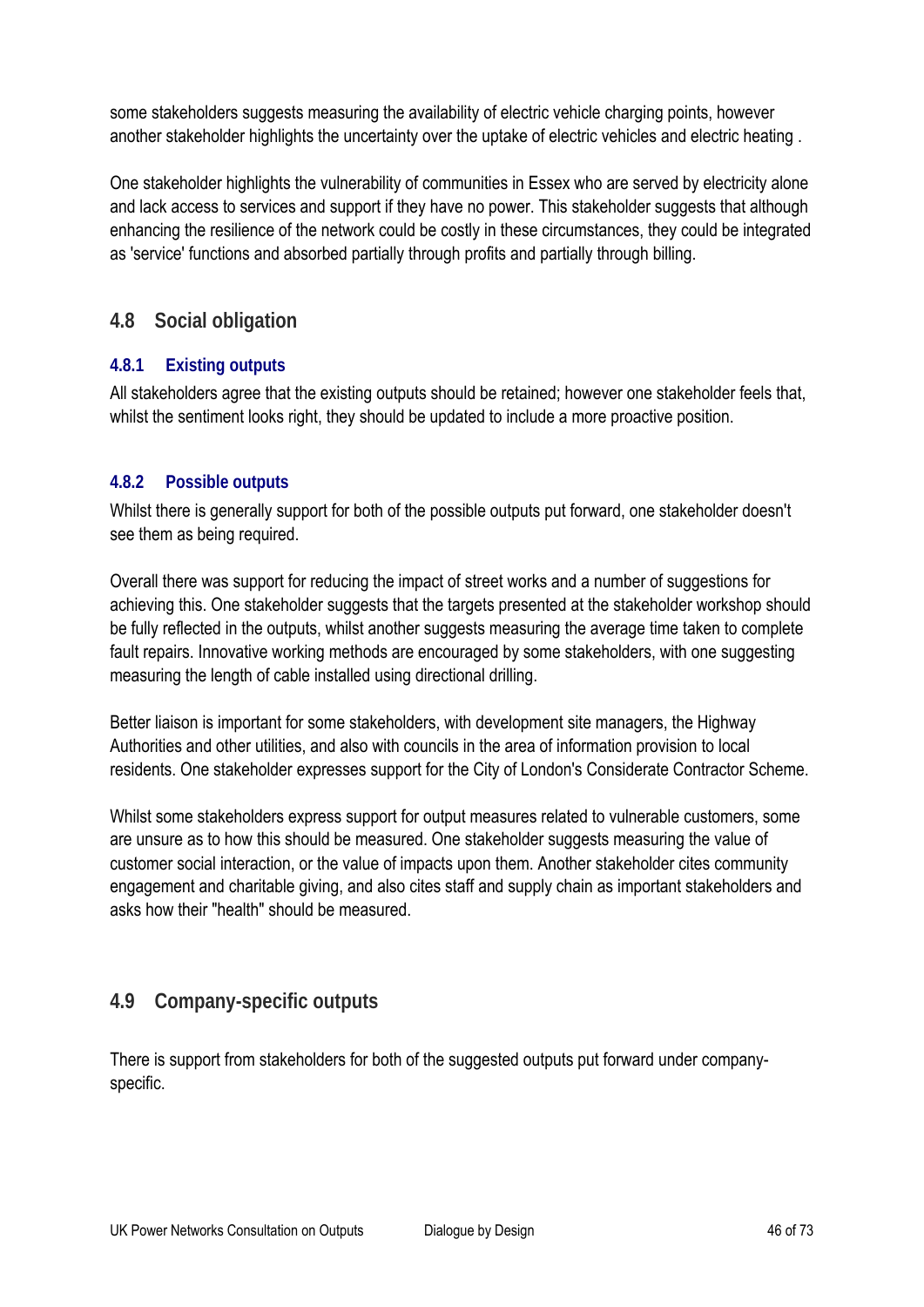## **4.9.1 Possible outputs**

#### **Working with others**

One stakeholder suggests that there should be an incentive or duty to encourage working with others and that this duty could be used to contribute to the National Underground Assets Group, or as street works cumulatively weaken road surface, it should be used to compensate the Highway Authorities. Another stakeholder agrees with this sentiment, suggesting that UK Power Networks take responsibility for the standard of repairs to roads and paths.

One stakeholder expresses concern that any sharing of reinforcement costs between with developers must be transparent, as there is suspicion of UK Power Networks reinforcing its network at the expense of developers. This stakeholder suggests taking a developer representative to take capacity readings at substations.

A suggested output from one stakeholder is the number of projects delivered as a result of integrated planning with local authorities and other utilities. Another stakeholder suggests measuring the cost reduction though collaboration.

#### **Stakeholder engagement**

Although there was broad support for an output to measure stakeholder engagement, there were some concerns from stakeholders. One stakeholder suggests that a simple measure of the number of stakeholders consulted may result on merely paying lip service to stakeholder engagement, whilst another questions UK Power Networks' ability to maintain good stakeholder relations in the midst of large redundancies and retirements.

#### **4.9.2 New Output suggestions for network availability and reliability**

One stakeholder suggests measuring the number of projects carried out in sensitive areas, suggesting Sites of Special Scientific Interest and Central London.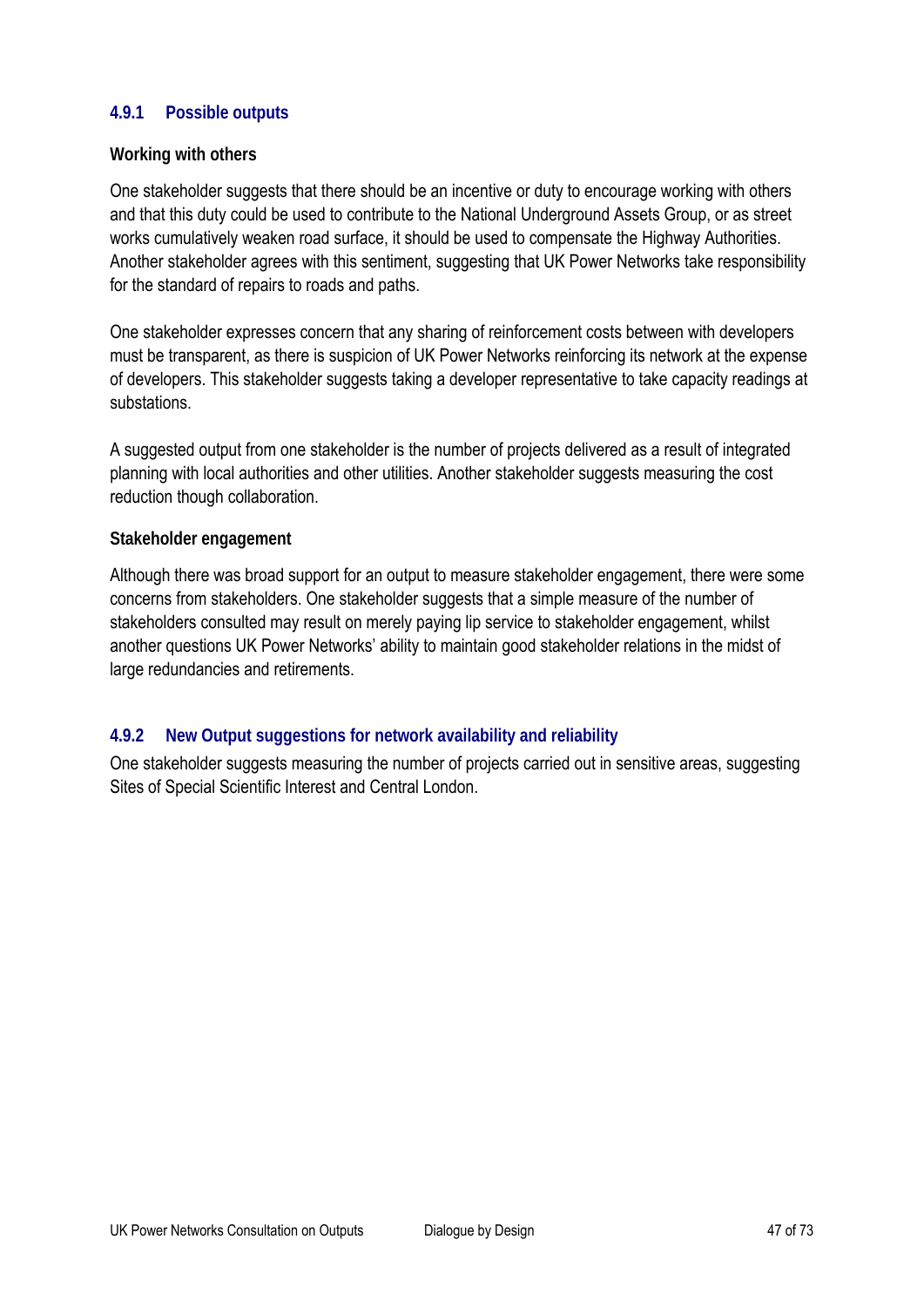# **5 Summary of interviews**

## **5.1 Introduction**

Ten interviews were held with stakeholders who were unable to attend the workshop. Stakeholders across a range of sectors were contacted by phone and invited to take part. The aim of the interview was to discuss one or two categories of output of the interviewee's choice in depth.

The aim of the interview was to focus on one or two output categories; however the interviewer endeavoured to capture all that the interviewee was willing to discuss.

Subsequent questions followed the format of the workshops and website, being split into the following three sections:

- Existing outputs;
- Proposed outputs;
- Additional comments.

A facilitator from Dialogue by Design and the regulatory framework and engagement manager for UK Power Networks carried out the interviews. During the interview, questions were asked by the interviewer on the chosen categories and the responses recorded. The responses were then sent back to the interviewee for review to ensure that all comments were captured correctly. The transcripts were then amended accordingly.

A full list of the questions can be found in appendix 2. A list of participants can be found in appendix 1. The summary below lists only the questions to which interviewees responded

# **5.2 Regional issues**

No stakeholders chose to answer the question on regional specific issues

# **5.3 Safety**

## **5.3.1 Question 1a: Please give us your views on possible output measures that should be included for Safety.**

Two stakeholders answer this question and put forward suggestions for improvement. One stakeholder asks that the measures cover all aspects of UK Power Networks' activity explicitly, for example street works. The other stakeholder asks that there is more, detailed data provided from UK Power Networks regarding emissions from substations. This would be useful since it would assist in making decisions on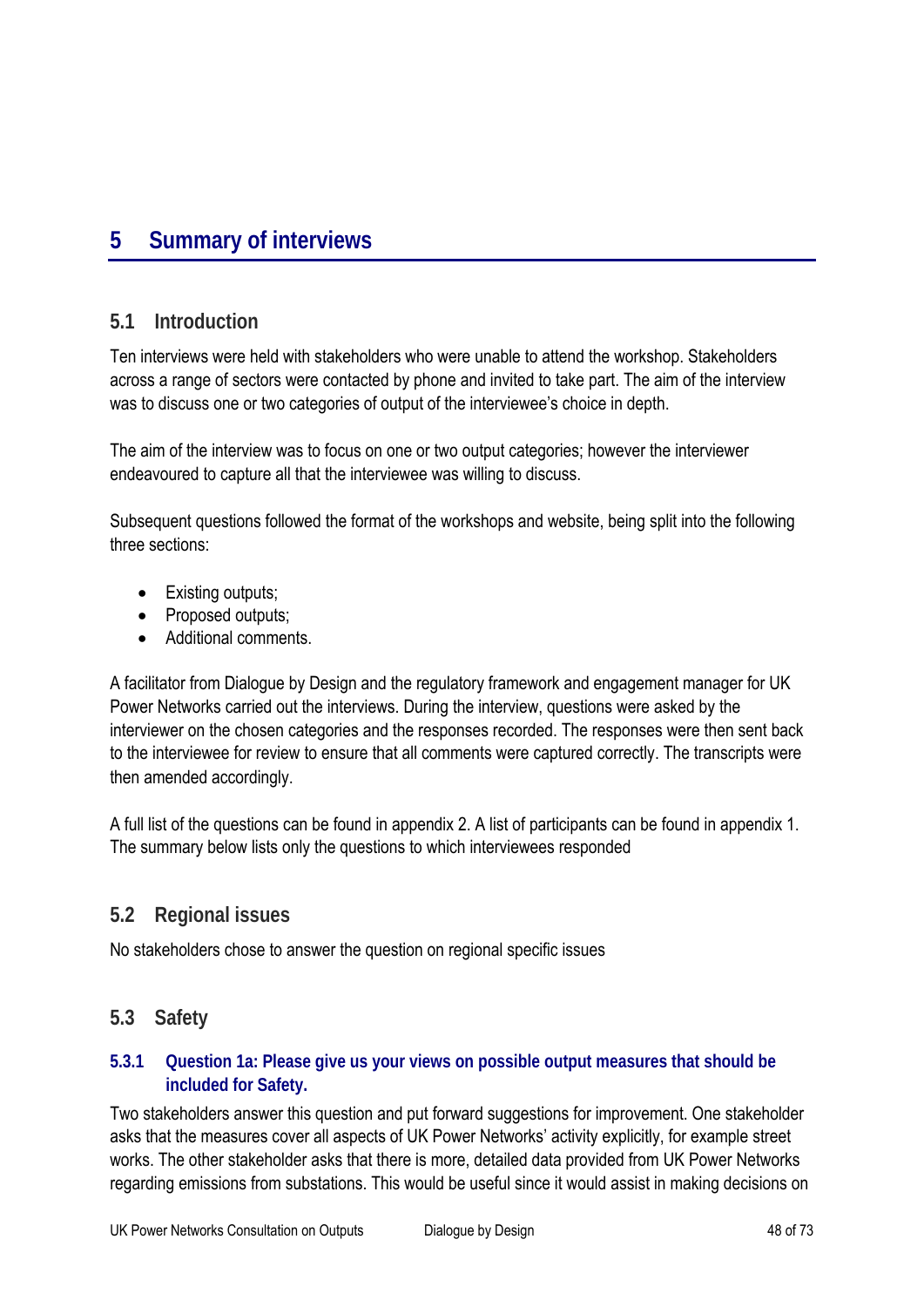the inclusion of extra cladding to protect the customer. Provision of information regarding the location of assets is also requested.

## **5.3.2 Question 2: Do you have any additional comments on measures related to Health and Safety?**

Two stakeholders comment on this question with both highlighting UK Power Networks' good safety record. One stakeholder highlights a problem they have had delays in obtaining a disconnection due to a lack of communication, using an example of squatters in a large building. This stakeholder suggests that the system needs to be much more efficient as the developer is reliant on UK Power Networks.

# **5.4 Conditions for connection**

## **5.4.1 Question 1: Do you believe that Guaranteed Standards of Performance and Licence Condition 15 should be retained (subject to consultation on the precise definition of the various standards)?**

One stakeholder responded to this question. They suggest that it is too soon to judge whether the Guaranteed Standards of Performance have had a positive effect on DNOs performance. They also highlight that this information is not made public in a timely enough manner, and that it should be noted that local government are moving away from this kind of target driven approach.

## **5.4.2 Question 2b: Do you believe that an Output measure based on value for money would be useful? If so, how might value for money be assessed?**

Five stakeholders responded to this question. They are all of the view that an output measure based on value for money would be useful, however some suggest that creating a meaningful measure would not be easy, and that whilst money is an important consideration, quality and timeliness of service are also important and that they would be prepared to pay more for an improvement in these areas.

Two stakeholders state that they would like more transparency in how a quotation is arrived at, one of them highlighting an annual price rise in street lighting being explained by increased cost in civil works, when in their experience the cost of civil works had fallen. One stakeholder wants to see competition in achieving a price. Another puts forward comparisons between DNOs.

One stakeholder suggests measuring how many people go with independent connections providers, and questions whether this matters to UK Power Networks as they still have involvement, and also obtain the network and assets. Another suggestion put forward is a measure based on payment terms, as they believe the current terms are unacceptable.

One stakeholder criticises the quality of street works carried out by UK Power Networks and also a lack of communication with local authorities, citing a and example of a pavement relayed to local authority specifications which UK Power Networks would not work on it as it would take too long to cut through.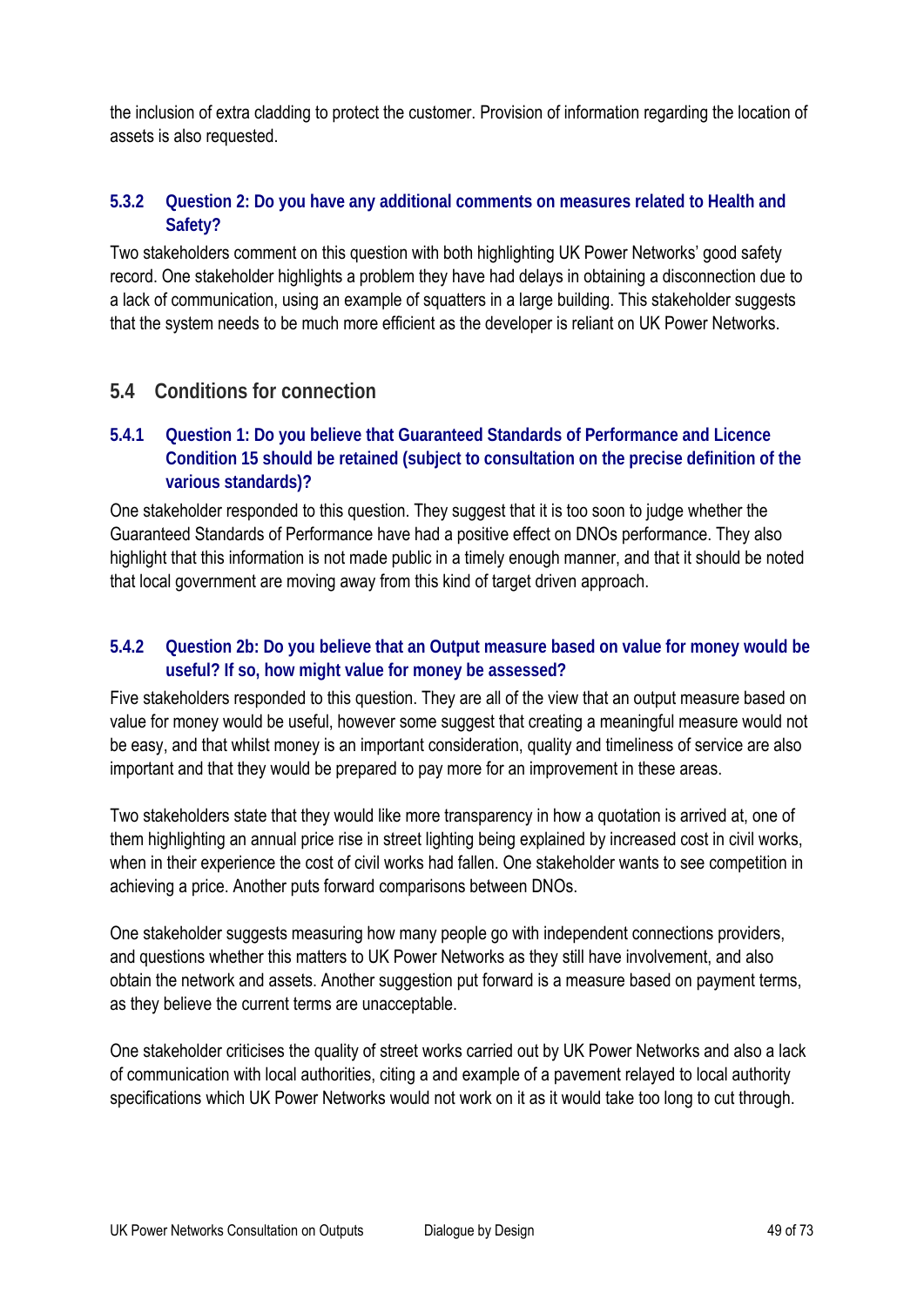## **5.4.3 Question 2c: Do you believe that Networks Companies should be measured on their commitment to the introduction of competition? Can you suggest suitable measures that could be applied?**

Five stakeholders responded to this question. Two stakeholders suggest automatically showing contestable and non-contestable elements on a quote. One stakeholder questions measuring UK Power Networks' commitment to competition, suggesting that evidence of real competition is more important, they suggest that market share could be used a measure, and that in terms of progress to full competition, progress should be measured on the introduction of competition to specific activities or services. This stakeholder also believes the existing arrangements between UK Power Networks, the Local Authority and Independent Connections Providers, should be replace by agreements between just UK Power Networks and the Independent Connections Providers, moving forward to a London wide framework agreement between them.

The ability to compare companies like for like is important for one stakeholder, whilst another suggests league tables showing how many times independent companies have been used. One stakeholder suggests measuring the occurrences where customers carry out the work themselves.

**5.4.4 Question 3: It might be possible to improve the timescales for delivery of some Connections if there was additional investment in the underlying infrastructure to create greater spare capacity. Would you be in favour of such an investment policy in areas where there is particular pressure on the delivery of Connections due to capacity constraints?** 

Three stakeholders responded to this question. One stakeholder suggests installing smart meters in substations to monitor the network and see where spare capacity is. They also suggest measuring the number of connection enquiries that are completed, and whether it is with UK Power Networks or an independent provider. One stakeholder suggests renewing the cable infrastructure in Central London as it is often in poor condition, and that this leads to faults. One stakeholder was not aware of any examples of constraints in capacity resulting in difficulties delivering connections.

## **5.4.5 Question 4: Do you have any additional comments on measures related to the delivery of Connections?**

Six stakeholders responded to this question, a number of which highlight the importance of giving customers more certainty over the length of time to deliver part of a connection. One stakeholder particularly highlights the amount of time it takes to get their money back if the initial estimate proves to have been too high. One stakeholder criticises the amount of time taken for UK Power Networks to gather relevant information, before passing the project on to an engineer. A number of stakeholders comment on their difficulty in getting through to the right contact, whether to discuss quotes, or enquires where they need to speak to an engineer. A number of stakeholders suggest that having an account manager would help with this problem.

One stakeholder highlights the importance of cooperation and the mutual benefits available to both Local Authorities and DNOs, attributing this to similar timeframes and a dependency between spatial planning and infrastructure planning.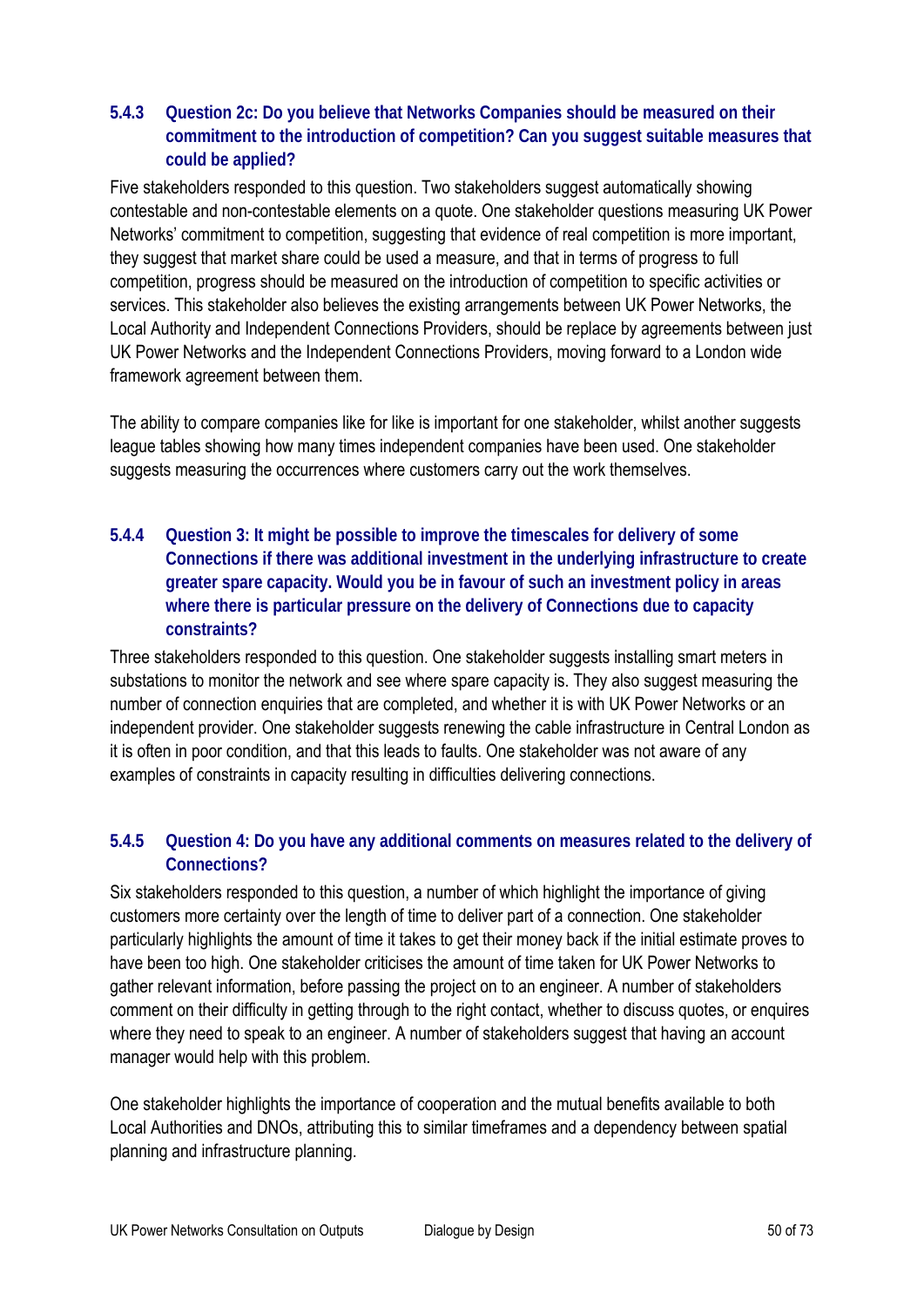One stakeholder highlights street works and lane rental, suggesting this is a bigger issue at the mayoral/Transport for London level than at local authority level, and that there is conflict between the encouragement of working out of hours, and residents' desire for quite evenings and weekends.

One stakeholder suggests that UK Power Networks takes more responsibility for the actions of its predecessors, pointing to the example of cables being laid too close to the road surface which had to be resolved at the expense of the stakeholder.

One stakeholder cites that because their local grid infrastructure is very constrained and often needs new substations or bespoke solutions, they are exposed to greater costs. This stakeholder believes that local authorities and developers should not bear the cost of an ageing network.

# **5.5 Customer satisfaction**

## **5.5.1 Question 2a: Please give us your views on possible output measures that should be included for customer satisfaction.**

The two stakeholders who respond to this question are generally dissatisfied with the current level of customer service and they both provide suggestions of outputs and improvements to customer service. The lack of control over connections is mentioned by one stakeholder who believes it impacts on their reputation with customers. It is felt that communication needs to be improved and UK Power Networks should meet the agreed connection times as this has resulted in a loss of confidence in UK Power Networks. Street works are listed as an area which needs to have increased and better communication, with one stakeholder suggesting that UK Power Networks often focus too much on the contractor and not the client. One stakeholder also feels that UK Power Networks are not proactive enough, suggesting that rather than looking for creative solutions they instead provides reasons not to carry out tasks.

# **5.5.2 Question 2b: What elements do you believe should be included in any Measure of customer satisfaction? What weighting should be given to the different elements?**

One stakeholder comments on this question stating that to be comparable with other suppliers UK Power Networks should be liable for damages for non-performance in a contract.

# **5.5.3 Question 2c: Do you believe that Networks Companies should be measured against other companies offering comparable services e.g. other utilities?**

There is agreement from two stakeholders that this approach should be taken. One stakeholder finds the monopoly approach that utilities adopt problematic, and believes that the comparison should be with other similar contractors and suppliers not just the other utilities.

## **5.5.4 Question 2d: Do you believe customer satisfaction measures should take account of the specific priorities of customers in the region, or do you favour a generic UK-wide survey?**

There is a mixed response regarding this as one stakeholder feels that customers are reasonably generic and it should therefore be UK-wide. Another stakeholder feels that a survey should include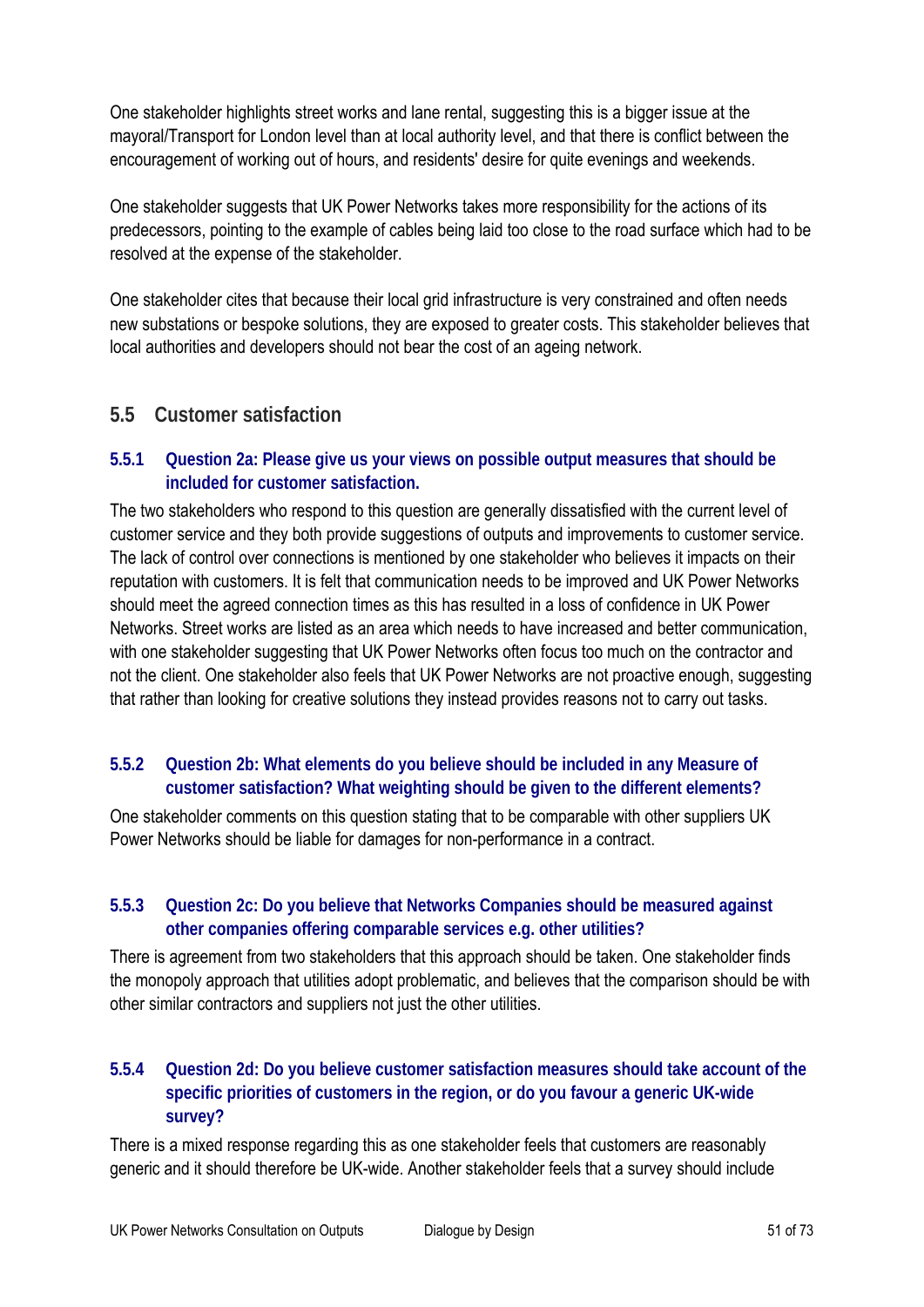some geographic-specific questions as London has specific issues due to the sheer amount of power that it consumes per square metre.

## **5.5.5 Question 2e: Do you believe that there should be a specific output measure related to the introduction of new services to customers?**

One stakeholder responds to this question. They suggest that there should be a measure regarding communication with new connections customers and the highways authority. They also state that there should be stronger communication between utilities and local authorities so that road surfacing can be done after new connections are put in. They suggest that this could be achieved by letters being delivered to a street and asking customers for intentions over the next 12 months.

## **5.5.6 Question 3: Do you have any additional comments on measures related to customer satisfaction?**

Two stakeholders responded to this question. One stakeholder has found that UK Power Networks has a much more positive attitude than EDF. They find it refreshing that there is engagement in this way and hope that even if it doesn't always translate on the ground it will get the message through to frontline staff. The other stakeholder feels that UK Power Networks can be responsive but there is a lack of resources for bespoke solutions, and that it is difficult to speak to the correct people on the phone. They would also like to see UK Power Networks being more responsive to customers needs and being flexible with solutions.

## **5.6 Environmental performance - impact of our operations**

## **5.6.1 Question 1: Do you believe any of the existing outputs should be retained, modified or dropped for the next regulatory period? Please tell us which ones and why.**

The two stakeholders who responded to this question were both keen for the retention of the output involving removal of the overhead infrastructure in Areas of Natural Beauty.

## **5.6.2 Question 2a: Which of the possible alternative output measures would you like to see included as measures of the environmental impact of Networks Companies?**

Three stakeholders commented on the possible outputs. Of these, two were focused on the removal or overhead infrastructure suggesting that other classes of landscape are also included. One stakeholder feels that undergrounding should be the default for new infrastructure and would be supportive of undergrounding existing overhead infrastructure where the opportunity arises. One stakeholder highlighted the quality of engagement that EDF took on overhead lines and asks that this approach is taken again with the inclusion of Ofgem and Natural England.

One stakeholder states their support for the output relating to the number of incidents reported to the Environmental authority.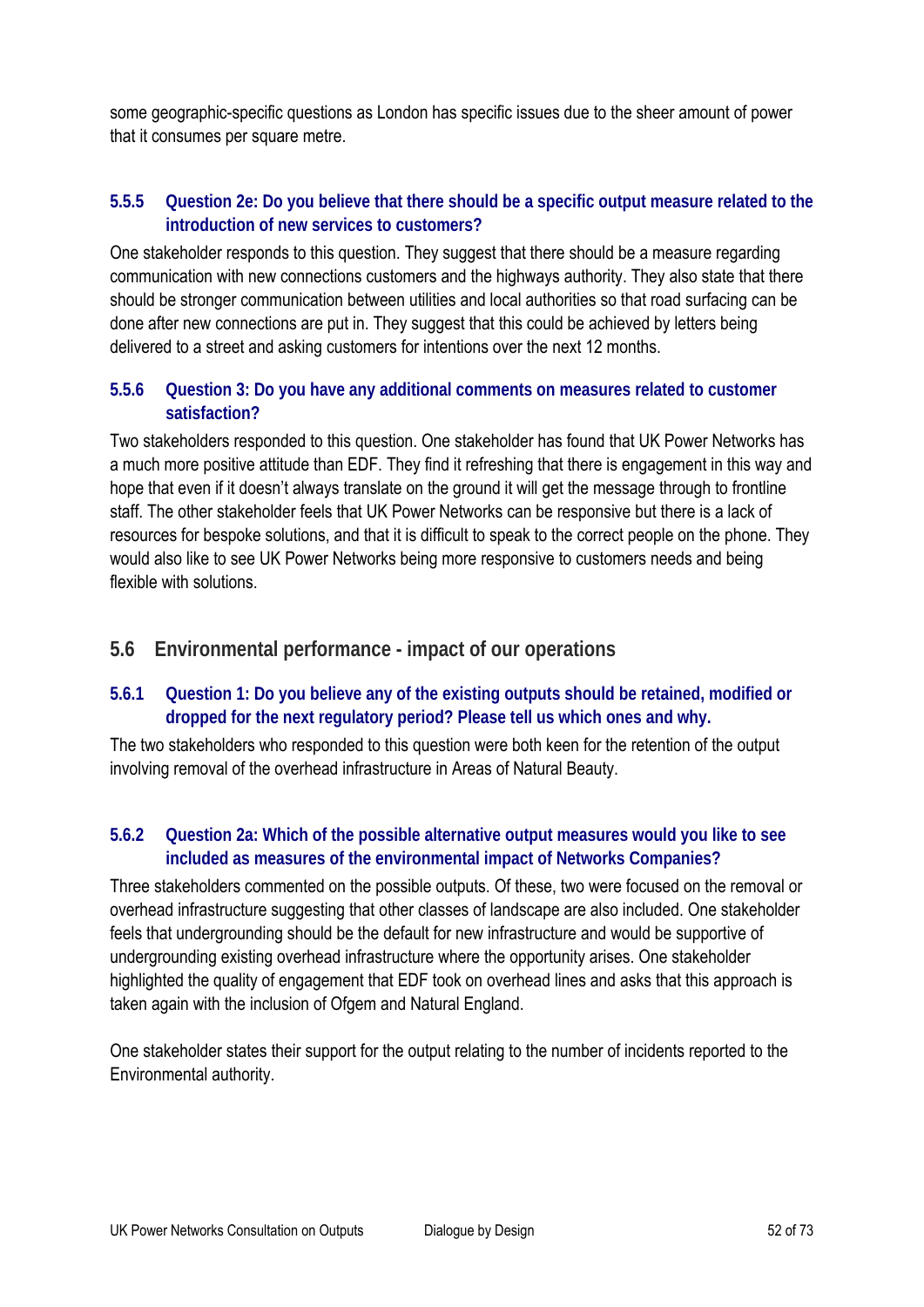## **5.6.3 Question 2b: Would you suggest any modifications, or additions, to the possible outputs?**

Two stakeholders responded to this question. Within the technical losses output it is suggested that a measure which improves the use of energy and reduces losses is added. It is hoped that this is implemented before adding capacity to the network.

One stakeholder suggests that the outputs relating to oil loss are modified to be a more environmentally friendly solution, suggesting the impact on the area be taken into account.

One stakeholder feels that the output measuring reduction of the use of natural resources should be included.

It is felt by one stakeholder that the outputs relating to the removal of the overhead infrastructure in AONB is retrospective and there should be outputs relating to new overhead lines suggesting a measure of the percentage of the overhead infrastructure to be buried.

## **5.6.4 Question 3: Do you have any additional comments on measures related to environmental impact?**

Two stakeholders responded to this question. Issues that are raised again are street works and overhead infrastructure in AONB. It is felt that no overhead infrastructure should be present in AONB instead it should all be underground. One stakeholder feels that UK Power Networks should take the initiative and start having quarterly meetings with local authorities and other utilities to discuss minimising street works disruption and trench sharing. They state that this already occurs in some areas.

# **5.7 Environmental performance – low-carbon economy**

## **5.7.1 Question 1a: Which of the possible output measures would you like to see included as measures of the effectiveness of Networks Companies in facilitating the low-carbon economy?**

Four stakeholders answer this question. There are conflicting opinions regarding the implementation of electric vehicle charging projects with one stakeholder believing that their introduction would stimulate the uptake of electric vehicles, with another unsure that electric vehicles in their current form would take off. Both of these stakeholders are supportive of UK Power Networks taking the lead in rolling out the charging points but according to one stakeholder it is not considered appropriate to incorporate charging points in town centre developments.

Reduction of CO<sub>2</sub> emitted through investment choices is considered an important output and one stakeholder feels that any organisation should be transparent on this point.

One stakeholder states their support for all outputs except the output to reduce constraints.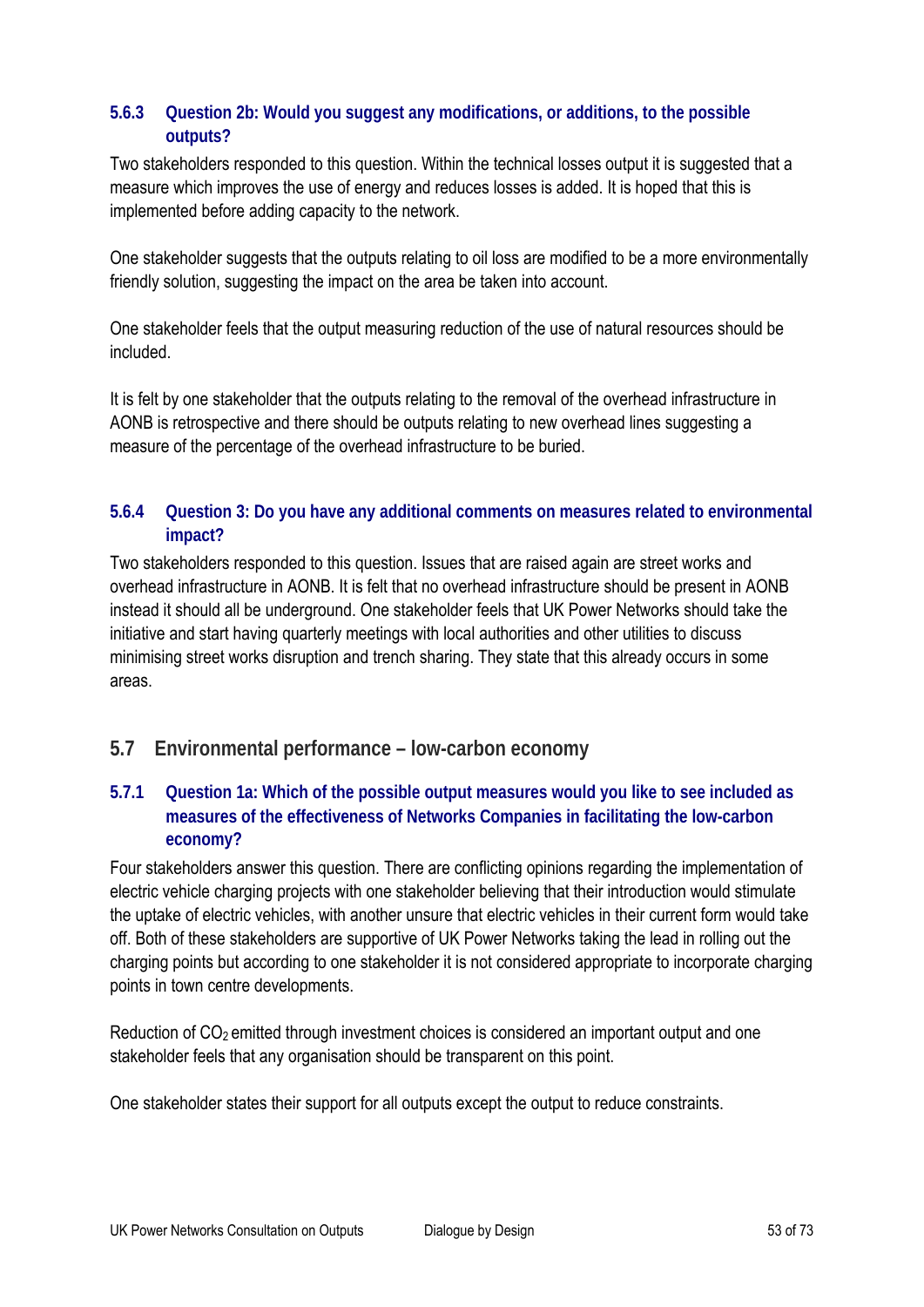## **5.7.2 Question 1b: Would you suggest any modifications, or additions, to the possible outputs?**

One stakeholder responds to this question. They express concern that the output which aims to reduce constraints on the distributed network will place constraints on generation and that if there is going to be constraints on generation, UK Power Networks should minimise these and work with embedded generators. They would also like specific solutions rather than a general approach to maximising lowcarbon generation.

## **5.7.3 Question 2: Do you have any additional comments on measures related to the lowcarbon economy?**

Four stakeholders chose to answer this question. There is a concern from one stakeholder that the infrastructure for charging electric vehicles would increase clutter on the streets.

There are suggestions from one stakeholder to incentivise low-carbon generation through faster connections and lower connection charges, they also suggest that less green schemes could be penalised. It is felt by a few stakeholders that UK Power Networks could have a greater role in educating small and medium enterprises on the implications of low-carbon technologies. One stakeholder highlights one local authority which now encourages and sometimes requires low-carbon development, and they feel this is a concern for small and medium enterprises since they have a lack of knowledge on the technologies.

Problems involving the connections are highlighted by one stakeholder who is currently part of two projects involving the connection of low-carbon generation. One of the problems is that as their CHP is connected to the network, if it is stopped there needs to be a call to UK Power Networks to authorise the connection, but as the energy centre will be unmanned, this will prove problematic. A new measure which involves UK Power Networks working more creatively with people on developing solutions to nonstandard situations is put forward. It is felt that there is this same need for a more creative approach in the Connections outputs.

Timing is another new suggested output. One stakeholder feels that UK Power Networks does not respond until very close to their standard deadline. It is suggested that UK Power Networks could adopt a mechanism to flag up distributed generation projects, so that they are treated differently, rather than problems slowly emerging in lengthy communications. This suggestion comes as a result of prior experience when a quote was received for a project and this was then revised to four times the initial cost.

# **5.8 Network reliability and availability**

## **5.8.1 Question 1a: Which of the existing outputs do you believe should be retained for the next regulatory period?**

One stakeholder answered this question stating that whilst happy with the existing outputs they do not know enough to comment further.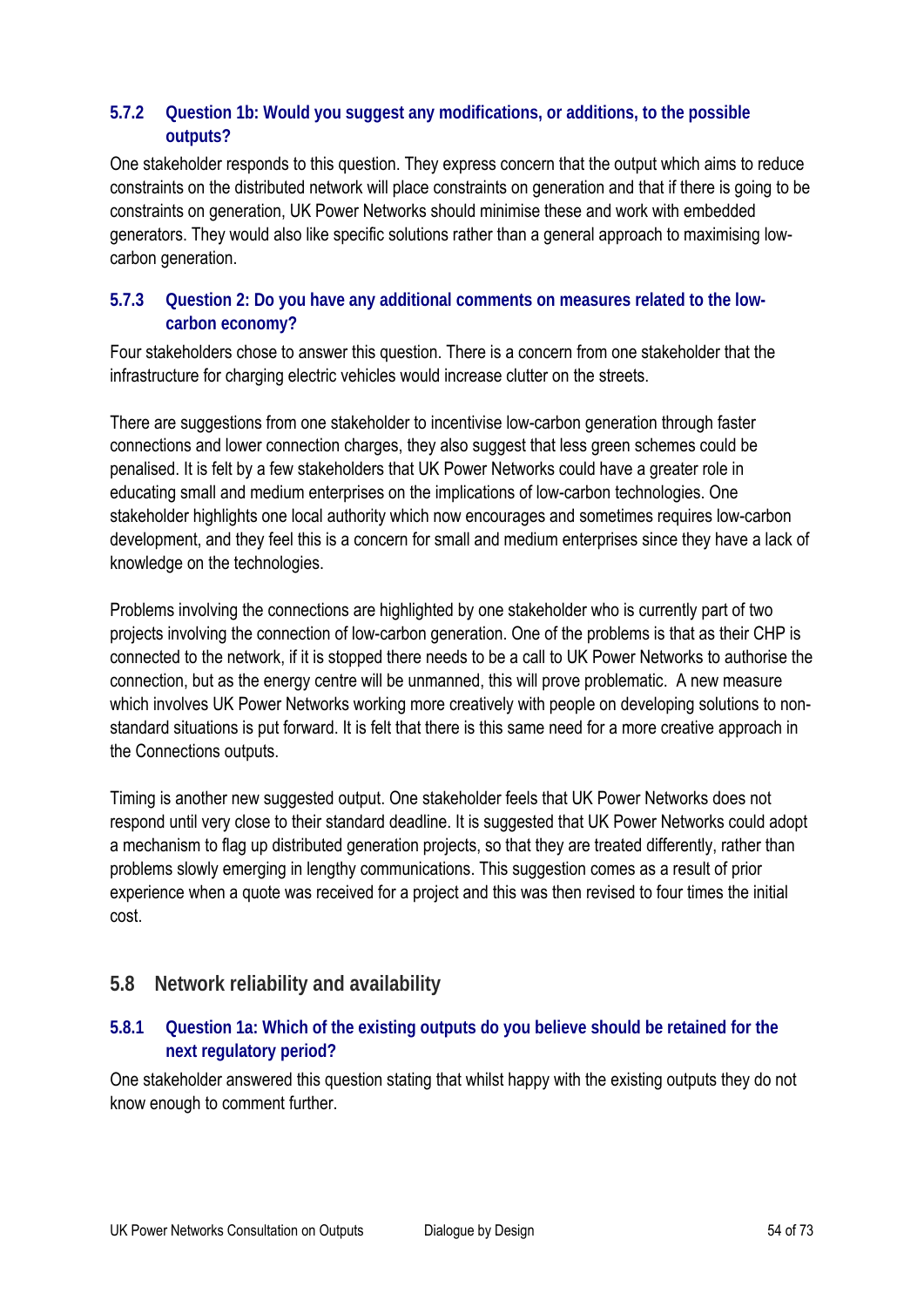## **5.8.2 Question 1b: Do you believe that any of the existing outputs should be modified in some way? If so, how?**

One stakeholder responded to this question. They state that if they are disconnected, it is up to them to contact UK Power Networks to find out when reconnection can happen, resulting in repeated phone calls, and that they would like UK Power Networks to take responsibility for informing them of when they can reconnect.

## **5.8.3 Question 1c: Do you consider that the target of 18 hours for restoration (EGS2) should be retained? If not, what should it be changed to?**

Three stakeholders responded to this question, with all three agreeing that 18 hours is far too long. One stakeholder highlights vulnerable customers suggesting that the time of year is relevant and could be included, they put forward 6 hours as more reasonable in winter. One stakeholder suggests that standard business hours could be factored into the measure, although they accept that there are many 24 hour businesses.

## **5.8.4 Question 1d: Do you consider that three interruptions in a year is the appropriate threshold for a failure under EGS2a?**

Two stakeholders answered this, both agreeing that three interruptions are too many and that the threshold should be two.

## **5.8.5 Question 2b: Are there any additional outputs that you would like to suggest?**

Two stakeholders responded to this question. One stakeholder suggests that UK Power Networks takes responsibility for building and locating substations, rather than waiting for a developer to approach them. One stakeholder suggests an output to target planned interruptions, highlighting good communication, reliable estimates for reconnection, and planned downtime to be out of hours as far as possible.

## **5.8.6 Question 4: Do you believe that additional outputs should be included which reflect the availability of the Network and specifically its ability to accept electricity generated by small-scale generators?**

One stakeholder responded to this question. They agree with question proposition and suggest that to facilitate this process UK Power Networks need closer relations with their customers, they suggest annual workshops on small scale generation, provision of information and who to contact at UK Power Networks. They also suggest that they should also work closely with developers on where extra availability will be needed; suggesting that account managers are best placed to do this.

## **5.8.7 Question 6: Do you have any other comments on measures related to network reliability and availability?**

Two stakeholders responded to this question. One highlights CHP, and how it is used to help UK Power Networks when there is an outage, they suggest connections should be more available. This stakeholder also mentions G59 panels, and the length of time it takes to get them approved. One stakeholder suggests the measures should inlcude reliability of embedded generation as well as supply.

# **5.9 Social obligation**

No stakeholders chose to answer questions on Social Obligation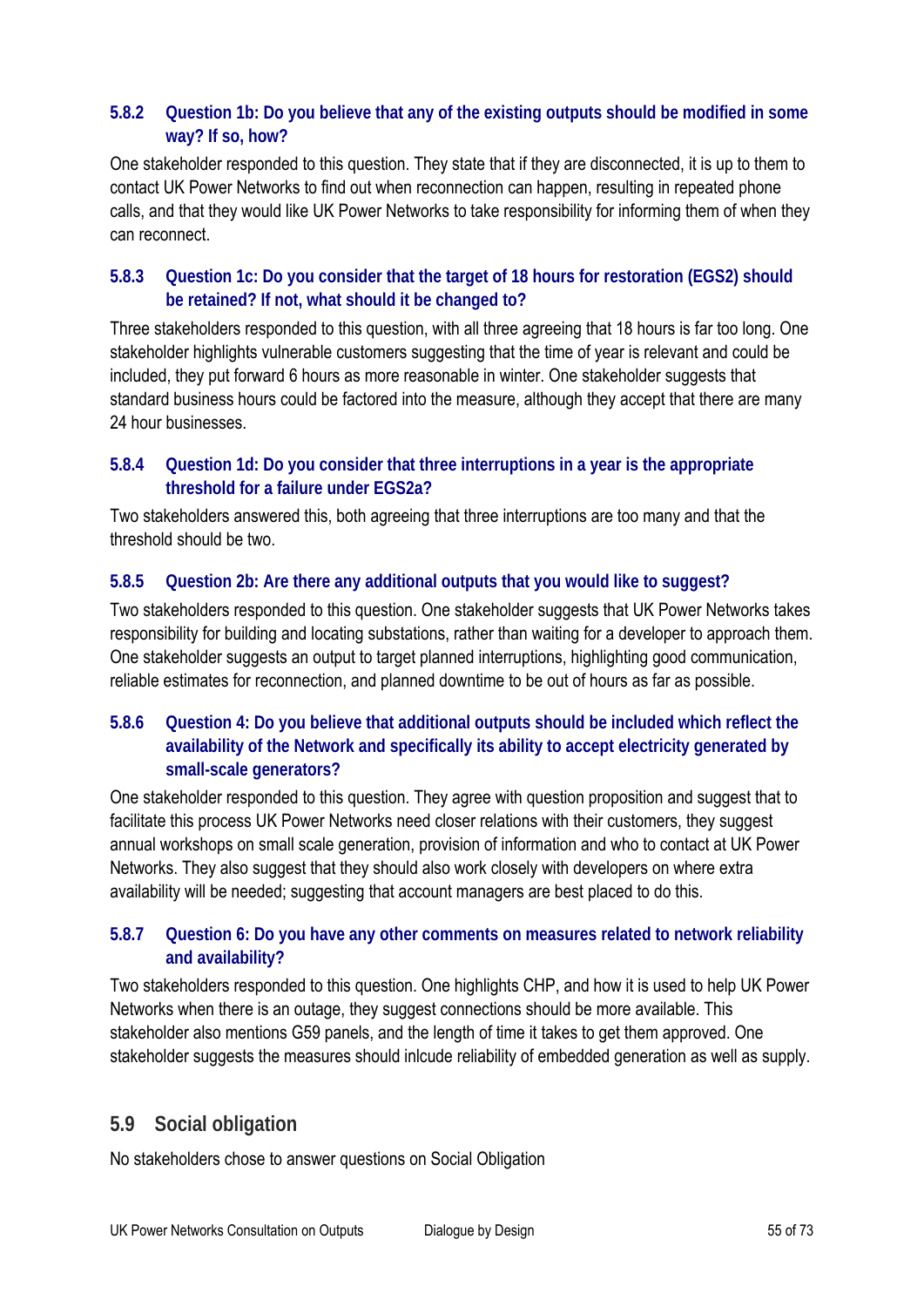# **5.10 Company-specific outputs**

## **5.10.1 Question 1a: What are your views on our proposal to develop an Output which incentivises us to work more closely with others, as a means to deliver more costeffective investment?**

Two stakeholders answer this question. Both are in favour of shared infrastructure, including shared utility ducts in the pavements of new developments. One stakeholder also suggests that the development of decentralised energy networks over the coming years should provide opportunity for this. This stakeholder also favoured greater collaborations with local authorities including a total cost approach to street works that factored in subsequent road deterioration, and undertaking work in advance where opportunities arise, such as junction widening.

One stakeholder suggests that utilities issue joint ground works contracts, with the incentive then falling on the contractor to co-ordinate opportunities for joint excavation.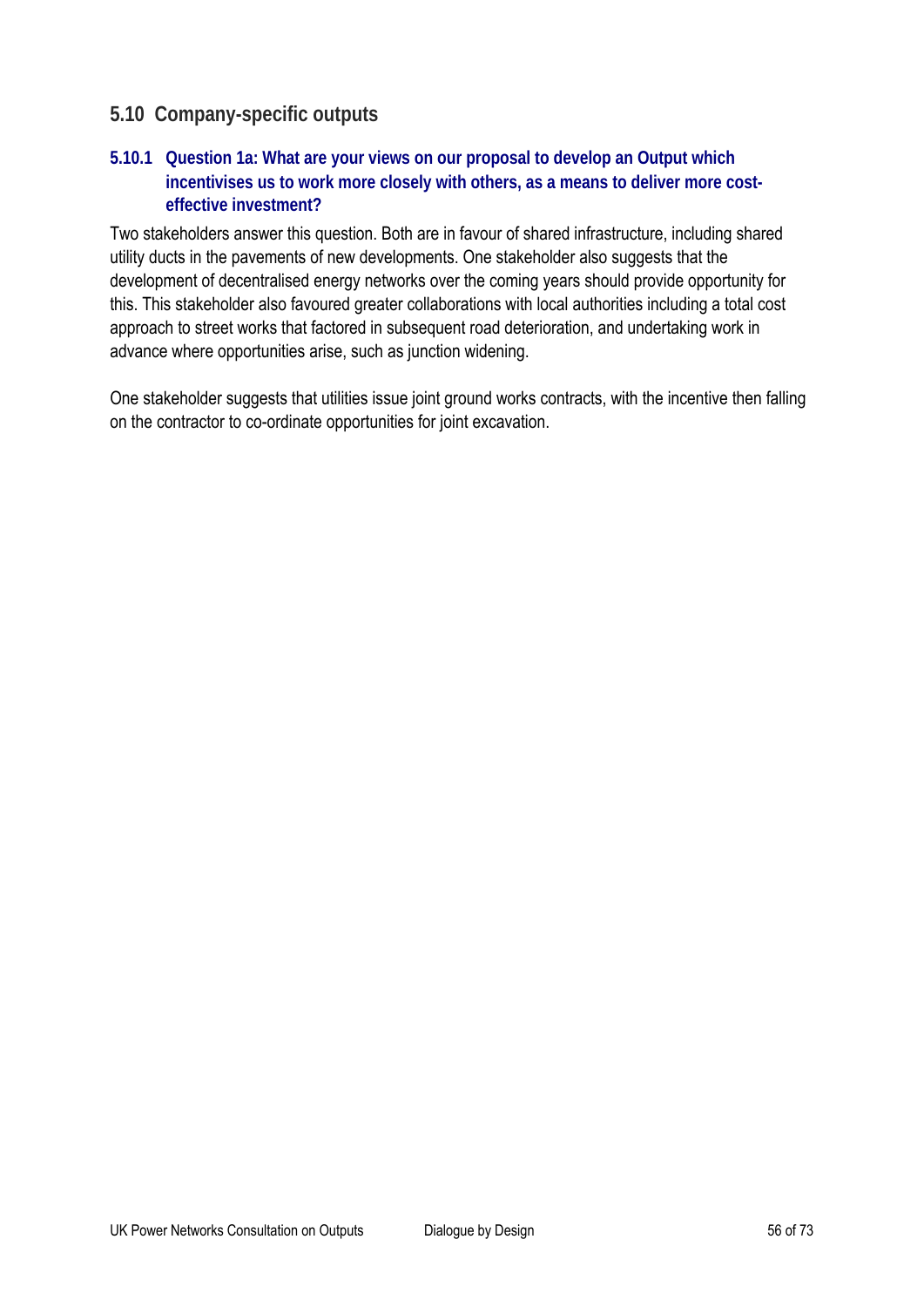# **Appendix**

# **A.1 List of participants**

# **Workshop participants**

In total 62 stakeholders attended the workshop.

| Name                    | Organisation                              |
|-------------------------|-------------------------------------------|
| Steven Bage             | City of London                            |
| <b>Trevor Bassett</b>   | Hertfordshire Fire & Rescue Service       |
| <b>Clive Bassindale</b> | <b>Power Efficiency</b>                   |
| Chris Beadsworth        | Siemens Transmission and Distribution Ltd |
| Rob Bell                | Royal Borough of Kingston Upon Thames     |
| Andrew Bowden           | <b>Total Environmental Management</b>     |
| Rodney Brook            | Sohn Associates                           |
| <b>Steve Burr</b>       | <b>Kent Police</b>                        |
| Neil Campbell           | King's Lynn & West Norfolk Borough        |
| <b>Andy Chatfield</b>   | <b>Cambridgeshire County</b>              |
| Stephen Childs          | <b>Hilson Moran</b>                       |
| <b>Alan Clark</b>       | London Borough of Havering                |
| <b>Phillip Dickens</b>  | Taylor Wimpey (North Thames)              |
| <b>Tony Dodds</b>       | <b>KWD Connect</b>                        |
| <b>Hayley Dunlop</b>    | <b>GE Energy</b>                          |
| Paul Fidler             | <b>Energy Networks Association</b>        |
| Mark Fitch              | PA Consulting Group                       |
| Kim Hambly              | London Borough of Harrow                  |
| <b>Fred Harrington</b>  | David Webster Ltd                         |
| Samantha Heath          | London Sustainability Exchange            |
| Leigh Herington         | London Borough of Croydon                 |
| Gary Hubbard            | Walter Lilly & Co Ltd                     |
| Jerry Hutton            | <b>British Sugar</b>                      |
| David Leam              | <b>London First</b>                       |
| Glyn Lee                | East of England Co-operative              |
| <b>Tracy Lewis</b>      | <b>Total Environmental Management</b>     |
| <b>Martin Lewis</b>     | <b>GDM Partnership Ltd</b>                |
| <b>Steve Mason</b>      | <b>Kent Police</b>                        |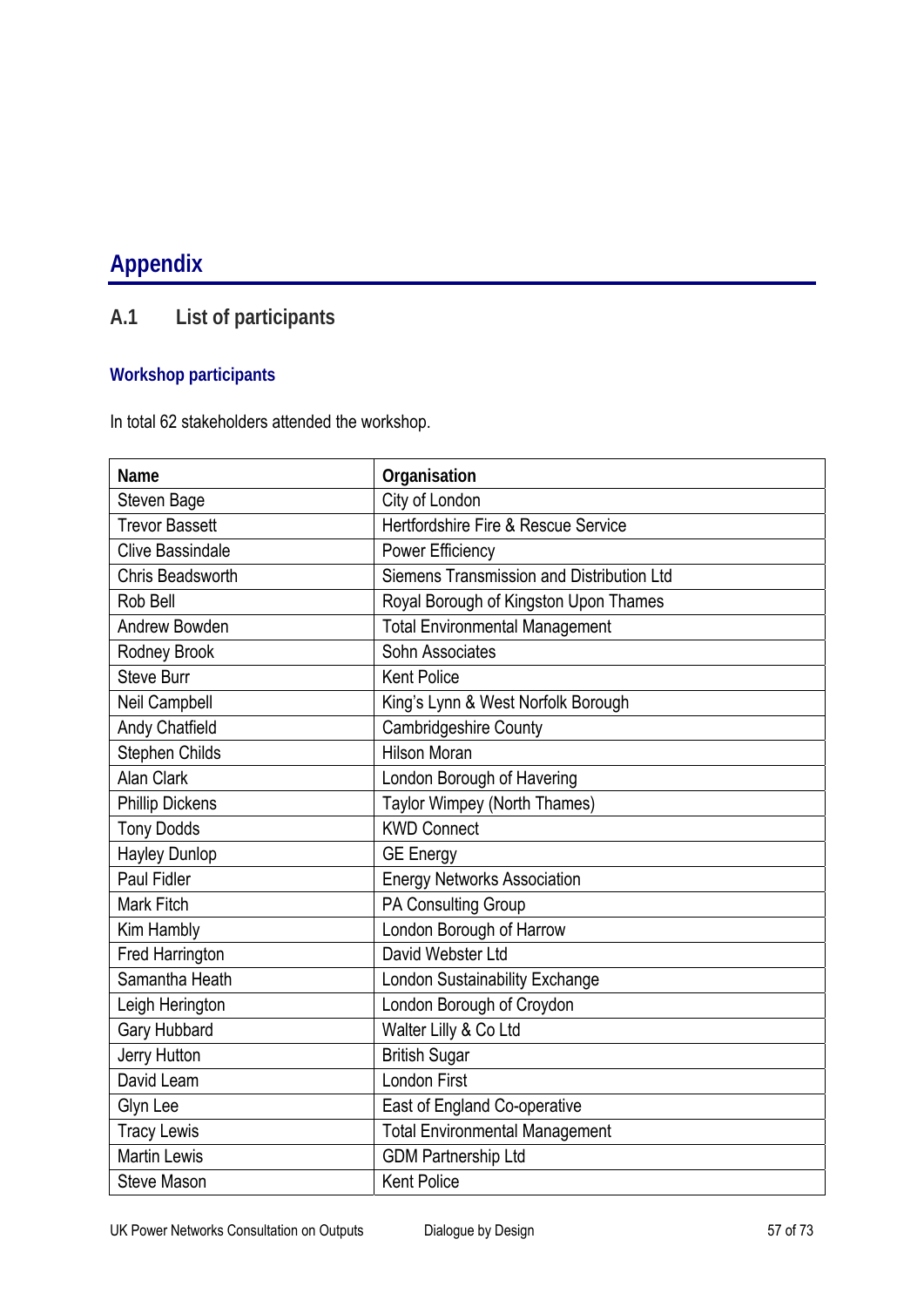| <b>Kevin Matthews</b>   | Siemens Transmission and Distribution Ltd |
|-------------------------|-------------------------------------------|
| <b>Heather McCusker</b> | Logica                                    |
| Simon McGinn            | City of London                            |
| Janet Meehan            | <b>British Red Cross</b>                  |
| <b>Philip Mellor</b>    | Telford Homes plc                         |
| Joanne Merry            | <b>Total Environmental Management</b>     |
| Robert Murdoch          | <b>Buckinghamshire County</b>             |
| Dennis Murdock          | London Borough of Southwark               |
| <b>Neil Pennell</b>     | Land Securities Group PLC                 |
| David Pitcher           | <b>Power Plus Communications</b>          |
| Allan Ponsonby          | <b>Atkins</b>                             |
| <b>Trevor Pritchard</b> | Mace                                      |
| Jason Raymond           | <b>Premier Energy Services</b>            |
| Mark Redgewell          | <b>Essex County Council</b>               |
| Nigel Rice              | London Borough of Southwark               |
| <b>Brian Robinson</b>   | Logica                                    |
| <b>Robert Rotbart</b>   | Derwent London                            |
| David Rousseau          | London Borough of Barnet                  |
| lan Rule                | <b>Anglian Water Services</b>             |
| James Russill           | <b>Energy Saving Trust</b>                |
| Muhammad Short          | The Expanded Metal Company                |
| <b>Steve Sinclair</b>   | <b>Kier Construction</b>                  |
| <b>Gareth Spinner</b>   | <b>KWD Connect</b>                        |
| <b>Gary Swandells</b>   | Flexitricity                              |
| <b>Bob Theobald</b>     | <b>Power On Connections</b>               |
| Stephen Thompson        | <b>Barratt East London</b>                |
| <b>Chris Trew</b>       | Davis Langdon                             |
| <b>Prashant Vaze</b>    | <b>Consumer Focus</b>                     |
| <b>Cliff Walton</b>     | <b>PPA Energy</b>                         |
| Peter Whiffin           | <b>Utility Partnership Limited</b>        |
| Graham Beardwell        | Arup                                      |
| Davy Thielens           | PA Consulting                             |
| Amie McGror             |                                           |
| Lawrence Smith          | <b>Barratt</b>                            |

# **Online Participants**

21 stakeholders responded to the engagement process online.

| Name                 | Organisation                    |
|----------------------|---------------------------------|
| Steven Bage          | City of London Corporation      |
| <b>Paul Chandler</b> | <b>Westminster City Council</b> |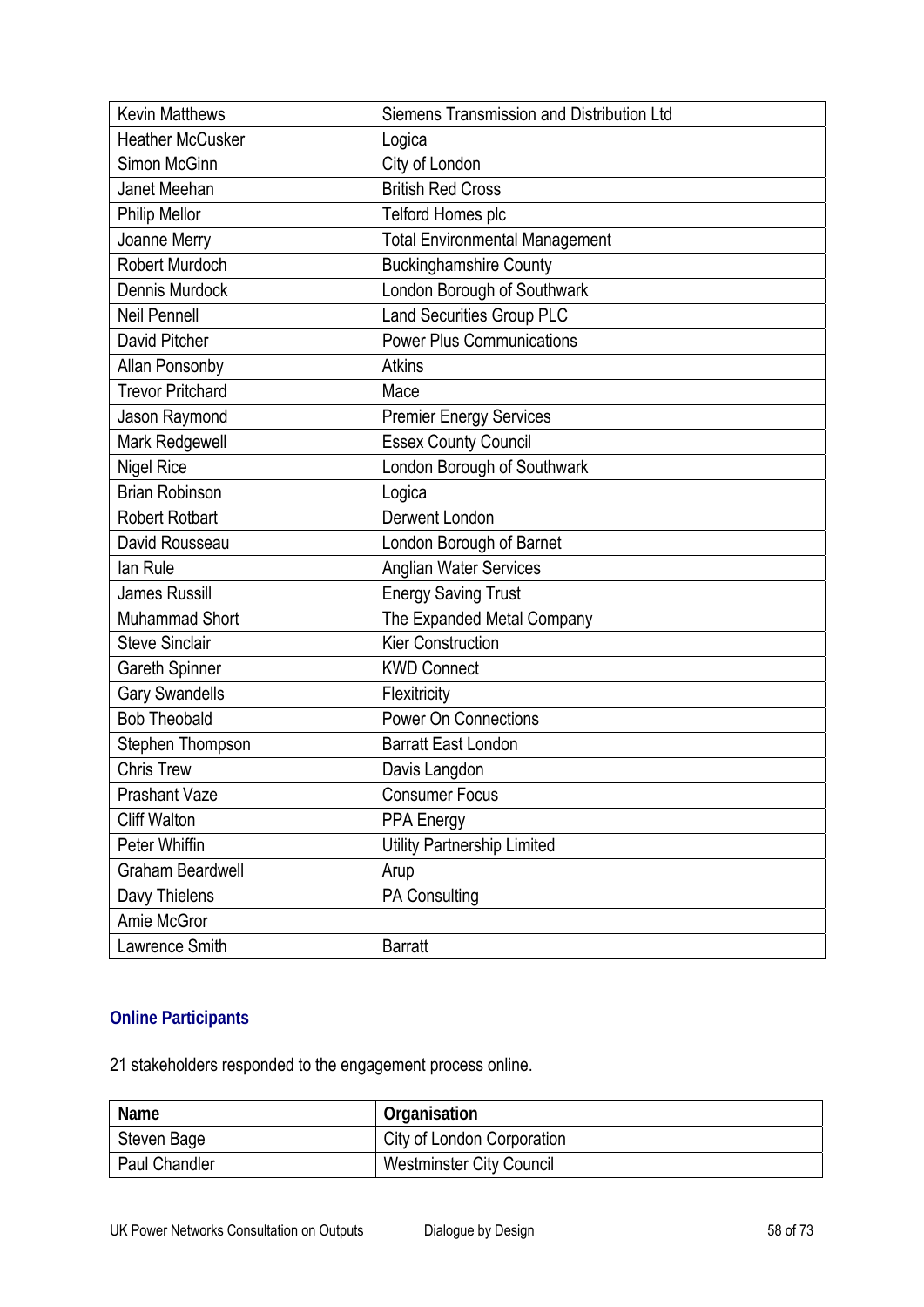| <b>Ben Findlay</b>    | <b>LCH.Clearnet Limited</b>        |
|-----------------------|------------------------------------|
| <b>Andrew Fisher</b>  | Countryside Properties (UK) Ltd    |
| Drew Ford             | Sir Robert McAlpine                |
| Chris Gee             | Network Rail                       |
| Anthony Higgs         | <b>Premier Energy Services Ltd</b> |
| Neil Hilkene          | <b>Kent County Council</b>         |
| Paul Houston          | <b>City Property Association</b>   |
| Roger Howard          | <b>WSCC</b>                        |
| Rachel Hutchinson     | <b>Essex County Council</b>        |
| Mike Ingram           | <b>RBSGroup</b>                    |
| David Leam            | <b>London First</b>                |
| Jenny Line            |                                    |
| Owain Lloyd-James     | <b>English Heritage</b>            |
| <b>Mike Moseley</b>   | <b>Morrison Utility Services</b>   |
| <b>Steven Mullins</b> | <b>Siemens</b>                     |
| Michael Peasland      | <b>Balfour Beatty</b>              |
| David Rousseau        | London Borough of Barnet           |
| Althea Taylor-Salmon  | <b>Fortune Public Relations</b>    |
| <b>Cliff Walton</b>   | <b>PPA Energy</b>                  |

# **Interview Participants**

10 stakeholders took part in the interview discussions over the phone.

| <b>Name</b>          | Organisation                                |
|----------------------|---------------------------------------------|
| John Comont          | Bedfordshire Wildlife Trust,                |
| <b>Guy Davies</b>    | Reigate & Banstead Borough Council          |
| <b>Adam Driscoll</b> | London Borough of Barnet                    |
| Nigel Hughes         | Grovsner                                    |
| <b>Arthur Hughes</b> | <b>Galliard Construction Ltd</b>            |
| <b>Trevor Rawson</b> | London Borough of Hackney                   |
| Jeremy Taylor        | <b>Gatwick Diamond Business Association</b> |
| <b>Ashley Thomas</b> | The National Association for AONB           |
| Roger Williams       | <b>East Sussex County Council</b>           |
|                      | <b>Local Authority</b>                      |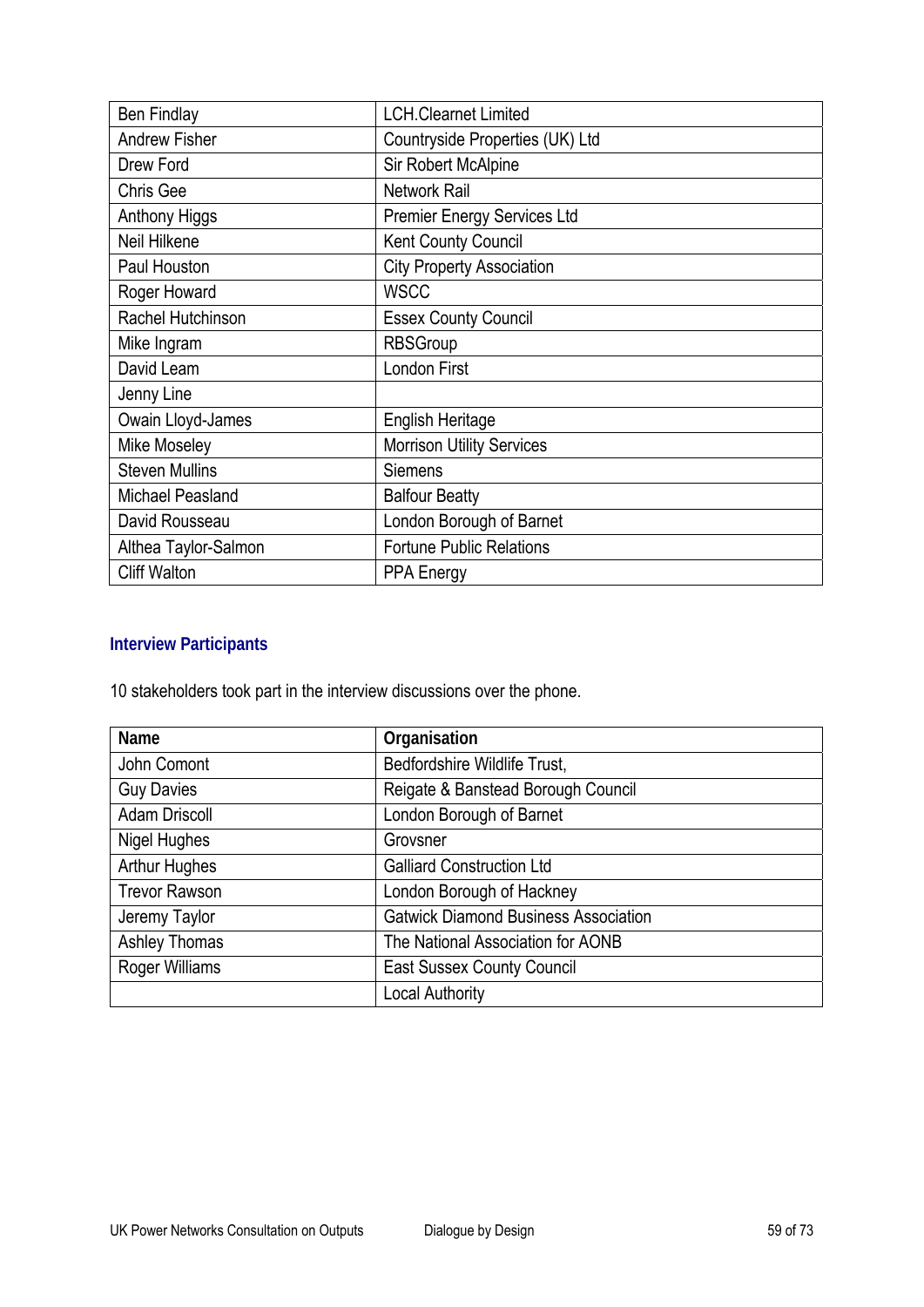# **A.2 The engagement questions**

#### **Online Engagement Questions**

Respondents who responded online were asked to answer the following set of questions. Not all questions were answered by each stakeholder.

#### **Safety**

Question 1: Please give us your views on possible output measures that should be included for Safety.

#### **Condition for Connections**

Question 2: Do you believe any of the existing outputs should be retained, modified or dropped for the next regulatory period? Please tell us which ones and why.

Question 3: Please give us your views on possible output measures that should be included for Connections.

#### **Customer Satisfaction**

Question 4: Do you believe any of the existing outputs should be retained, modified or dropped for the next regulatory period? Please tell us which ones and why.

Question 5: Please give us your views on possible output measures that should be included for Customer Satisfaction.

#### **Environmental Impact of Our Operations**

Question 6: Do you believe any of the existing outputs should be retained, modified or dropped for the next regulatory period? Please tell us which ones and why.

Question 7: Please give us your views on possible output measures that should be included for Environmental Impact.

**Environmental Performance - Facilitation of the Low-Carbon Economy**  Question 8: Please give us your views on possible output measures that should be included for Environmental Impact.

#### **Network Reliability and Availability**

Question 9: Do you believe any of the existing outputs should be retained, modified or dropped for the next regulatory period? Please tell us which ones and why.

Question 10: Please give us your views on possible output measures that should be included for Network Reliability

Question 11. Please give us your views on Network Reliability and the transition to a Low-Carbon Economy.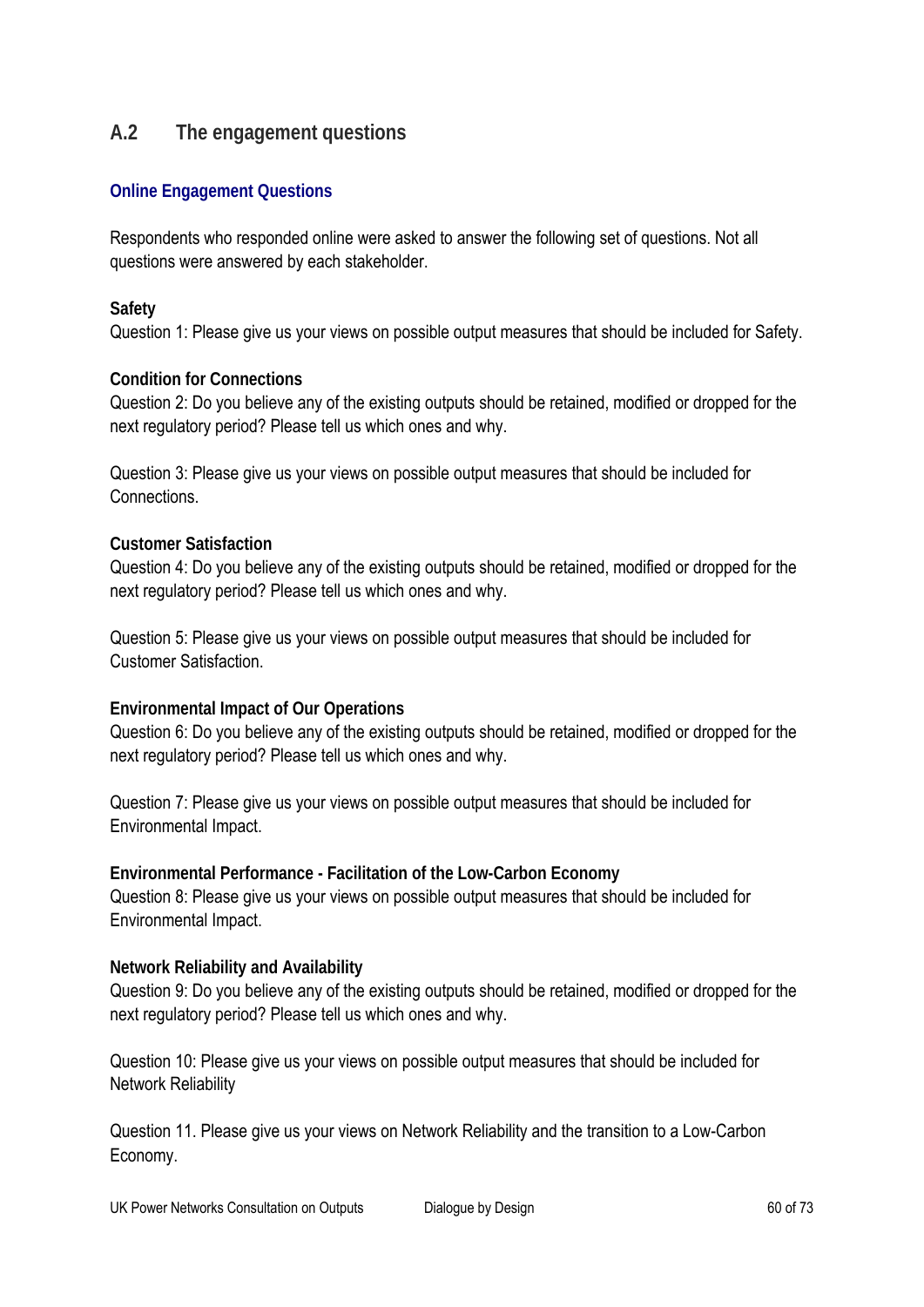#### **Social Obligations**

Question 12: Do you believe any of the existing outputs should be retained, modified or dropped for the next regulatory period? Please tell us which ones and why.

Question 13: Please give us your views on possible output measures that should be included for Social **Obligation** 

#### **Company-specific Outputs**

Question 14: Please give us your views on possible output measures that could be included as Company-specific Outputs

#### **Interview Questions**

Stakeholders who took part in the phone discussions answered questions in output categories of their choice. Usually two or three categories were talked about by each stakeholder. The full list of questions or each output are listed below.

#### **Safety**

Question 1a: Please give us your views on possible output measures that should be included for Safety.

Question 1b: Are there any other aspects of Health and Safety that you believe we should be targeting?

Question 2: Do you have any additional comments on measures related to Health and Safety?

#### **Conditions for Connections**

Question 1: Do you believe that Guaranteed Standards of Performance and Licence Condition 15 should be retained (subject to consultation on the precise definition of the various standards)?

Question 1: Do you believe that Guaranteed Standards of Performance and Licence Condition 15 should be retained (subject to consultation on the precise definition of the various standards)?

Question 2b: Do you believe that an Output measure based on value for money would be useful? If so, how might value for money be assessed?

Question 2c: Do you believe that Networks Companies should be measured on their commitment to the introduction of competition? Can you suggest suitable measures that could be applied?

Question 3: It might be possible to improve the timescales for delivery of some Connections if there was additional investment in the underlying infrastructure to create greater spare capacity. Would you be in favour of such an investment policy in areas where there is particular pressure on the delivery of Connections due to capacity constraints?

Question 4: Do you have any additional comments on measures related to the delivery of Connections?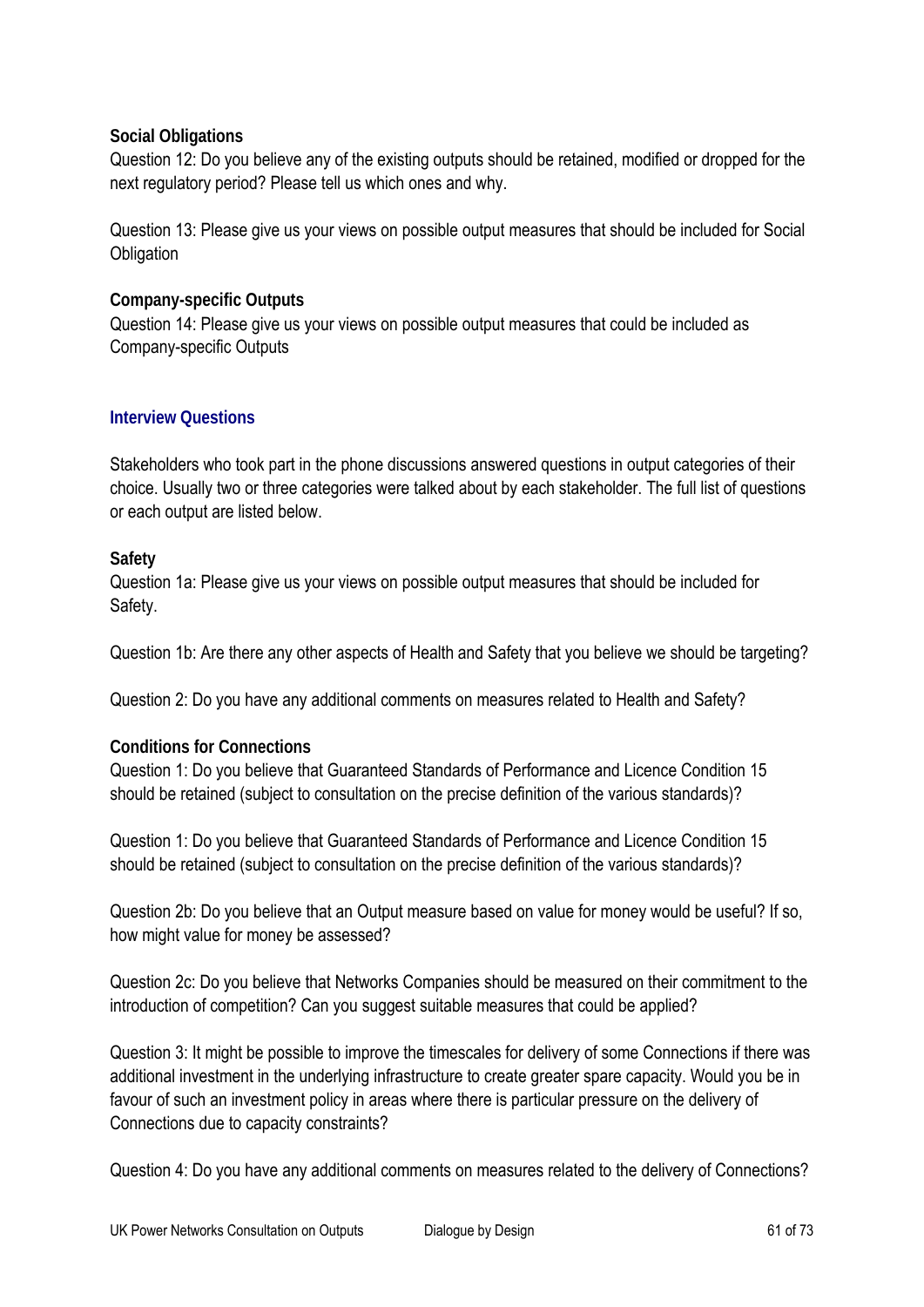#### **Customer Satisfaction**

Question 1: Do you believe any of the existing outputs should be retained, modified or dropped for the next regulatory period? Please tell us which ones and why.

Question 2a: Please give us your views on possible output measures that should be included for Customer Satisfaction.

Question 2b: What elements do you believe should be included in any Measure of Customer Satisfaction? What weighting should be given to the different elements?

Question 2c: Do you believe that Networks Companies should be measured against other companies offering comparable services e.g. other utilities?

Question 2d: Do you believe customer satisfaction measures should take account of the specific priorities of customers in the region, or do you favour a generic UK-wide survey?

Question 2e: Do you believe that there should be a specific Output Measure related to the introduction of new services to customers?

Question 3: Do you have any additional comments on measures related to customer Satisfaction?

**Environmental Performance: Environmental Impact of Our Operations - View groups**  Question 1: Do you believe any of the existing outputs should be retained, modified or dropped for the next regulatory period? Please tell us which ones and why.

Question 2a: Which of the possible alternative Output Measures would you like to see included as measures of the environmental impact of Networks Companies?

Question 2b: Would you suggest any modifications, or additions, to the possible Outputs?

Question 3: Do you have any additional comments on measures related to Environmental Impact?

**Environmental Performance: Facilitation of the Low-Carbon Economy**  Question 1a: Which of the possible Output Measures would you like to see included as measures of the effectiveness of Networks Companies in facilitating the Low-Carbon economy?

Question 1b: Would you suggest any modifications, or additions, to the possible Outputs?

Question 2: Do you have any additional comments on measures related to the Low-Carbon economy?

#### **Network Reliability and Availability**

Question 1a: Which of the existing Outputs do you believe should be retained for the next regulatory period?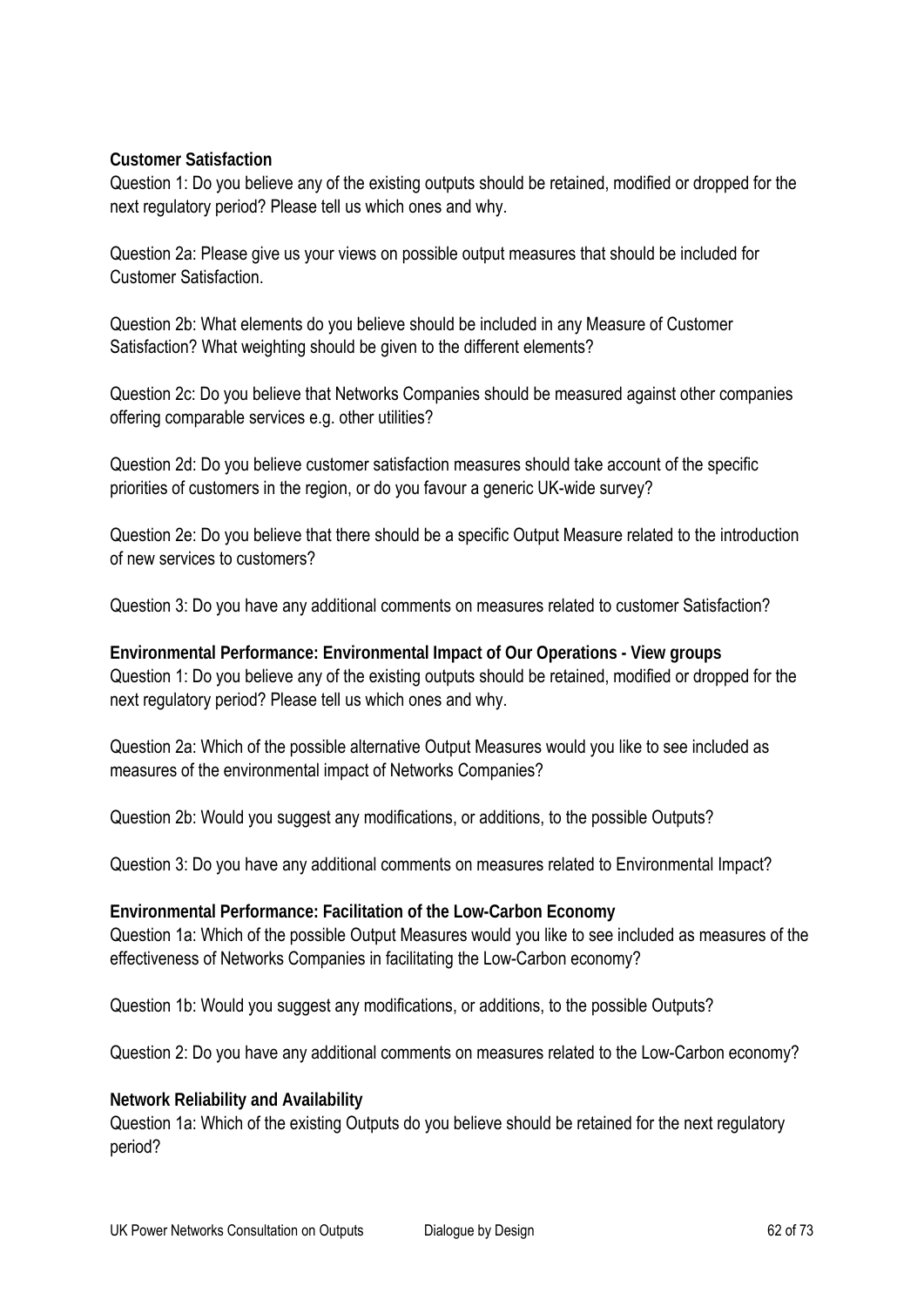Question 1b: Do you believe that any of the existing outputs should be modified in some way? If so, how?

Question 1c: Do you consider that the target of 18 hours for restoration (EGS2) should be retained? If not, what should it be changed to?

Question 1d: Do you consider that three interruptions in a year is the appropriate threshold for a failure under EGS2a?

Question 2a: Which, if any, of the possible Outputs identified would you like to see introduced? Please provide any specific feedback, for or against, the possible outputs.

Question 2b: Are there any additional Outputs that you would like to suggest?

Question 3: Do you believe that the introduction of electric vehicles or greater use of electricity in domestic heating requires us to change any existing Outputs, or introduce additional/alternative Outputs?

Question 4: Do you believe that additional Outputs should be included which reflect the availability of the Network and specifically its ability to accept electricity generated by small-scale generators?

Question 5: Do you have any additional comments on Network Reliability and the transition to a Low-Carbon Economy.

Question 6: Do you have any other comments on measures related to Network Reliability and availability?

#### **Social Obligations**

Question 1a: Which of the existing Outputs do you believe should be retained for the next regulatory period?

Question 1b: Do you believe that any of the existing outputs should be modified in some way? If so, how?

Question 2: Which, if any, of the possible Outputs identified would you like to see introduced? Please provide any specific feedback, for or against, the possible outputs.

Question 3: Do you have any additional comments on measures related to social obligations? Company-specific Outputs - View groups

Question 1a: What are your views on our proposal to develop an Output which incentivises us to work more closely with others, as a means to deliver more cost-effective investment?

Question 1b: Can you suggest additional measures that we might use to assess our performance against such an Output?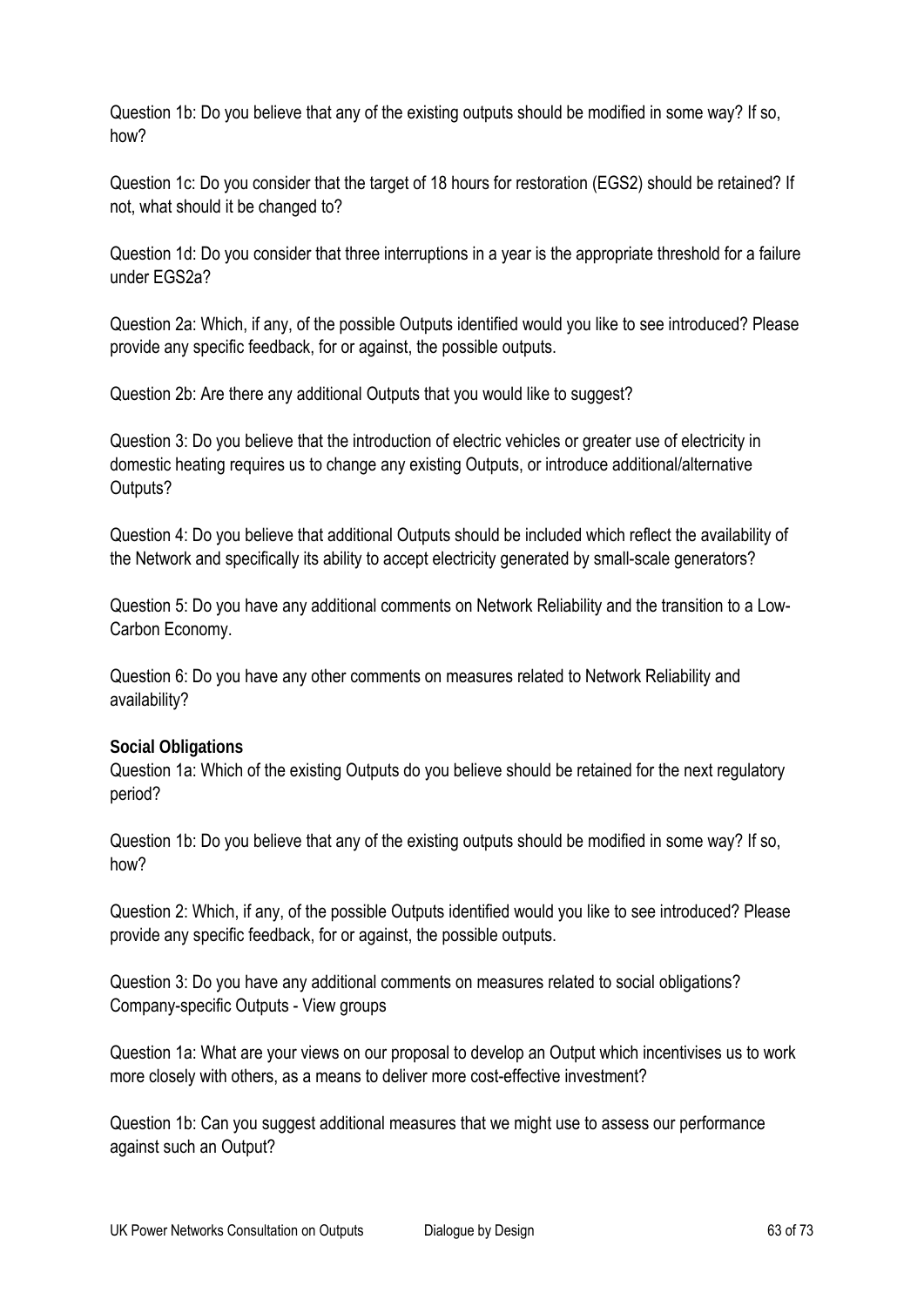Question 1c: What are your views on our proposal to develop an Output which incentivises us to engage with our stakeholders on an on-going and continual basis?

Question 1d: Can you suggest additional measures that we might use to assess our performance against such an Output?

Question 2: Do you have any additional comments regarding Outputs that you believe might be appropriate, but do not fit neatly within the six categories defined by Ofgem?

**Regional Issues** 

Are you aware of any issues that are specific to one or more of the three regions (London, South East England, East of England) in which UK Power Networks operate?

# **A.3 Workshop evaluation report**

#### **Overview**

62 people attended the event, 39 evaluation forms were received back. This document gives a summary of the evaluation results.

For questions 1-4, numbers in parenthesis at the beginning of each comment indicate the accompanying score on a scale of 1-6 given by the respondent.



## **5.10.2 1. How valuable overall did you find this event?**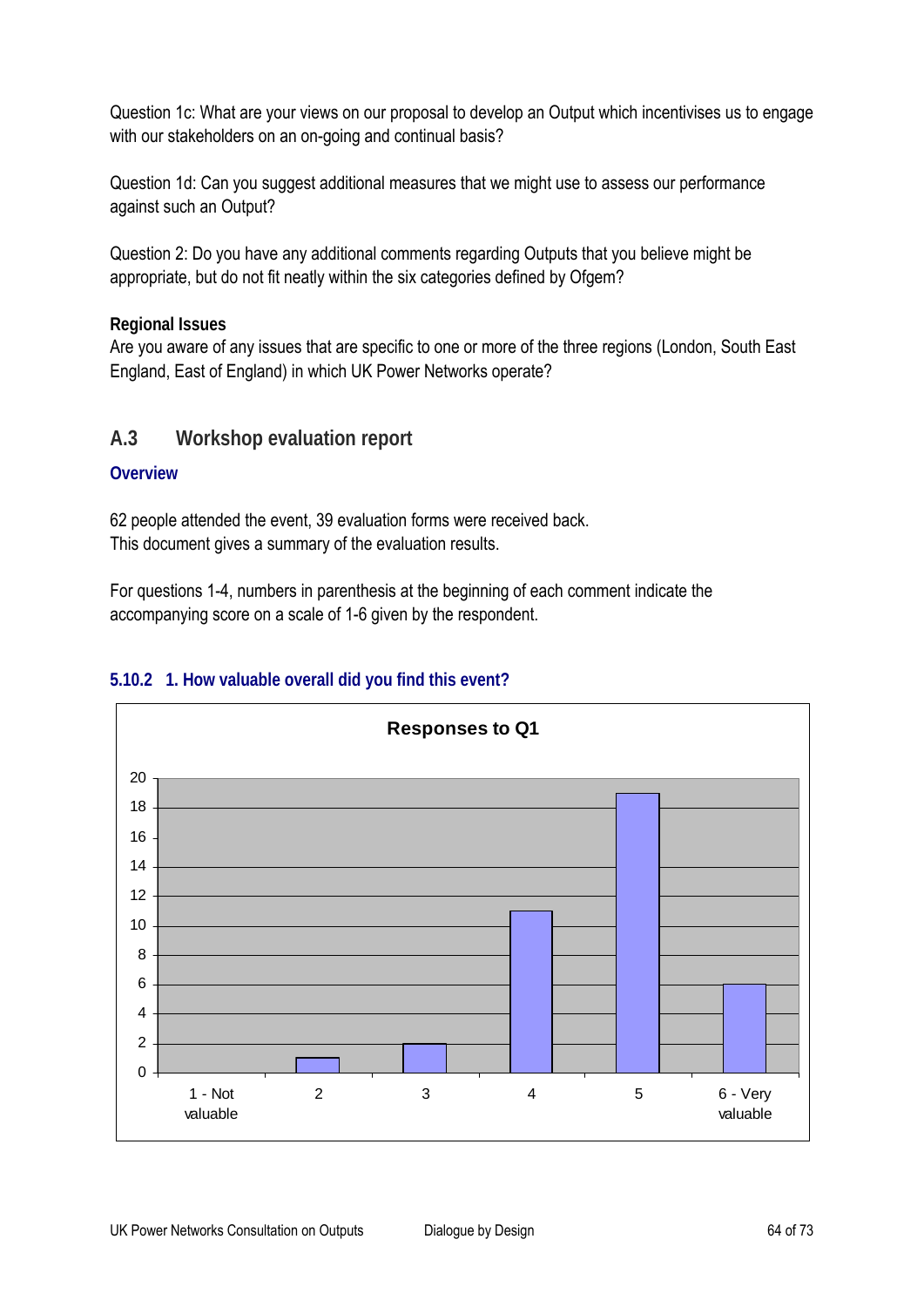- 16 comments
- (6) Good forum to understand your plans and become more involved with your views.
- (6) Very useful and informative.
- (5) The most transparent, customer centric business planning process by any UK DNO.
- (5) Insufficient time but ability to add further comments on online consultation.
- (5) Not just for content also valuable for networking.
- (5) The opportunity to speak to UKPN is worthwhile, the test as always will be in demonstrating that their customers have been heard and that something happens.
- (5) It is an excellent platform for engaging with the same key customers. I consider my views have been listened to.
- (5) A good insight into many aspects UKPN are involved with and a chance to contribute your thoughts.
- (5) More valuable than I had expected.
- (4) Valuable if suggestions are implemented.
- (4) Not amazingly relevant to emergency planners, however 'reliability' and 'safety' workshops were useful.
- (4) Thought provoking but how much innovation will it make to the outputs?
- (4) Very insightful
- (4) Useful event overall. Good venue.
- (3) I was able to raise all of the points I felt I needed to. However in the big scheme of things they probably only accounted for 20% of the pods.
- (2) Not particularly probing of customers views.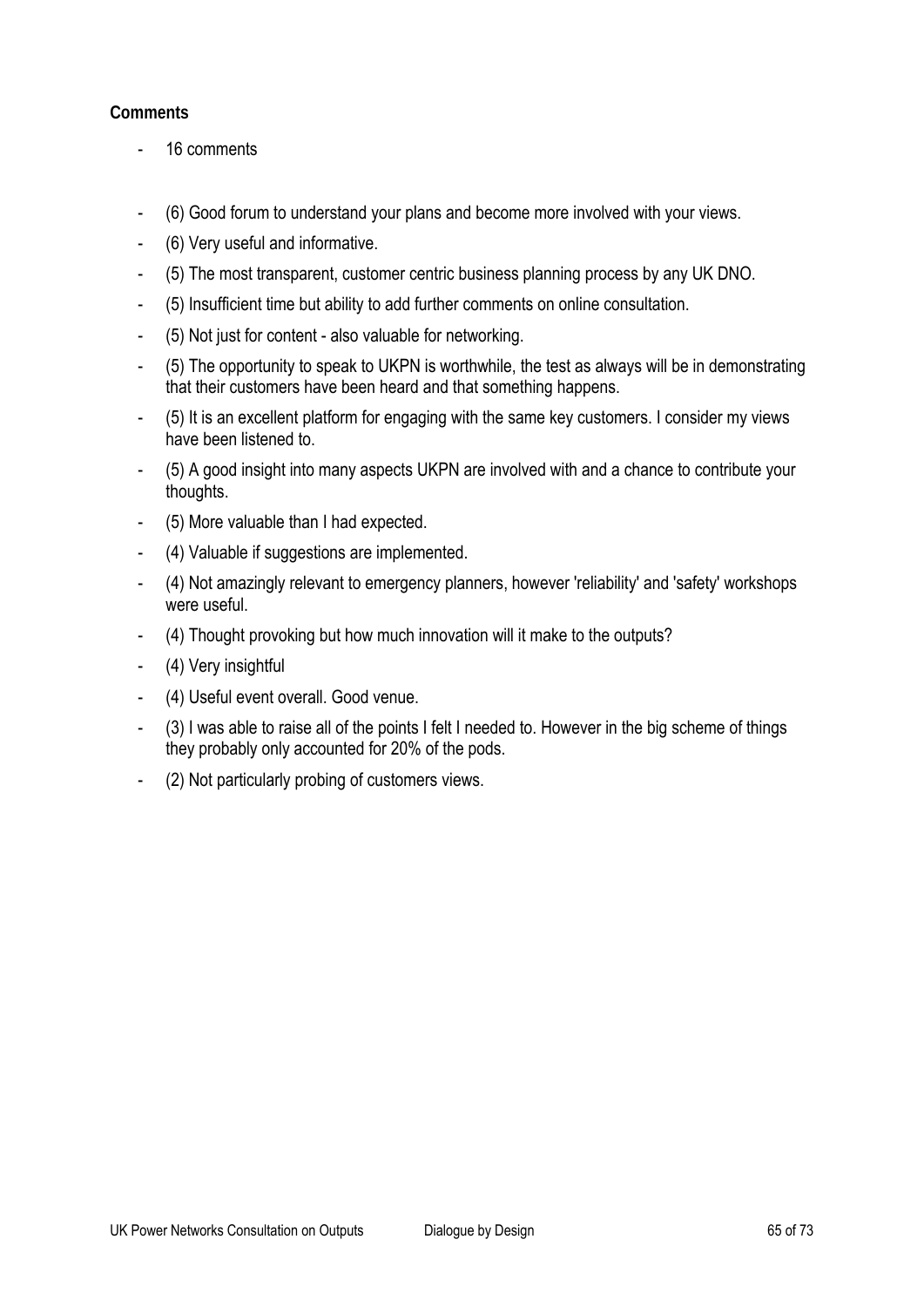

#### **5.10.3 2. If you had questions during the workshop, how well were they answered?**

- 10 comments
- (5) Certainly very open and not defensive.
- (5) Yes generally good, perhaps things were more rushed in the afternoon.
- (5) I didn't really have any questions.
- (5) Open, honest and constructive.
- (5) Very well.
- (4) End sessions tended to talks about previous groups and not as much opportunity to ask questions.
- (3) Some issues were swerved, especially around connections.
- (3) Some questions not answered but listed for review.
- (2) Some of the answers e.g. environmental (from a vehicles, officer) very weak.
- (-) N/A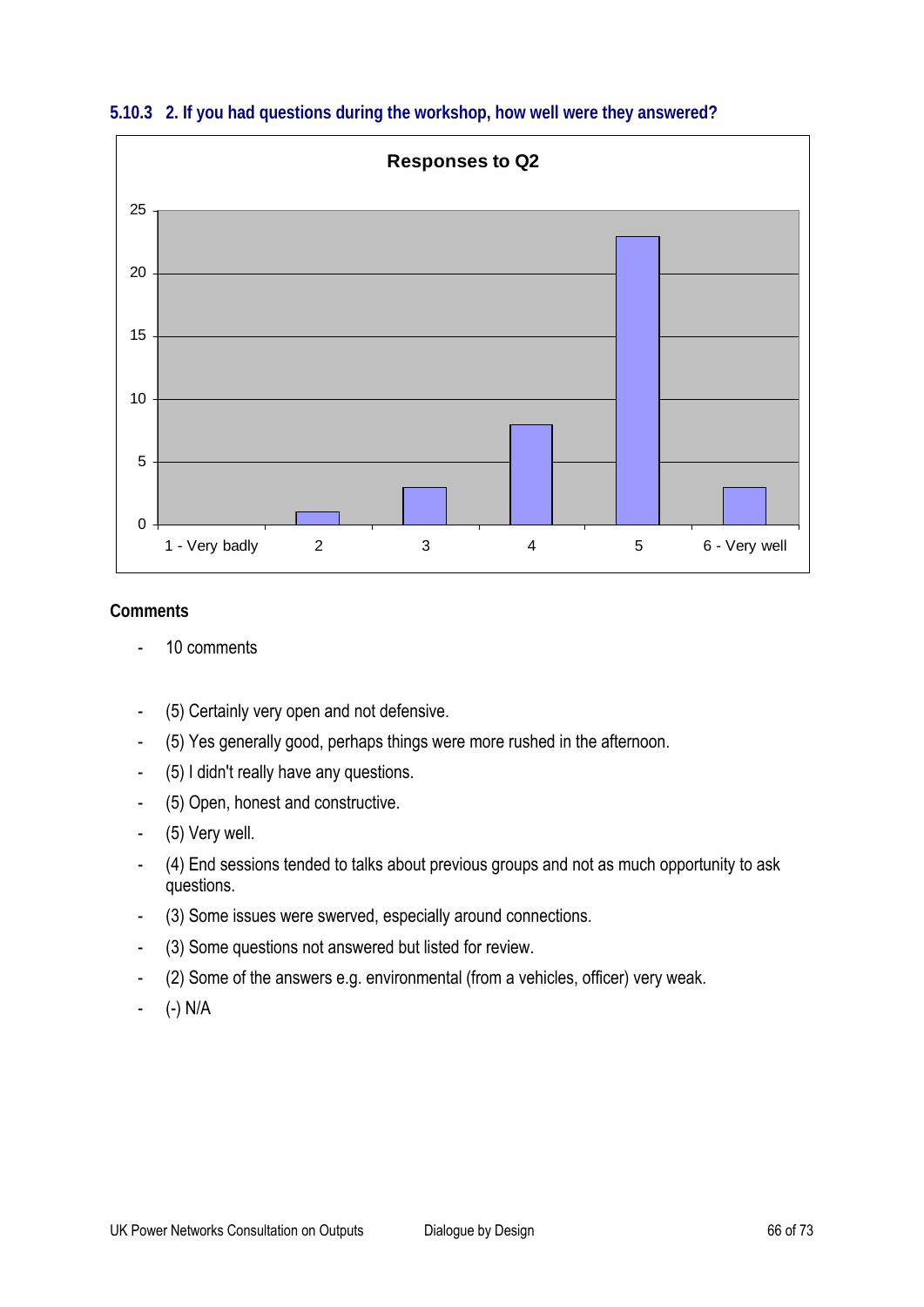

**5.10.4 3. How well did the workshop format enable you to address the issues?** 

- 9 comments
- (6) The workshop format enabled and encouraged a good level of discussion.
- (5) Small groups worked fine.
- (5) Good process.
- (5) Created very good discussion and 'multi-agency' views could be expressed.
- (4) OK But I think it was more for your benefit than ours.
- (4) Was very aware that this was a customer/stakeholder event.
- (4) Time was too constrained in some sessions.
- (3) My field is emergency planning. I feel a particular event for this would have been better as I didn't understand a lot of what was being talked about.
- (2) Too little time on our views; questions not focused enough.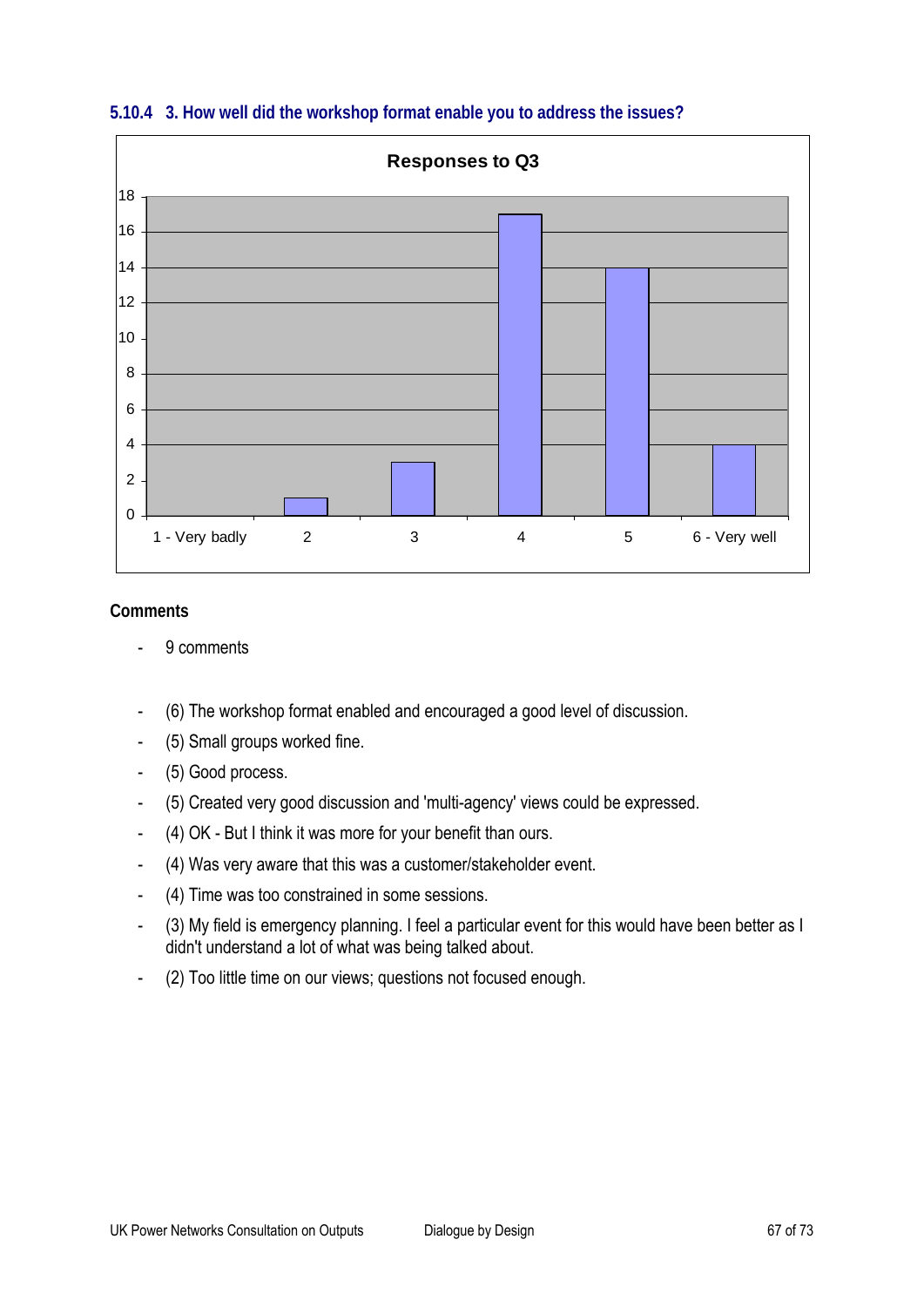



- 14 comments
- (6) Very confident, good communicators, diplomatic and willing to take all views on board.
- (6) So good that you did not know that they were facilitating.
- (6) Very good.
- (5) I think that generally they did well.
- (5) Facilitation worked well, but after the third station there was a lot of repetition.
- (5) Summarised very well and drew out issues.
- (5) The mix of participants was good.
- (4) Some better than others. Difficulty with some of the acoustics in the building.
- (4) I believe the time spent on each and all was about right. If any thing on all the coverage could have been 5 minutes longer.
- (4) Whilst facilitated to a good standard it was nice to interface with UKPN senior management.
- (3) Too much time listening to UKPN and not listening to consultees.
- (3) The UKPN people were good, the consultants didn't really add very much.
- (3) More people on the ground required rather than managers.
- (2) Very low tech. Used to more voting deliberation; groups too big not convinced much data was captured.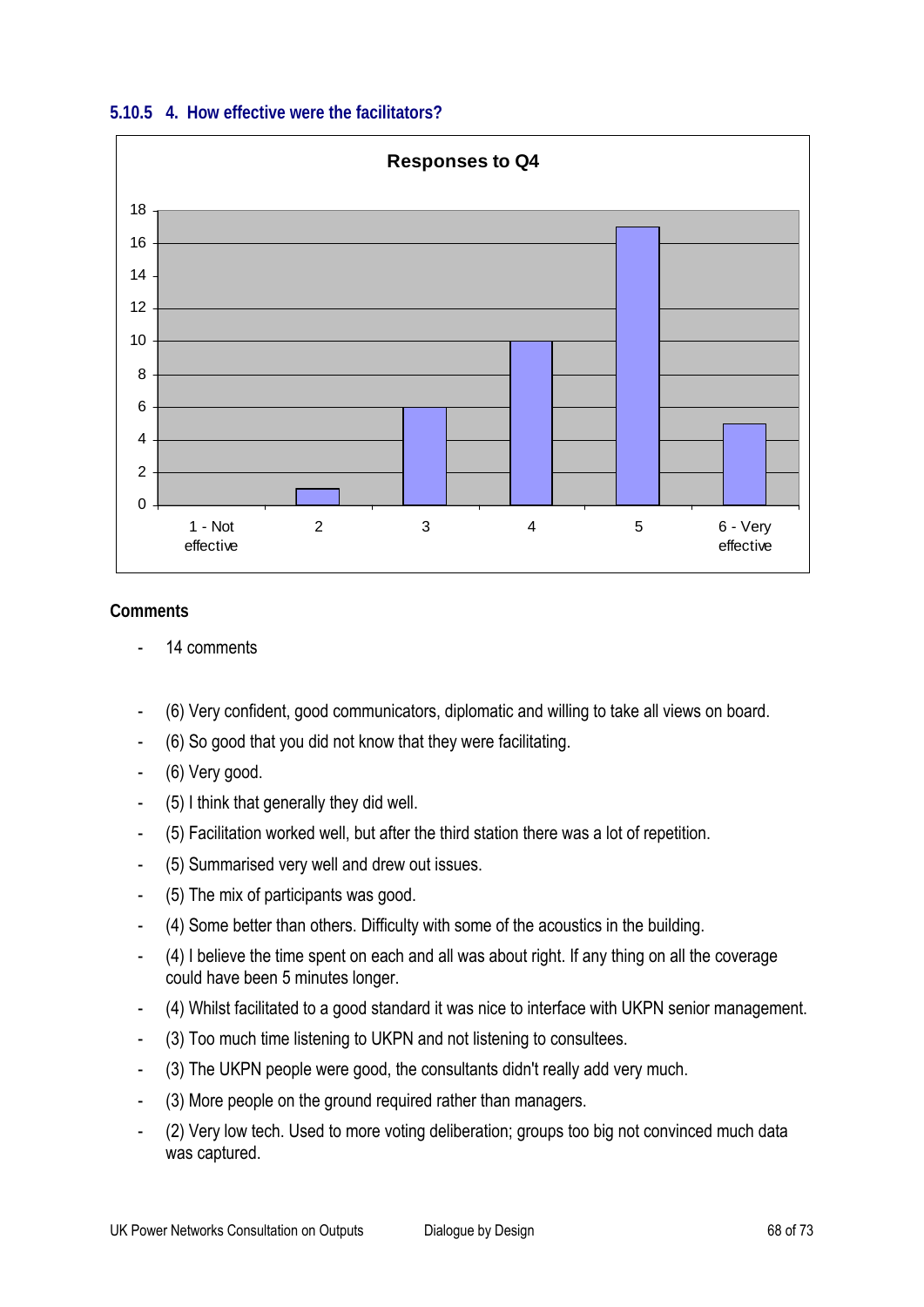## **5.10.6 What would you have liked more time for?**

#### **Comments**

- 22 comments
- No Comment
- Look and feel of UKPN in 10+ years.
- Opportunity to discuss with UKPN team perhaps more members.
- Connections
- Environmental performance the low-carbon economy.
- My own focus areas ie. Network reliability, customer service.
- Connection issues
- One to one discussions on other UKPN issues of a more minor level.
- One to one time with UKPN employees.
- Back up capacity fed from 2 different substations for commercial buildings.
- You had timing about right .
- A summary of the overall feedback collected by each pod would have been interesting.
- Discussion
- 5 minutes more on each session.
- Pity about fire drill
- More discussion on connections.
- Delivery of new connections/diversions/disconnections that shape the business plan and allocation of resources.
- Discussion booths
- Timing was good
- Agreement of way forward.
- Individual questions on specific site issues.
- Fuel poverty and affordability.

#### **5.10.7 6. What would you have liked to spend less time on?**

- 12 comments
- Initial presentation. Lunch Break.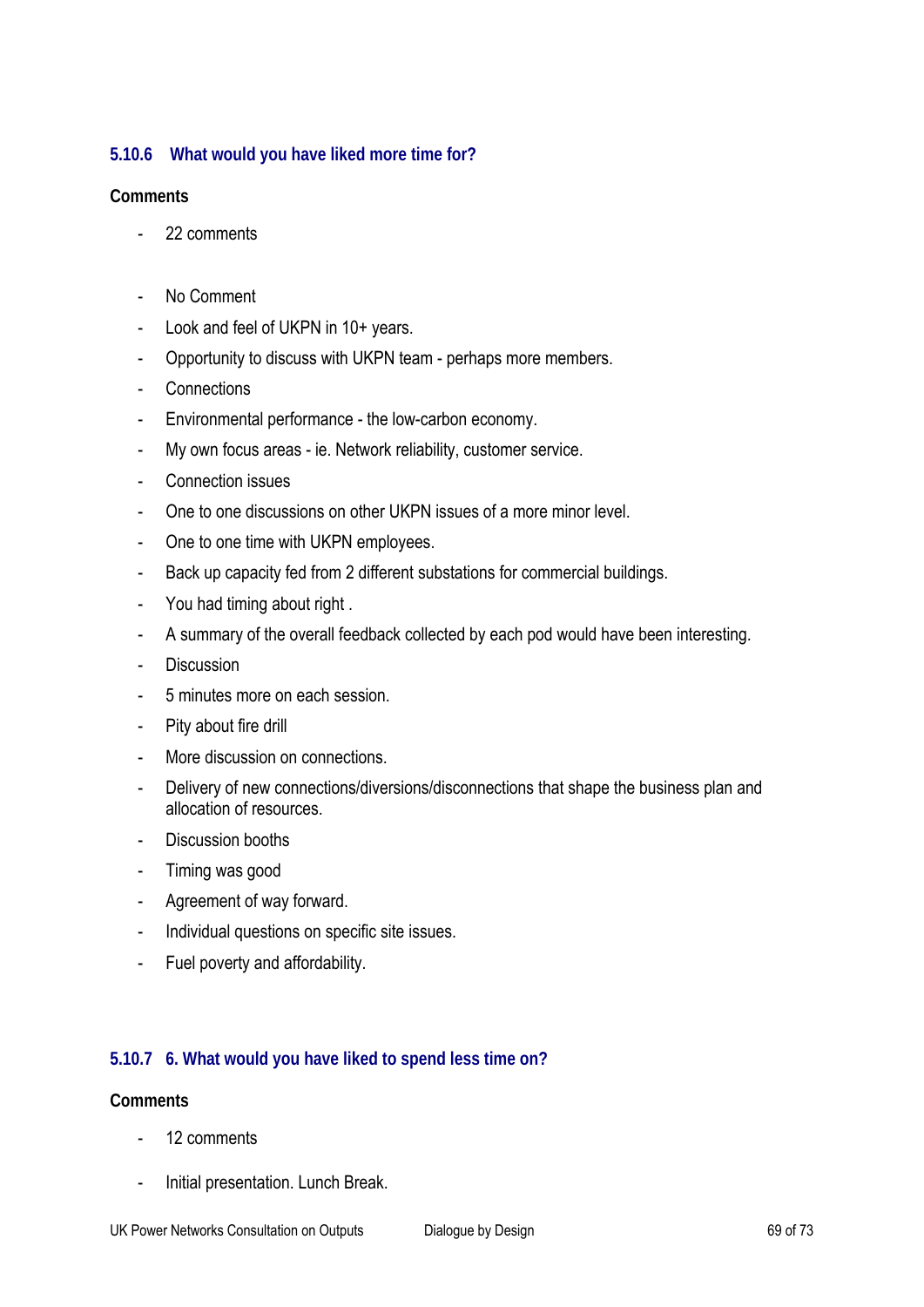- Safety, environment.
- Areas with less focus for myself/organisation (however these were useful nonetheless).
- Environmental performance.
- First address by CEO.
- Presentations
- Facilitators talking more than UKPN.
- Fire Alarm!
- Fire Drill
- High Voltage connections in London.
- $N/A$
- No Comment

## **5.10.8 7. Any other comments?**

- 21 comments
- I applaud you in engaging with your customer's stakeholders very difficult to do in this environment.
- Excellent format and discussion. It will be great if some of the discussed outcomes are adopted.
- No
- I would have liked more time for the pod sessions, 20 minutes elapsed very quickly.
- Thank-you very constructive
- Very useful day. Pro-active discussions. Picked up lots of learning information myself. Thankyou
- Towards the end of the working sessions there was little to comment upon as most issues had been covered by others.
- All subjects covered were good but could have covered more about the network.
- Enjoyable and informative.
- First three sessions were most useful as topics had already been discussed in detail for last 3 sessions.
- Well organised.
- Would have liked to hear about the innovations UK Power Networks is thinking about.
- Well run event I found this useful and informative.
- Excellent initiative. Well done!
- Well run event in good surrounding.
- Well run pity about the alarms but hardly UKPN's fault.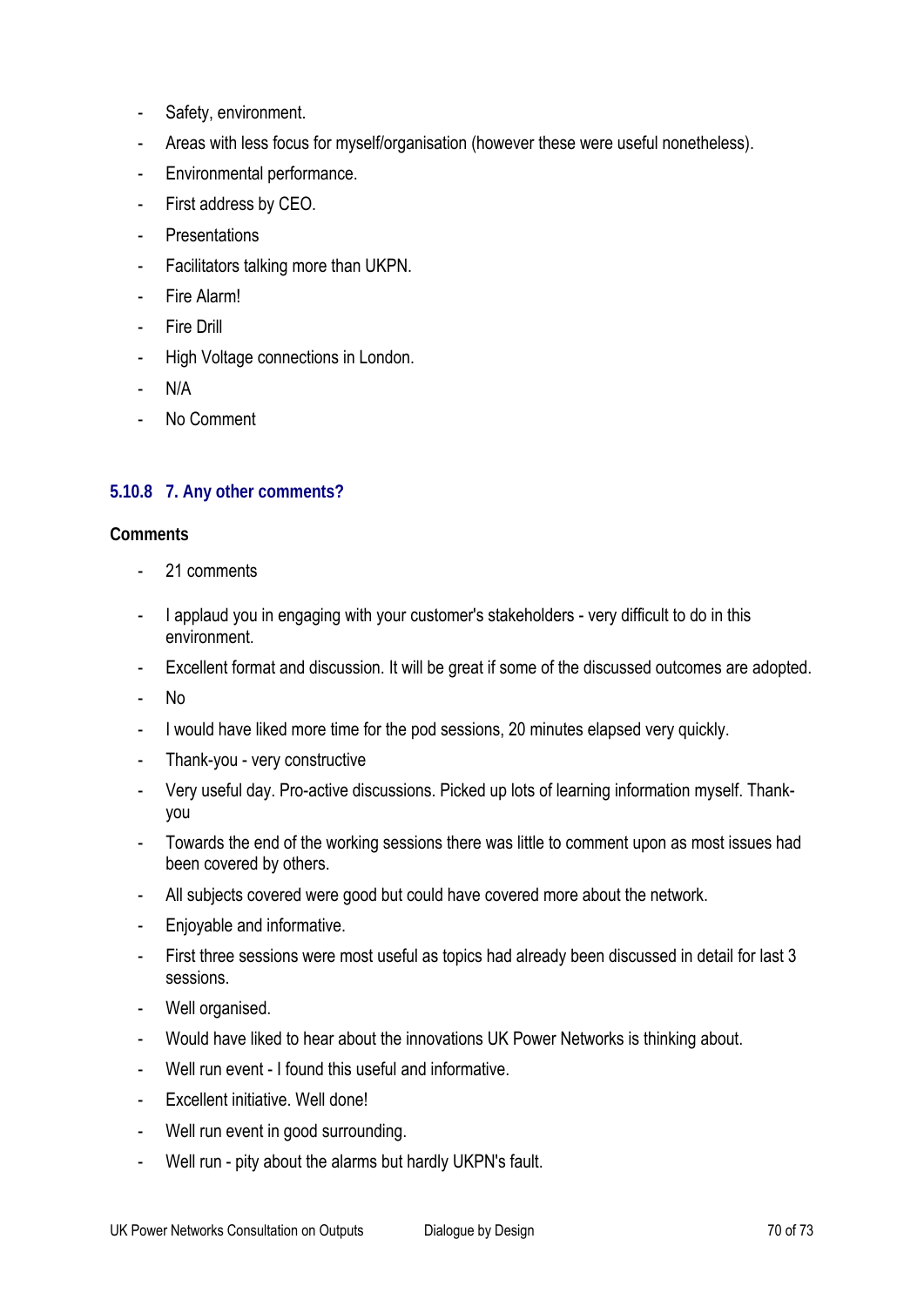- Ofgem has historically shaped UKPN business and disregarded the customer. There is a disconnect between regulation and business as usual aims/objectives.
- There appeared to be an acceptance by the UKPN staff that we all know what they are talking about. Too much jargon and TLAs.
- Would appreciate a feedback session.
- A good process.
- This was a big investment in time and effort but too broad a set of delegates. Need more segmentation.

# **A.4 Raw data from other strands of engagement**

Three other responses have been received which did not fit the engagement structure. These are listed below.

## **Non fitting response 1**

#### Dear Sir,

You already have the on line comments of the (personal details removed). I understand that (despite the on line closing date having passed), you are willing to accept further comments by email.

The Association (which represents the major developers in the City) has seen the comments of Corporation of the City of London and would like to add its support to the views outlined there. Regards

#### **Non fitting response 2**

Substation energisation is often held up by the fact that the legals are not in place. Often the client is very naïve in these matters; have UKPN ever thought about providing a pre-construction consultancy service to help the client design and plan through the difficult early stages? UKPN would benefit from this in that you could steer clients in directions that would benefit you; i.e. non basement subs

The Guaranteed standards you work to are not always transparent and will often be held up by UKPN not having sufficient information. Could a copy of your guaranteed standards be sent out to us, your customers during the application process? Plus be told precisely when we are due to receive a quote, so that we don't have to chase.

I think that I mentioned already your prices need more breakdown; we can't carry out an accurate commercial review/ value for money exercise without more detail. UKPN will not release design drawings until quote is paid; I can understand that you don't want ICP's to steal your drawings, however it does make the customers' life very difficult.

You lose work to ICP's due to cost and programme restraints; if you want more business and greater respect, you need to address these issues. Indeed I have never received a programme of work from UKPN. You don't even communicate what your processes are, apart from verbally if we ask?

These are not meant as criticisms, just helpful suggestions,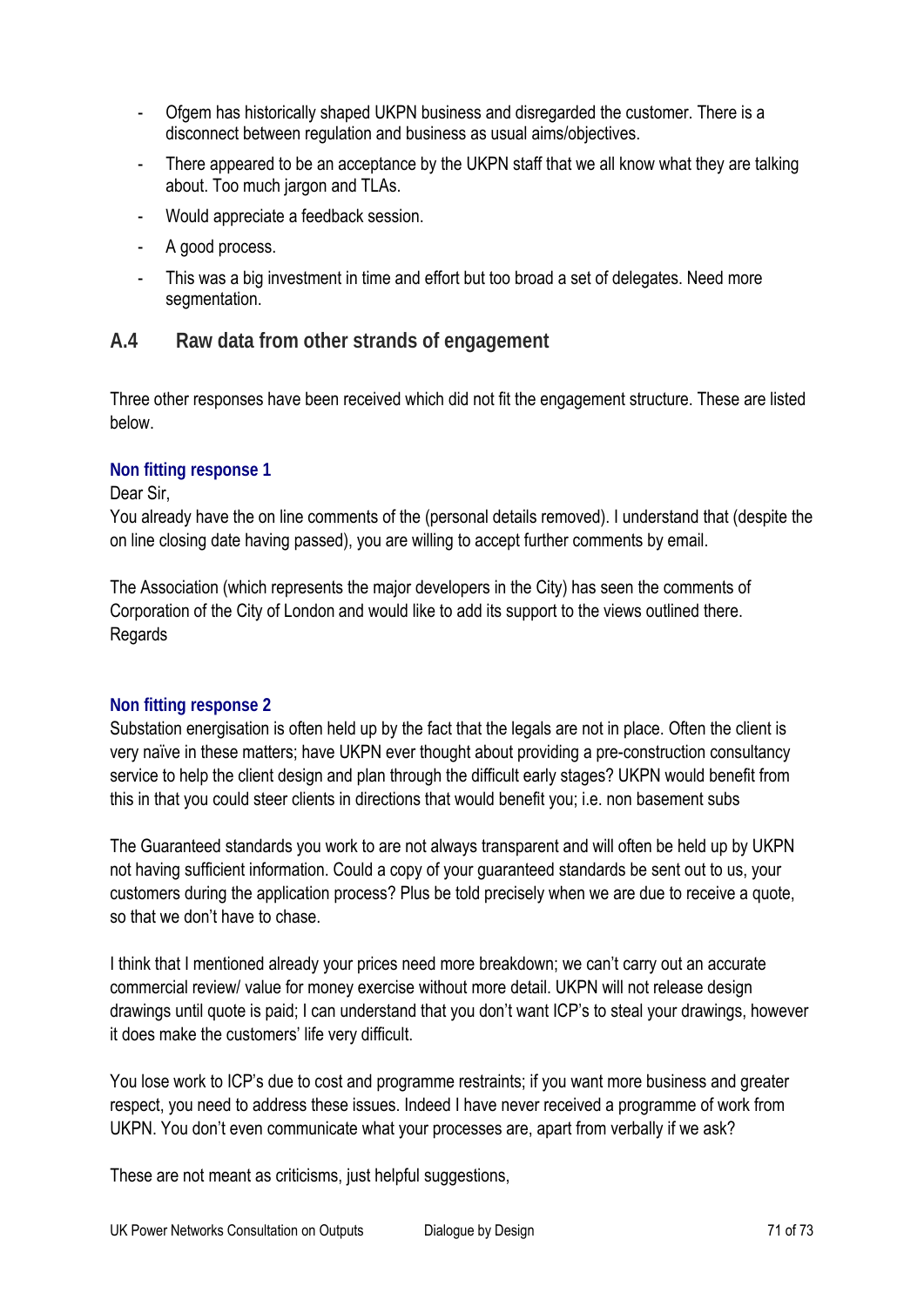#### **Non fitting response 3**

RE: UK Power Networks Outputs Consultation

We write to contribute our views on the Output Measures to be used by Ofgem for monitoring your performance. Having read your consultation documents and web-pages, we note that the questions assume a detailed technical understanding of your industry. We therefore feel it more appropriate to reply by letter setting out our strategic policy interests. These include:

- resilience to weather and a changing climate;
- grid access for renewable energy and embedded generation;
- supporting the transition to a low carbon economy;
- reducing carbon emissions;
- planning and delivery of infrastructure.

#### **Resilience to weather and a changing climate**

Reliability of supply is a high priority for all users in the County, particularly for essential users and for the vulnerable. We would expect the output measures to capture the proportion of assets at risk from critical incidents, such as flooding or severe storms, and to monitor progress in reducing the proportion at risk.

#### **Grid access for renewable energy and embedded generation**

The Council is aware of significant numbers of community groups who have plans to develop local renewable energy schemes. It is also pursuing installations for its own properties when and where these meet internal objectives. Your output measures will no doubt capture in some way those who do connect successfully to the grid. It would be useful to capture the length of time taken to connect and the numbers of those who are unable to connect because of grid issues, so that these can both be reported and managed with the overall aim of making it easier to connect.

#### **Supporting the transition to a low carbon economy**

The transition towards a low carbon economy has the potential to generate significant new employment opportunities. These will include jobs in distributed generation as well as new uses such as electric vehicles and heat pumps. Whilst we realise that you cannot actually create the jobs, we would prefer the measures to capture the numbers of jobs or the economic value that you have facilitated

#### **Reducing carbon emissions**

Lastly, Oxford 2030, a strategy produced by the Oxfordshire Partnership, commits the county to a 50% reduction in CO2, on 2008 levels by 2030 – equivalent to an annual rate of 3%. We would expect the output measures to capture the reductions in carbon emissions from your own activities.

#### **Planning and delivery of infrastructure**

Ensuring that the strategic infrastructure (including energy supply) needed to support economic growth is identified and secured is a key part of our work. We are working with partners to develop a strategic